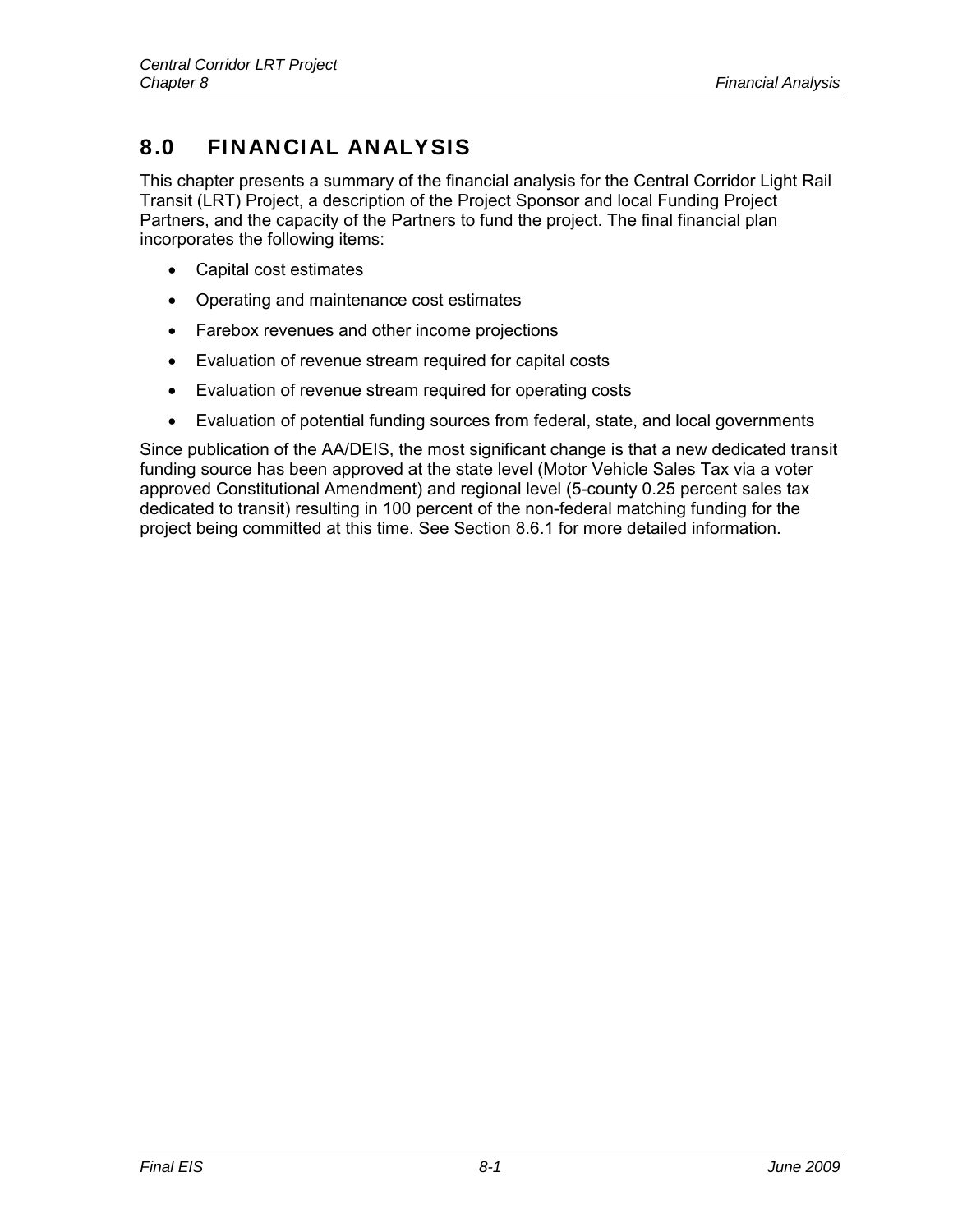## **8.1 Summary of Financial Plan Changes and Improvements**

The information presented in this chapter was prepared by the Central Corridor Project Office and submitted as part of the New Starts update on September 5, 2008. It builds on the financial plan presented in Chapter 6: Central Corridor LRT Financial Report (M-3 Project Finance Plan) of the "Draft New Starts Application & Project Management Plan – 29 June 2006."

#### **8.1.1 Revised Assumptions and New Initiatives**

While many assumptions have been retained from the 2006 Financial Plan, significant breakthroughs in transit funding have been achieved in the interim and are reflected in this Financial Plan. The State of Minnesota and the metropolitan region have enacted substantial new transit funding initiatives since the 2006 Financial Plan. These updated assumptions underlie the consistent presentation of Metropolitan Council's financial capacity to undertake the Central Corridor Project. The key variances include:

- **Capital Cost Estimate**: The capital cost estimate has been updated to reflect the completion of 30 percent design plans as part of the preliminary engineering project development phase. The year-of-expenditure (YOE) cost estimate is \$914.9 million (System Cost Categories Template, August 30, 2008) (inclusive of prior year expenditures). The capital cost estimate also includes estimated financing costs that will be incurred for bonding.
- **Near-Term Infrastructure Renewal**: The Financial Plan uses Metropolitan Council's *2008-2013 Capital Improvement Program* (CIP) as the basis for modeling near-term capital renewal investment costs, including bus and rail fleet renewal and other nonfleet renewal costs (such as guideway maintenance, facilities maintenance, ADA improvements, and ancillary capital investments) (Metropolitan Council ).
- **Commitment of State Funds:** The state remains committed to funding its share of the project with General Obligation bonds. The revised plan calls for the state to carry 10 percent of the total capital cost. The state has already authorized a total of \$83 million in three separate legislative sessions.
- **Commitment of Local Funds:** The Ramsey County Regional Railroad Authority (RCRRA) Board and the Hennepin County Regional Railroad Authority (HCRRA) Board remain committed to fund the project from their dedicated property taxes; the amount of their funding in the revised plan comes to 10 percent of the project. Regional Railroad Authorities (RRAs) have the authority to levy a property tax, which is limited to .04835 percent of the market value of all taxable property within the county. RRAs are also authorized to issue debt under Minnesota Statutes (MS) chapter 398A. The two authorities have committed a \$90.0 M share to the project. In addition, for one-year, they have committed additional funds which enable the project to achieve a 100 percent local financial commitment.
- **Counties Transit Improvement Board Capital Funding:** Five counties in the Metropolitan Region have united to form a Counties Transit Improvement Board (CTIB) with a 0.25 percent sales tax on sales within their boundaries dedicated to transit; a current resolution commits to fund 30 percent of the Central Corridor LRT capital cost, or \$274 million (CTIB Resolution #17) together with 50 percent of the operating deficit (CTIB Resolution #17).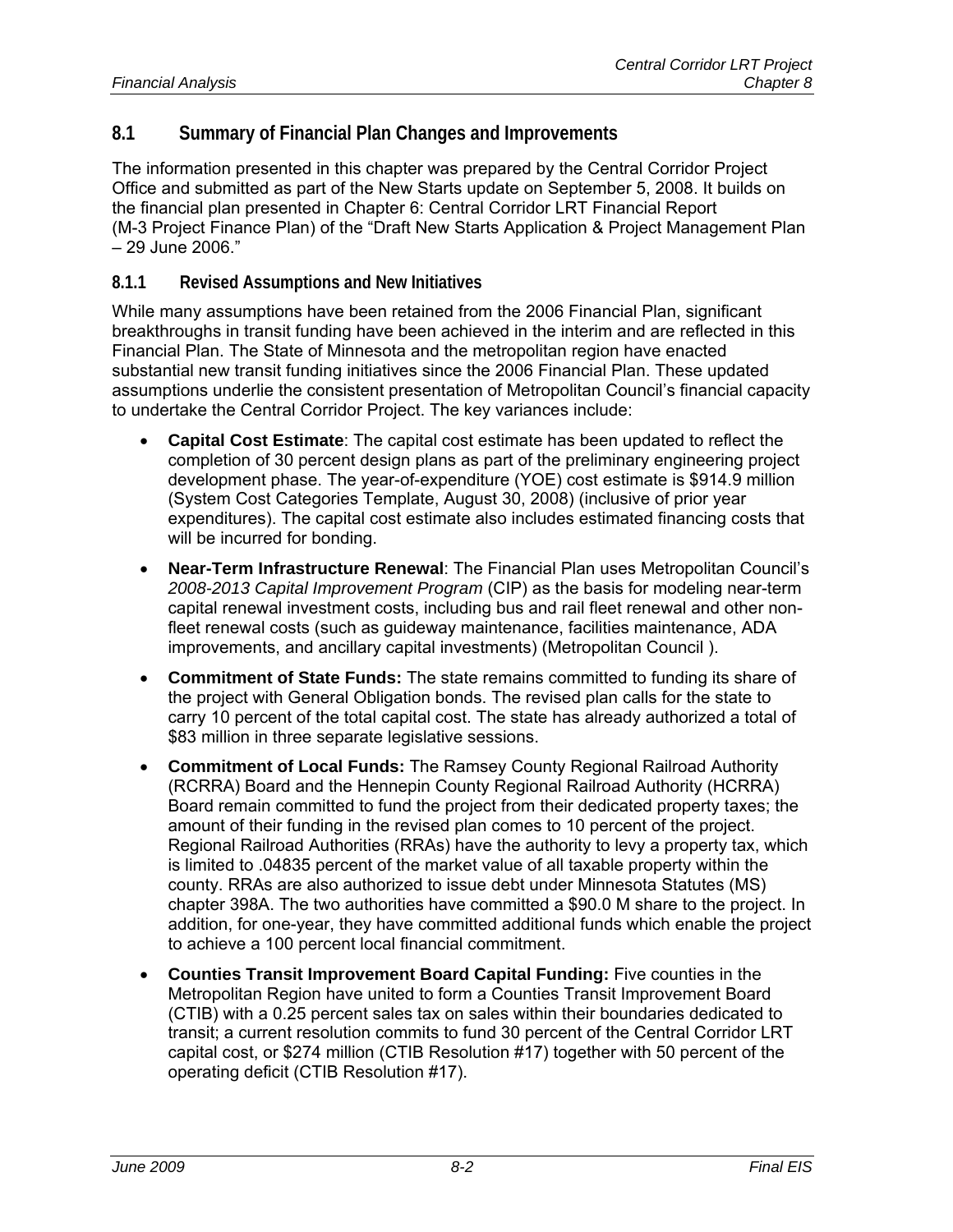- **Wage Inflation Assumptions**: The annual inflation rate has been revised to 3 percent for the Central Corridor LRT capital and to 3.15 percent for operating cost/Consumer Price Index (CPI) based on separate analyses of Metro Transit operating expense and labor expense history to conform to current experience; both operating cost inflation and energy costs are the subject of separate project-specific risk analyses described in Section 8.10 of this FEIS..
- **Operating Funds:**
	- $\circ$  Central Corridor LRT Operating: the implementation of the CTIB provides a source of both capital and operating funds for the additional local operating assistance required for the Central Corridor LRT; the CTIB is committing to fund 50 percent of the Central Corridor LRT operating deficit (operating cost net of farebox revenue) (CTIB Resolution #17)
	- $\circ$  The State will provide the other 50 percent of the operating assistance for the project, following the precedent established in the Hiawatha LRT project.
	- o Other Metro Transit Operating: The constitutional amendment proposing dedicating 100 percent of the Motor Vehicle Sales Tax (MVST) revenues to transportation was passed in November 2006. With its passage, the Metropolitan Council's share of statewide MVST revenues for transit will grow from 21.5 percent in 2006 to 36 percent in 2012, or from approximately \$116 million in 2006 to \$175 million in 2012; this is the primary source for non-project operating assistance in this financial plan.
- **Projection of Future FTA Section 5307 Formula Funds**: The 2006 Plan increased Federal Transit Administration (FTA) Section 5307 Formula Funds at a fixed annual growth rate. The FY 2009 Financial Plan builds up the projected FTA Section 5307 funds from modeled data on service area population and density, bus revenue miles, fixed guideway revenue miles, and fixed guideway directional route miles. This approach directly accounts for the growth in service and population that is projected over the 30-year period of the Plan.
- Risk and Uncertainties: The FY 2009 Financial Plan includes expanded analysis and discussion of risks and uncertainties that could potentially impact the financial viability of the project. This included sensitivity analyses of revenue sources and expenses to indicate the impact of potential cost increases and revenue shortfalls. The following scenarios were tested:
	- o Higher than expected inflation
	- o Higher than expected energy expense
	- o Delayed federal payments
	- o Project cost overrun of 20 percent

## **8.1.2 Assumptions Retained from Previous Plan**

The critical financial plan assumptions that have been retained include:

- **Non-farebox operating revenues:** Auxiliary sources of revenue for the Metropolitan Council including interest income and advertising.
- **State and local sources:**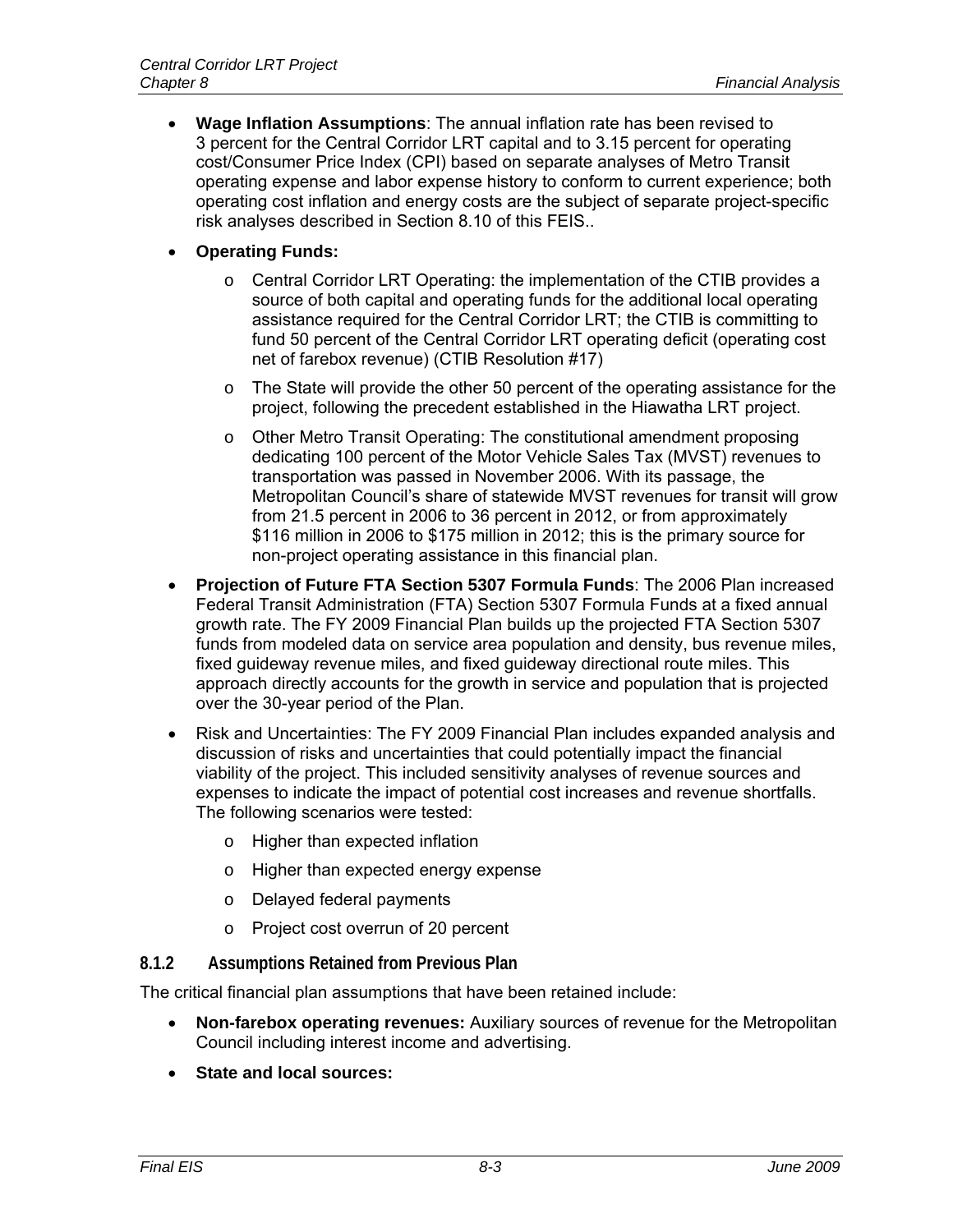- o Motor vehicle sales tax (MVST): Motor vehicle sales tax revenues have been the largest source of operating funds for Metropolitan Council Transportation Division. The average annual growth rate of the MVST over its history from 1973 to 2007 is 4.9 percent per annum; the prospective portion of the MVST revenues has increased as described under "revised assumptions," above.
- $\circ$  The Metropolitan Council is a component unit of the State of Minnesota and the state has consistently provided a material part of the operating budget from general state appropriations.
- **Planned implementation schedule**: Startup of Central Corridor LRT operations is planned for 2014.
- **Baseline levels of service**: A realistic background rate of service growth is consistent with the projections in the regional travel demand model and represents an increase of approximately 10 percent by 2030.
- **Fare policy and fare revenues**: The Metropolitan Council's formal fare policy, to which it has adhered, maintains fares at the rate of transit cost inflation; it is implemented through a requirement for a fare increase whenever the farebox ratio drops below 28.5 percent, and that policy is replicated in the financial plan projections.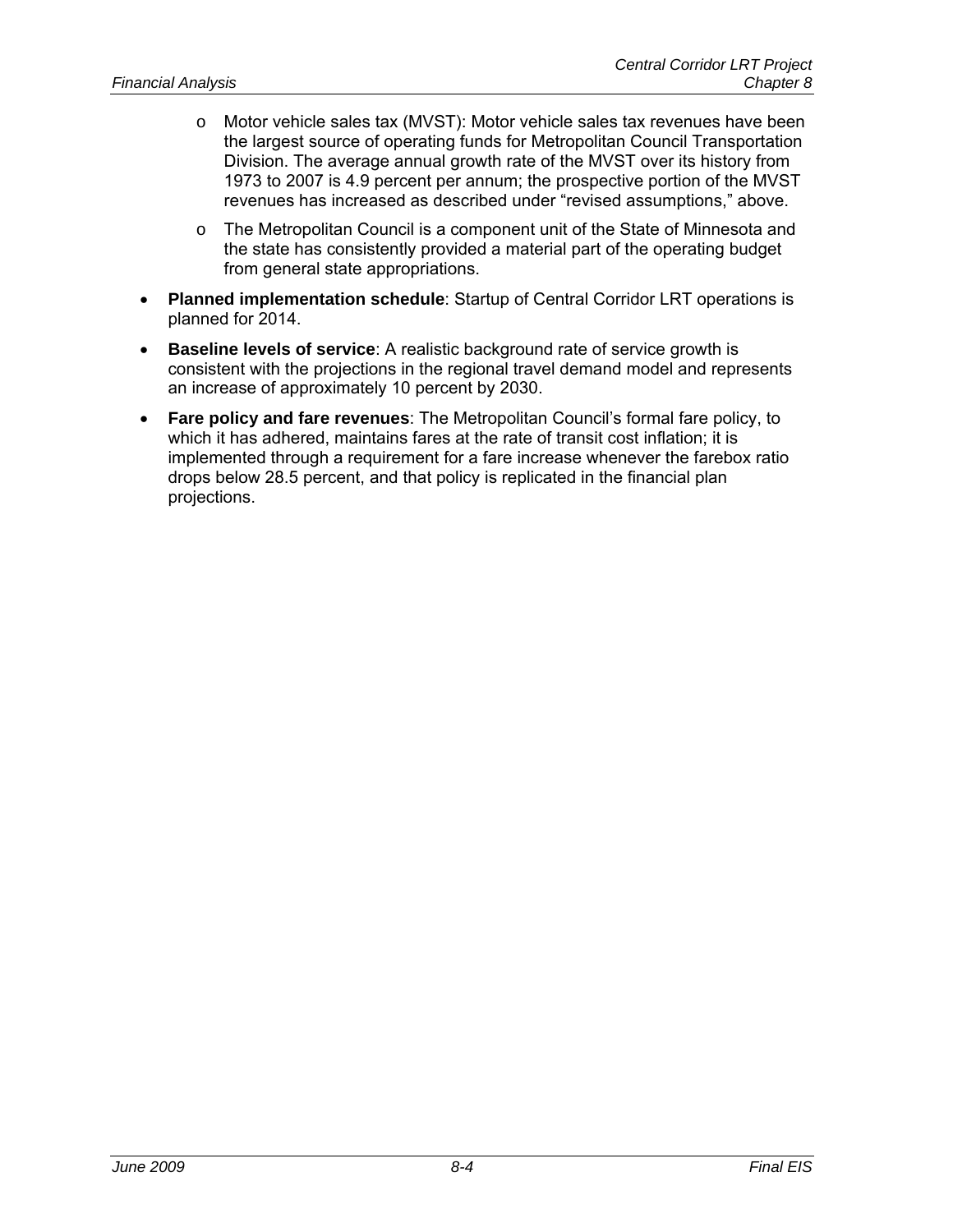## **8.2 Project Sponsors and Funding Partners**

The primary funding partners with the Federal Transit Administration (FTA) in this project are the Metropolitan Council, the State of Minnesota, CTIB, RCRRA, and HCRRA.

## **8.2.1 Project Sponsor**

Metropolitan Council is the project sponsor and grant applicant for the Central Corridor LRT Project and will work in partnership with the FTA, State of Minnesota, the CTIB, Ramsey County, and Hennepin County for the successful construction and operation of the service. (HCRRA, RCRRA, and Metropolitan Council Memorandum of Understanding, August 29, 2006)

The Metropolitan Council was established by the Minnesota Legislature in 1967. The Metropolitan Council provides cost-effective transit and wastewater services, coordinates economic development, and assists communities as they plan for anticipated growth. The Metropolitan Council consists of 17 members appointed by the Governor of the State of Minnesota and develops, in cooperation with local communities, a comprehensive regional planning framework. The Metropolitan Council is the metropolitan planning organization for the Twin Cities (Minneapolis and St. Paul) region and has statutory responsibility for the formulation of the Transportation Improvement Program (TIP) and the Long Range Transportation Plan (LRTP). Counties within the jurisdiction of Metropolitan Council include Anoka, Carver, Dakota, Hennepin, Ramsey, Scott, and Washington. Metropolitan Council responsibilities include the identification of needed transportation improvements and the determination of appropriate funds to be applied to these projects. Metropolitan Council has three major areas of responsibility: transportation, environmental services, and community planning and development. Additional areas of responsibility include public housing, regional parks, and water usage coordination.

The Metropolitan Council has staff of 3,700 and an annual operating budget of about \$700 million, 90 percent of which is funded by state appropriations and user fees such as wastewater treatment charges and transit fares. Just 10 percent comes from local property taxes. The bulk of the Metropolitan Council's employees operate the region's transit and regional wastewater treatment systems. Of its budget, the Council spends about \$80 million on grants to local jurisdictions for regional park operations and community development projects and on housing assistance for low-income families.

The operating divisions and other major units report to the Regional Administrator who, in turn, reports to the 17-member Metropolitan Council board. The Regional Administrator is responsible for ensuring that policy decisions of the Metropolitan Council are carried out, for organizing and directing the work of Metropolitan Council staff, for preparing and submitting an annual budget and for keeping the Council fully apprised of the financial condition of the Metropolitan Council.

## **8.2.1.1 Organization and Structure**

A description of the Metropolitan Council's primary organizational divisions follows. Within these primary divisions are departments that support the day-to-day work of the Council.

**The Community Development Division** is responsible for the Metropolitan Council's regional growth strategy, planning, and technical assistance to local communities and parks and open space. This division also includes the Metropolitan Housing and Redevelopment Authority (Metro HRA) and the Livable Communities program.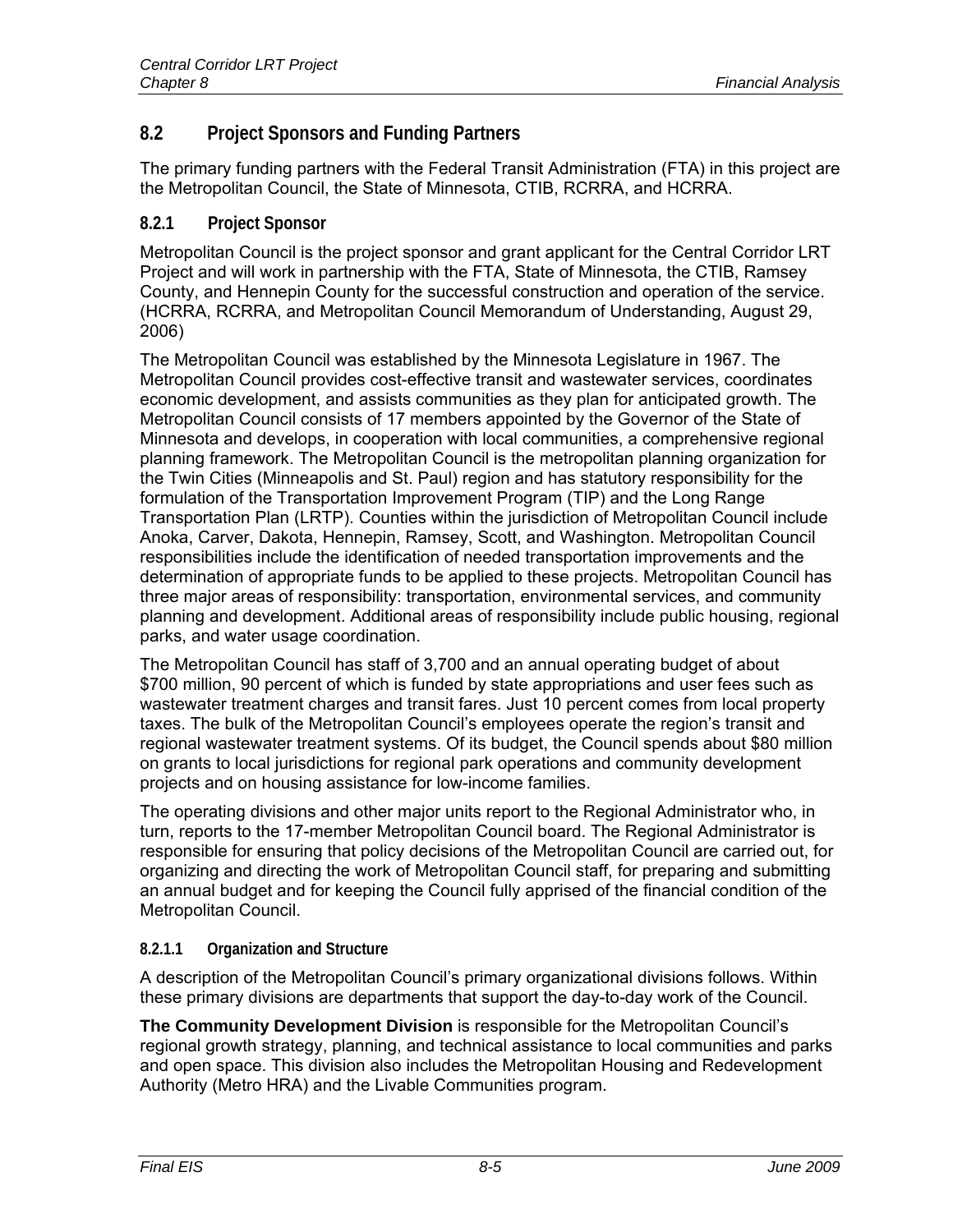**The Metropolitan Council Environmental Services Division (MCES)** collects and treats an average of 300 million gallons of wastewater each day from 104 communities, achieving near-perfect compliance with federal and state clean water standards. It also provides water resources monitoring and analysis for the region, and partners with numerous public and private groups committed to a clean environment. MCES operates and maintains approximately 600 miles of regional sewers and treats up to 300 million gallons of wastewater daily at eight regional treatment plants. Serving nearly 90 percent of the sevencounty area population, MCES provides cost-effective wastewater service to 104 communities.

**The Transportation Division** includes Metro Transit and Metropolitan Transportation Services.

- **Metro Transit** is one of the country's largest transit systems, providing roughly 95 percent of the 73 million bus trips taken annually in the Twin Cities. Each weekday customers board Metro Transit buses an average of 231,000 times. Metro Transit operates 121 routes—64 local-service routes and 49 express routes—and 8 contract service routes, using a fleet of 949 buses. Metro transit also operates the 12-mile Hiawatha light rail line, which has been in service since June 2004. The majority of the company's fleet of bus vehicles (794) is standard 40-foot buses while 155 are articulated ("accordion") buses. All Metro Transit buses are equipped with wheelchair lifts or ramps. Metro Transit will be the Northstar Corridor Commuter Rail operator when revenue service begins on that line in 2009. Metro Transit will also be the Central Corridor LRT operator.
- **Metropolitan Transportation Services:** MTS manages the contracted transit service programs in the Twin Cities metropolitan area. These programs include the following:
	- o Metro Mobility: Provides paratransit service as required by the ADA to persons whose disabilities prevent them from using the regular route transit system.
	- o Contracted regular route service: Regular route service is provided by twelve separate contracts with private, governmental, and non-profit organizations.
	- o Community-based programs: Dial-a-ride programs are provided through eighteen contracts with private, non-profit, and governmental agencies. These programs serve primarily the elderly and persons with disabilities.
	- o VanGo: MTS contracts with a company to provide vanpools. Typically these vanpools are either in areas without regular route transit service or are for individuals who work shifts outside of normal commuting times.
- **Opt-out communities:** Twelve communities have chosen to provide their own transit service (known as "opt-out" communities) and are separate transit authorities. Opt-outs provide both regular route and dial-a-ride programs. Opt-outs receive state MVST and general fund revenues through MTS (2008 Unified Operating Budget).

Capital Funding for the Transportation Division of Metropolitan Council includes federal, state, and local funding. The Metropolitan Council can issue regional bonds for transit if it receives specific authorization from the State Legislature. Within the statutory bonding authority, the Metropolitan Council issues long-term debt to finance transit projects and has generally balanced the debt service with its property tax proceeds, insulating the transit operating budget from the transit debt service. The Metropolitan Council has authorized the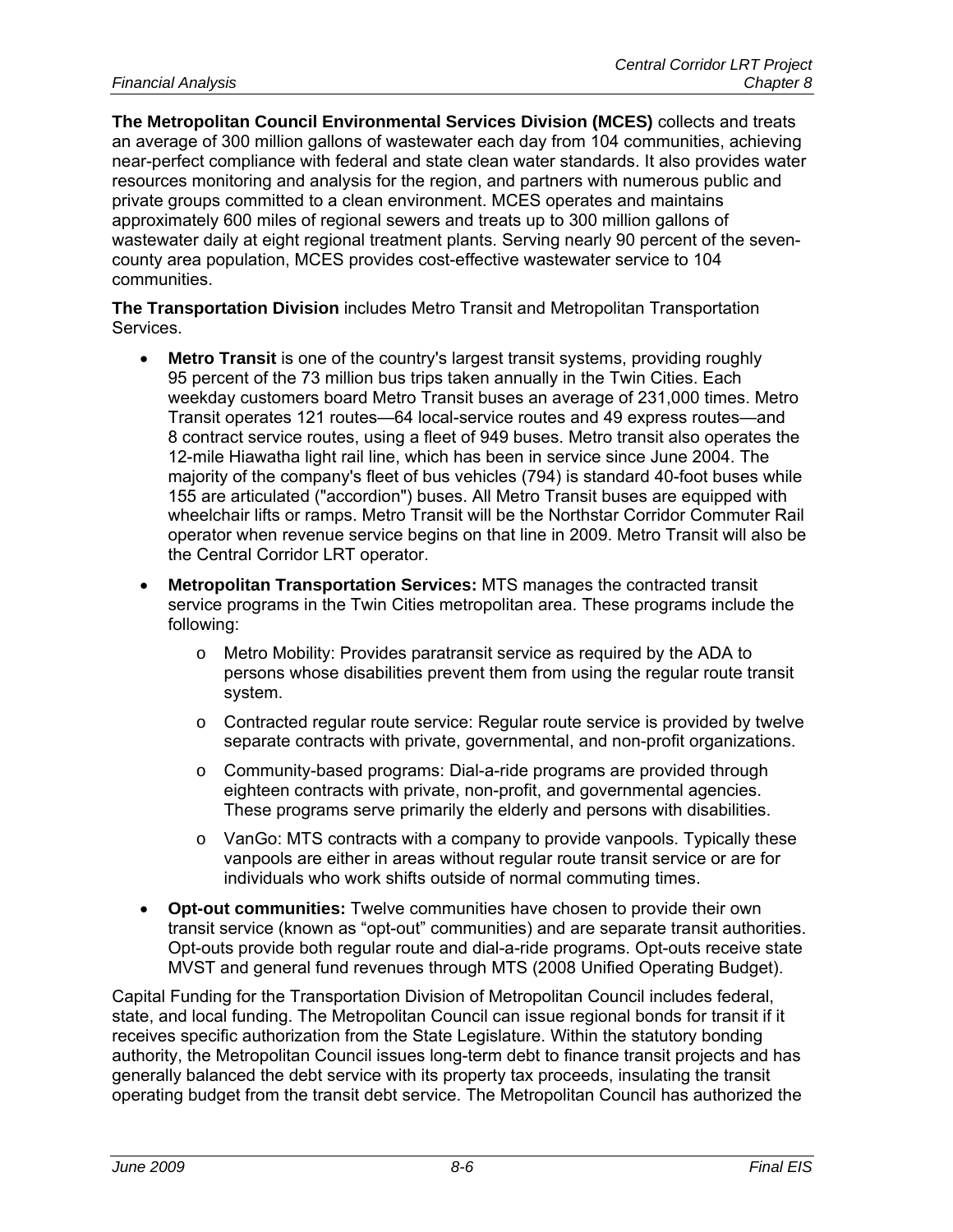Transportation Division to utilize loans from the Minnesota Public Facilities Authority to the maximum extent available to capital projects (2007-2012 Capital Improvement Plan).

Operating Funding for the rail services (Hiawatha, Northstar, and the proposed Central Corridor LRT) is drawn from the rail project partners. Operating funding for the remainder of the Transportation Division is a mix of MVST, state appropriations, federal, state, and local funding, investment earnings, and passenger fare and other revenues (2007 Unified Operating Budget).

## **8.2.2 Local Funding Project Partners**

LRT was selected by Ramsey County and the Metropolitan Council as the locally preferred alternative (Preferred Alternative) for the Central Corridor Project in June 2006 after the publication and circulation for comment of the AA/DEIS. Funding for the project has been secured from the State of Minnesota, the Counties Transit Improvement Board, and two regional rail authorities.

#### **8.2.2.1 State of Minnesota**

The state capital funding will be provided through bonding. It is anticipated that the securities will be general obligation debt. The State of Minnesota has earned the highest ratings from the three rating services, Aa1 from Moody's, AAA from Standard and Poor's, and AAA from Fitch. The state has currently authorized \$83 million in general obligation bonds for the Central Corridor LRT project (Minnesota Session Laws 2008). Additional state funds for construction will be made available in advance of the scheduled need in 2010 and on.

#### **8.2.2.2 Counties Transit Improvement Board**

The CTIB was created in 2008 by enabling state legislation and the concurrence of five counties in the region. The board's purpose is to provide a dedicated source for capital and operating funds for transitway projects serving the five participating counties: Hennepin, Ramsey, Anoka, Dakota, and Washington. A 0.25 percent sales tax generated from the five counties and an excise tax of \$20 per motor vehicle purchased at a retail auto dealer will be used to award grants and issue bonds. CTIB is composed of two annually-appointed county commissioners from each member county and the Chair of the Metropolitan Council. Votes are allocated based on a total of 100 votes. 95 votes are allocated to counties per a weighted formula (50 percent sales tax revenue; 50 percent population). Five votes are allocated to the Chair of the Metropolitan Council. In general, CTIB actions require 63 votes and a majority of the counties in favor, except for large long-term bonds.

The issuance of large long-term bonds with maturities in excess of 5 years and amounts in excess of one year's Sales Tax revenue require 75 votes and a majority of the counties in favor. A Grant Evaluation and Ranking System Committee (GEARS) recommends grants to CTIB. GEARS committee members include one county commissioner, one elected city official per 400,000 residents in each county, and the Chair of the Metropolitan Council Transportation Committee. The criteria for grant awards include: (1) being consistent with Metropolitan Council's Transportation Policy Plan (TPP); (2) adhering to transitway purposes; and (3) granting each of its County members at least 1 percent of total sales tax proceeds for FY 2009, 2010, and 2011.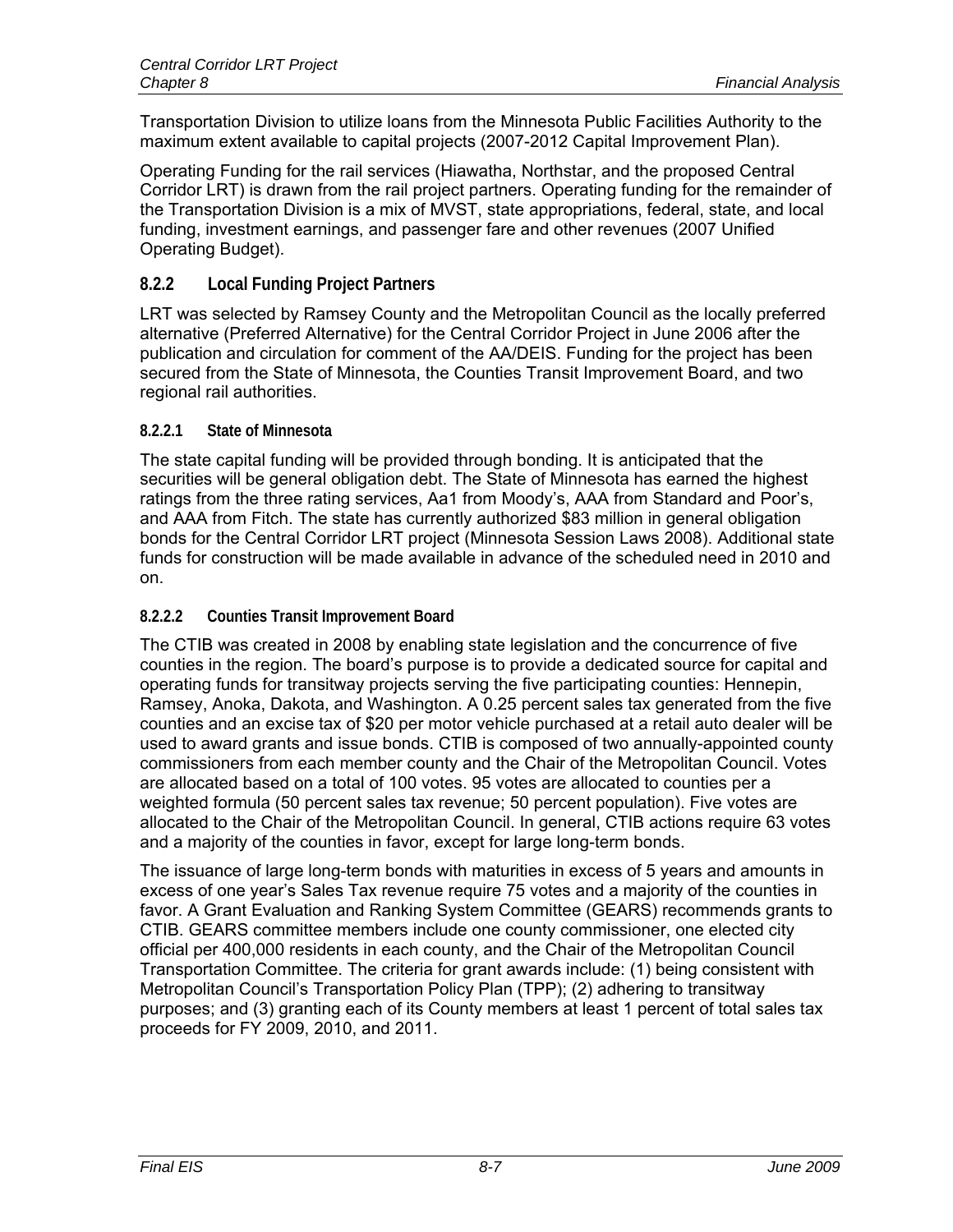#### **8.2.2.3 Regional Railroad Authorities (RRAs)**

Regional railroad authorities are established as political subdivisions of the state under Minnesota Statutes (MS) chapter 398A. Under this chapter, RRAs have powers similar to the county for the specific purpose of providing for the planning, preservation and improvement of rail service including passenger rail service and to provide for the preservation of abandoned rail right-of-way for future transportation uses. RRAs have the authority to levy a property tax up to .04835 percent of the market value of all taxable property within the county. RRAs are also authorized to issue debt under MS 398A.

#### **Ramsey County Regional Railroad Authority (RCRRA)**

RCRRA obtains its funds from a property tax levied under the authority of MS 398A, plus interest earned on balances. This tax is distinct from the Metropolitan Council's property tax authority. The tax was levied at a rate of \$10.8 million in 2006, which is considerably less than the levy limit established in MS 398A, which would yield approximately \$20 million per year. In 2008 and 2009, the tax levy was \$19.9 million.

#### **Hennepin County Regional Railroad Authority (HCRRA)**

HCRRA obtains its funds from a property tax levied under the authority of MS 398A, plus interest earned on balances. This tax is distinct from the Metropolitan Council's property tax authority. The tax was levied at a rate of \$12.5 million in 2007 (HCRRA 2007 Budget), which is considerably less than the levy limit established in MS 398A which would yield approximately \$62 million per year.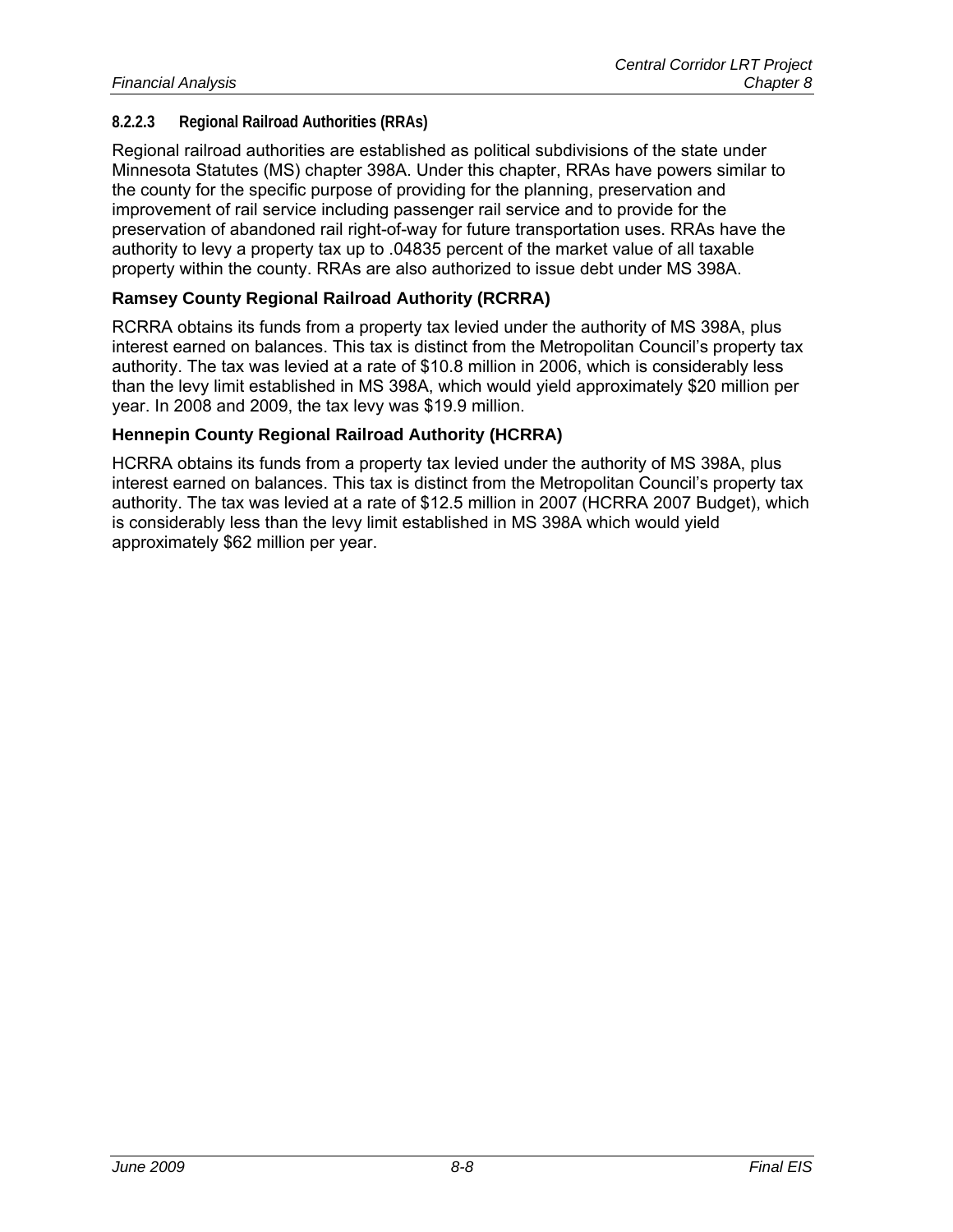## **8.3 Capacity of Partners to Fund the Proposed Project**

The Central Corridor LRT is expected to cost \$914.9 million in year-of-expenditure dollars to construct, equip, and place into service. The Metropolitan Council will request FTA Section 5309 Discretionary New Starts funding for the project in the amount of \$453 million in the Full Funding Grant Agreement (FFGA). The Metropolitan Council also received \$4.5 million in prior Congestion Management and Air Quality (CMAQ) funding for Central Corridor LRT. Other project funding will come from the State of Minnesota, the Counties Transit Improvement Board, RCRRA, and HCRRA.

State bond funds in the amount of \$83 million have been secured to date. In addition, RCRRA and HCRRA have adequate cash and bond capacity to provide the remaining local share of preliminary engineering costs in 2008 and 2009. The CTIB has begun to receive a reliable stream from its sales tax revenue. The Central Corridor LRT is a priority project for the CTIB, and all of its leveraged funding capacity is potentially available to the project. The CTIB has committed to provide 30 percent of the capital funding (CTIB Resolution #17, August 20, 2008).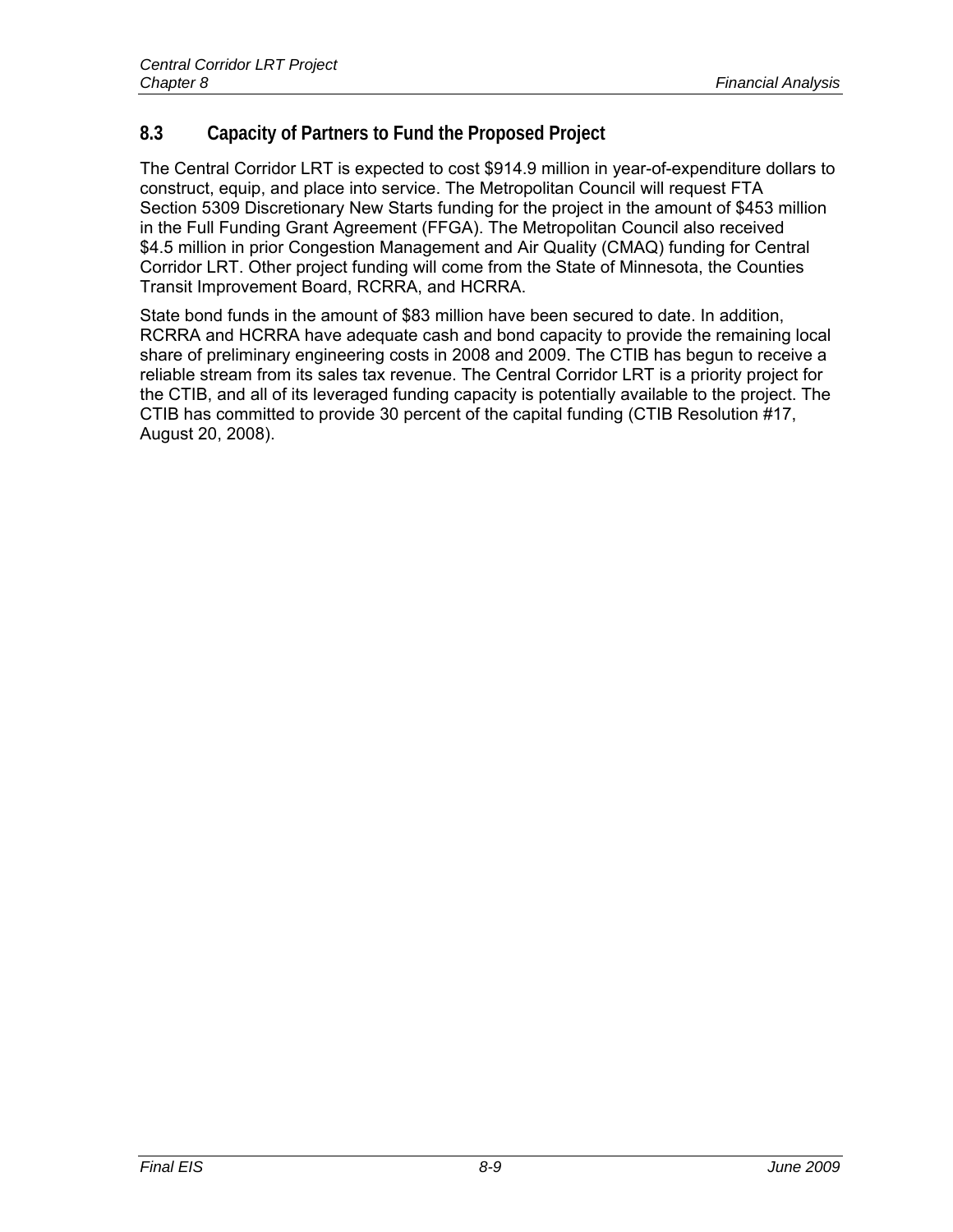## **8.4 Financial Plan Summary: Capital Funding Plan, Interest, and Operation and Maintenance (O&M) Costs**

**8.4.1 Central Corridor Capital Funding Plan** 

The estimated total cost for the Central Corridor LRT project is \$914.9 million in year of expenditure (YOE) dollars. This amount includes \$6 million in finance charges. The total cost will be funded from federal, state, and local sources.

Section 5309 New Starts funding will be provided by the FTA under an FFGA in the amount of \$453 million. State funding of \$91 million will be supplied by the State of Minnesota, which has already committed \$83 million of its entire share to the project. The region will flex \$4.5 million in CMAQ funding authorized under Federal Highway Legislation to fund this transit project. CTIB capital funds of \$274.5 million and Railroad Authority funds of \$91.5 million will provide the remainder of the necessary funds. The RRAs have committed a total of \$96.2 million for one year, enabling the project to achieve 100 percent local financial commitment. The overall capital funding plan is shown in Table 8-1.

| <b>Source of Funds</b>                                | Amount        | <b>Percentage</b><br>of Total |  |  |  |  |
|-------------------------------------------------------|---------------|-------------------------------|--|--|--|--|
| Local Funding (50% of total)                          |               |                               |  |  |  |  |
| <b>Counties Transit Improvement Board</b>             | \$274,465,792 | 30.0                          |  |  |  |  |
| State of Minnesota Bonding                            | 91,488,597    | 10.0                          |  |  |  |  |
| Regional Rail Authorities (10% of Local Funding total |               |                               |  |  |  |  |
| Ramsey County Regional Rail Authority                 | 64,042,018    | 7.0                           |  |  |  |  |
| Hennepin County Regional Rail Authority               | 27,446,579    | 3.0                           |  |  |  |  |
| FTA Funding (50% of total)                            |               |                               |  |  |  |  |
| 5309 New Starts                                       | 452,942,986   | 49.5                          |  |  |  |  |
| <b>CMAQ</b>                                           | 4,500,000     | 0.5                           |  |  |  |  |
| <b>Total Funding</b>                                  | \$914,885,972 | 100.0%                        |  |  |  |  |

#### **Table 8-1 Central Corridor LRT Capital Plan Summary**

Source: Metropolitan Council Engineering Services Consultant, 2008

#### **8.4.2 Interest Expense**

This plan is based on a maximum of \$95,000,000 in FFGA funding scheduled in any one year. This plan requires financing until the FFGA funding can be paid in 2015, the year following completion and startup. The Metropolitan Council or CTIB will provide this financing (shown as "Construction Commercial Paper" in the cash flows) and the responsible party or parties may request adding the final financing expense into the FFGA project cost. This plan also includes \$6 million in contingency funding for finance charges should the federal funding be delayed beyond the agreed upon federal funding schedule in the FFGA.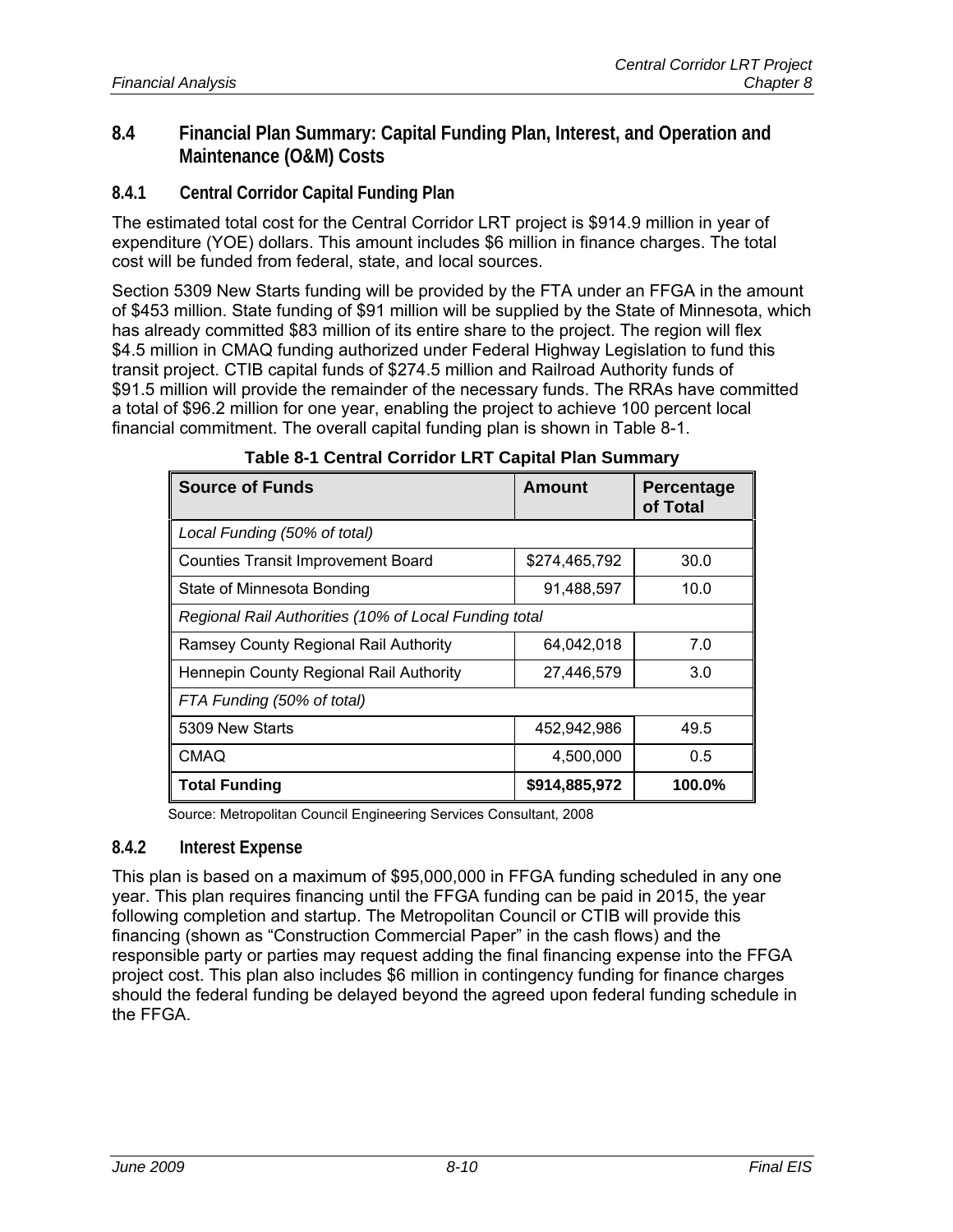#### **8.4.3 Plan for Funding CCLRT Capital, Operating and Maintenance Revenues, Sources, and Costs**

Table 8-2, below, summarize the costs during prior years and during future phases including construction that are eligible to be included in the FFGA total. Prior years' expenditures for planning have been funded with a combination of non-New Starts federal funds, New Starts non-FFGA funds, state, and local funds. It includes FFGA funding for financing costs (bond issuance and interest expenditures incurred) during the construction period. FFGA New Starts funding is requested to be 49.5 percent of the total FFGA project cost.

| <b>Capital Sources of Funds</b>                 | <b>Capital Revenue</b><br><b>Year-of-Expenditure Dollars (millions)</b> |            |            |                     |
|-------------------------------------------------|-------------------------------------------------------------------------|------------|------------|---------------------|
|                                                 | <b>Prior-2010</b>                                                       | 2011-2020  | 2021-2030  | Prior+<br>2008-2030 |
| <b>Regional Capital Proceeds</b>                | \$137.08                                                                | \$354.03   | \$398.50   | \$889.60            |
| 5307 Federal Formula                            | $\mathbf{0}$                                                            | 42.40      | 73.72      | 116.12              |
| 5309 Fixed Guideway Modernization               | $\mathbf 0$                                                             | 63.83      | 172.66     | 236.49              |
| <b>Federal Other</b>                            | $\mathbf 0$                                                             | $\Omega$   | $\Omega$   | $\Omega$            |
| <b>Federal Other CIP</b>                        | 187.87                                                                  | 548.08     | 779.30     | 1,515.25            |
| Sec 5309 New Starts                             | 3.51                                                                    | 449.44     | 0          | 452.94              |
| <b>CMAQ</b>                                     | 4.50                                                                    | 0          | 0          | 4.50                |
| <b>CTIB CCLRT</b>                               | 274.47                                                                  | $\Omega$   | 0          | 274.47              |
| <b>State CCLRT</b>                              | 91.49                                                                   | $\Omega$   | 0          | 91.49               |
| <b>Local Capital Assistance</b>                 | 91.49                                                                   | $\Omega$   | $\Omega$   | 91.49               |
| <b>Subtotal Grants</b>                          | 790.39                                                                  | 1,457.77   | 1,424.18   | 3,672.34            |
| <b>Financing Program</b>                        |                                                                         |            |            |                     |
| <b>Construction Tax Exempt Commercial Paper</b> | 4.19                                                                    | 180.78     | 0          | 184.97              |
| <b>Total Capital Sources of Funds</b>           | \$794.58                                                                | \$1,638.55 | \$1,424.18 | \$3,857.32          |

| Table 8-2 Transportation Division Financial Plan Summary |  |
|----------------------------------------------------------|--|
| <b>Capital Sources of Funds</b>                          |  |

Source: Metropolitan Council Engineering Services Consultant, 2008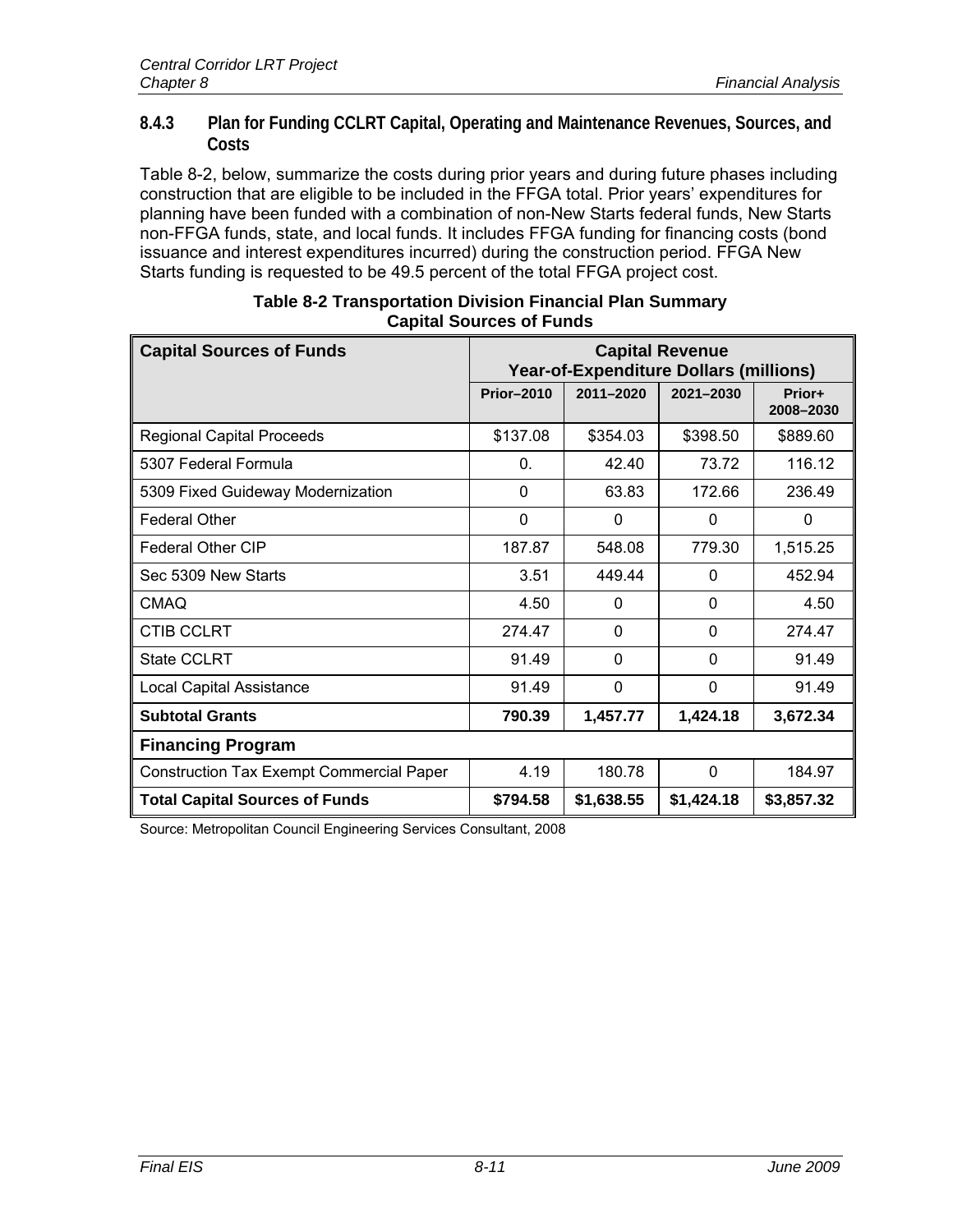Table 8-3, below, shows that operating resources for the project will come from passenger fares with forecasted fare increases according to Metropolitan Council's farebox recovery ratio policy, CTIB revenues, and state assistance.

| <b>Table 8-3 Transportation Division Financial Plan Summary</b> |
|-----------------------------------------------------------------|
| <b>Operating Sources of Funds</b>                               |

| <b>Operating Sources of Funds</b>       | <b>Operating Revenue</b><br><b>Year-of-Expenditure Dollars (millions)</b> |            |            |                     |
|-----------------------------------------|---------------------------------------------------------------------------|------------|------------|---------------------|
|                                         | <b>Prior-2010</b>                                                         | 2011-2020  | 2021-2030  | Prior+<br>2008-2030 |
| Fare Revenue                            | \$253.95                                                                  | \$1,261.26 | \$1,893.53 | \$3,408.75          |
| <b>Operation Surplus</b>                | 0.00                                                                      | 0.00       | 0.00       | 0.00                |
| Motor Vehicle Sales Tax                 | 385.85                                                                    | 2,042.41   | 3,036.22   | 5,464.48            |
| $CTIB - Funding$                        | 55.65                                                                     | 173.95     | 243.73     | 473.33              |
| <b>Other Transit Related</b>            | 30.47                                                                     | 124.69     | 170.03     | 325.19              |
| <b>Other Local Operating Assistance</b> | 8.32                                                                      | 8.26       | 11.03      | 27.62               |
| <b>Federal Operating Assistance</b>     | 100.62                                                                    | 385.73     | 502.45     | 988.79              |
| <b>State</b>                            | 261.78                                                                    | 965.44     | 1,117.61   | 2,344.83            |
| Investment Income                       | 4.25                                                                      | 18.50      | 24.18      | 46.92               |
| <b>Total Operating Sources of Funds</b> | \$1,100.88                                                                | \$4,980.24 | \$6,998.78 | \$13,079.90         |

Source: Metropolitan Council Engineering Services Consultant, 2008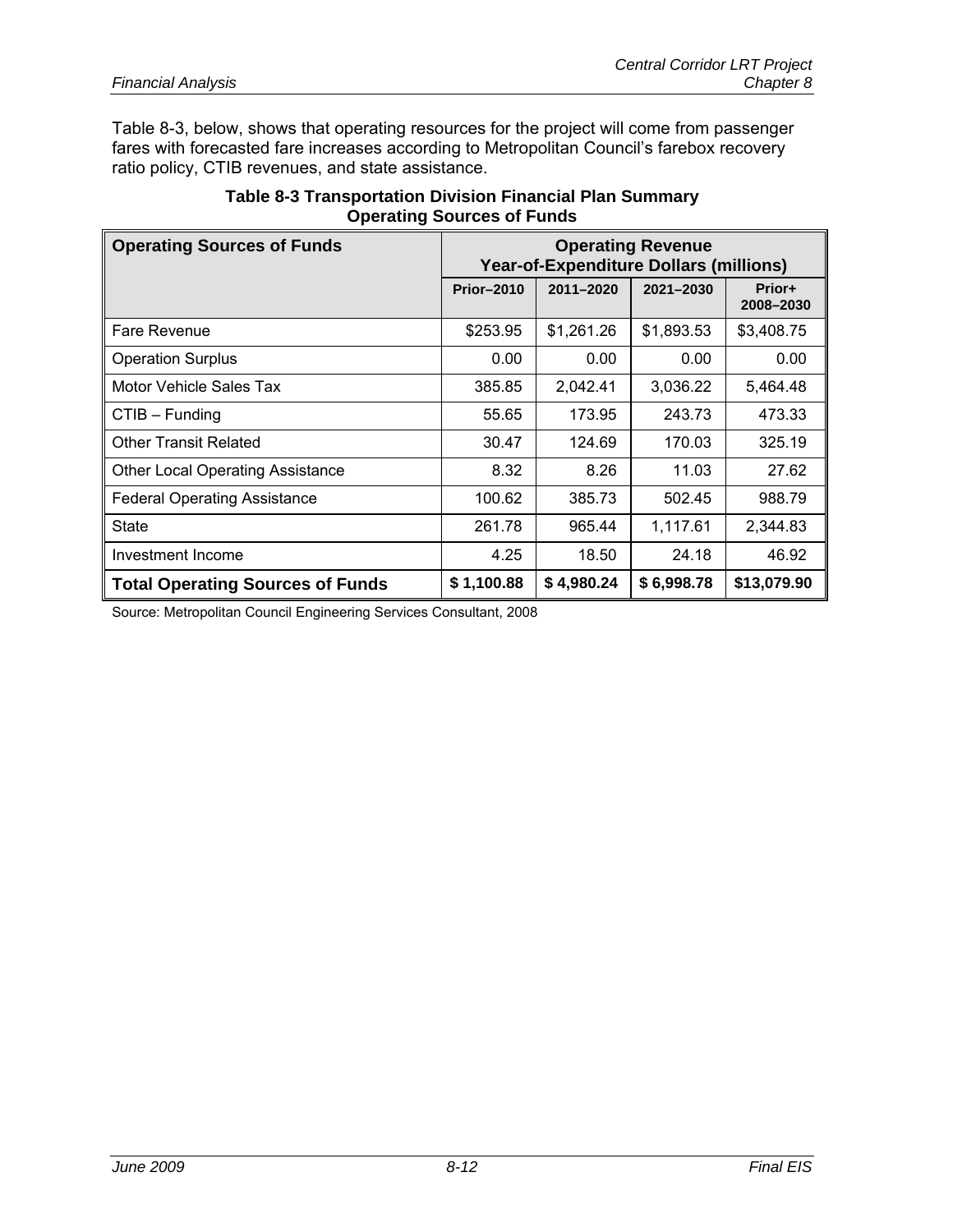## **8.5 Capital Plan**

#### **8.5.1 Sources of Funds for Capital**

Details of Metropolitan Transit's total capital plan are shown in Table 8-5 (page 8-16, below). The financial analysis applied projections of the following sources of project capital funds:

#### **8.5.1.1 Federal Funding**

**Section 5309 New Starts:** These discretionary grants are applied as a percentage of the cost of each rail construction project. While the statutory maximum federal participation for Section 5309 New Starts funds is 80 percent, the actual amount applied in recent projects has been considerably less. This is because the demand for these funds significantly exceeds the level of funding currently authorized or anticipated to be authorized in the future and projects with a lower percentage of federal participation are viewed more favorably by FTA for funding.

The financial analysis assumes 49.5 percent 5309 New Starts funds, with New Starts funding under a FFGA beginning in 2010.

**Section 5309 Rail Modernization:** These grants are derived by formula, a function of vehicle revenue miles and route miles. Urbanized areas with fixed guideway systems that are at least seven years old are eligible to receive fixed guideway modernization funds. The funds must be used to maintain, modernize, or improve fixed guideway systems. These funds are assumed to be leveraged to a higher degree than New Starts funding. State and local funds for capital rehabilitation and replacement, or CIP, are typically matched with federal funds equal to 80 percent of eligible expenses. The plan allocates these funds exclusively to the Metro Transit Capital Improvement Program.

**Capital Improvement Program (Other CIP)**: As shown in Table 8-2, above, \$1,515.25 m is assumed for Other CIP from 2008 through 2030. This includes capital investments to assure that fixed assets remain in a state of good repair, the fleet is replaced in accordance with the fleet management program, technological and other improvements are made to maintain and improve operating efficiency and effectiveness, and customer service and convenience is maintained and improved. These requirements address routine renewal of fixed assets beyond the level of maintenance included in the operating budget. This typically includes maintenance actions whose cycle length is greater than every three to five years. Examples include bus replacements, facility rehabilitation, transit center rehabilitation, computer hardware investment, and small bus maintenance. These requirements include rehabilitation and replacement costs associated with the construction of the commuter rail and light rail system. The basis for these estimates is the Metropolitan Council adopted preservation program (Metropolitan Council2008-2013 Capital Improvement Program and 2008 Capital Program and Budget).

## **8.5.1.2 Local Funding**

The State of Minnesota is fully engaged in the project and has already appropriated \$83 million in the form of General Obligation bonds to fund its share of the capital plan.

## **Regional Property Tax Revenue Transit Asset Program**

The Metropolitan Council levies a regional property tax which is dedicated to funding a debtfinanced capital program. The outstanding debt in the program is serially refinanced and current debt service requirements are met from the property tax revenues. The net proceeds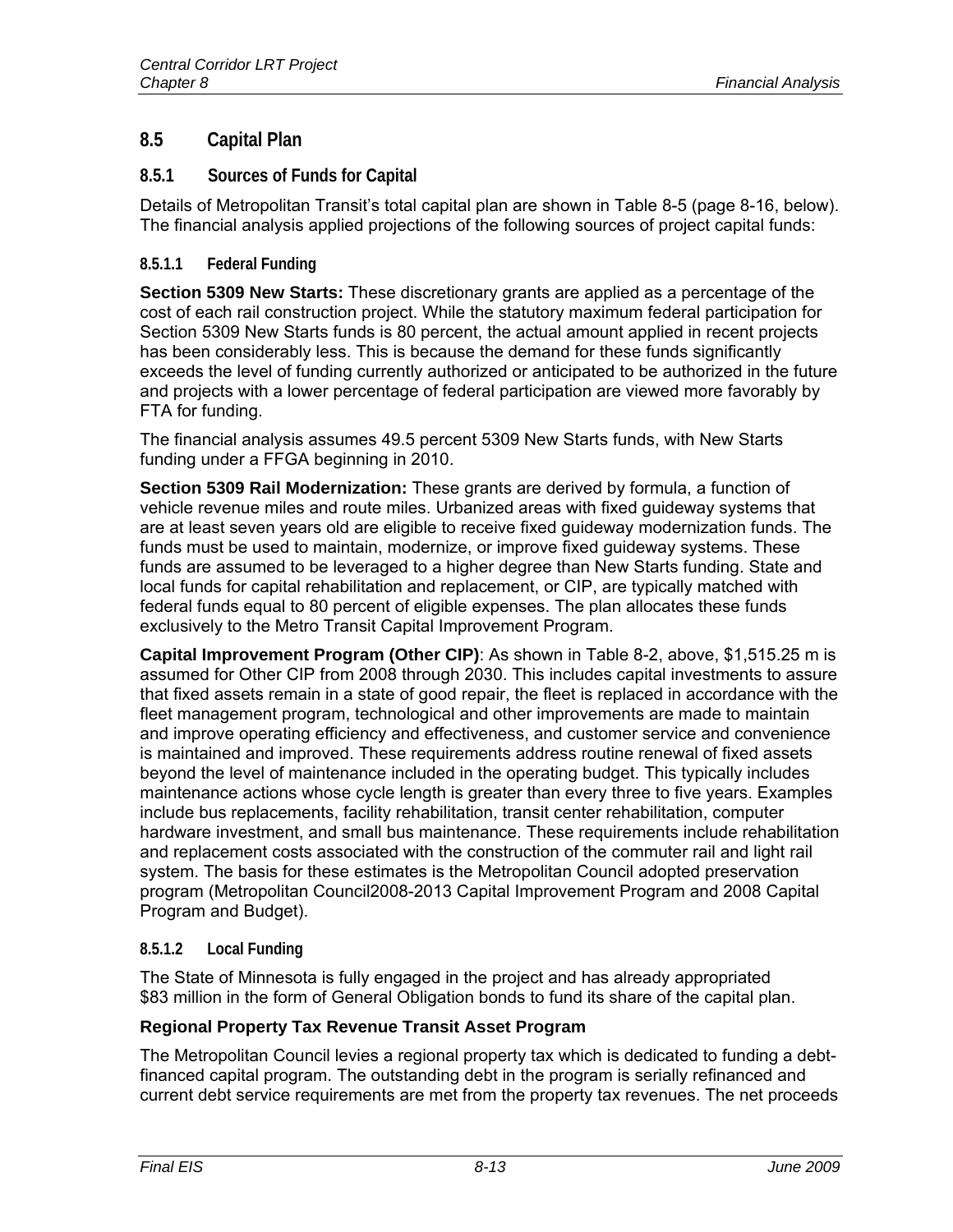from the debt program are dedicated to funding the transit infrastructure programs, and the forecast for these net proceeds are the amounts shown in the cash flow projections as "Regional Capital Proceeds." (Metropolitan Council Financial Planning )

#### **Counties Transit Improvement Board**

The principal local funding source for Central Corridor LRT will be the CTIB. As discussed in Section 8.2.2.2, above, counties that join the board levy a 0.25 percent sales tax dedicated for transitway capital and operating funds for projects serving the participating counties. As shown in Figure 8-1, the history of the pre-existing sales and use tax, which is levied in the five counties and statewide on the identical tax base to the CTIB sales and use tax base, provides a sound basis for projecting the sales and use tax revenue.<sup>1</sup>

The 0.25 percent rate applied to \$33.6 billion in taxable sales in 2006 would yield in excess of \$84,000,000 per annum and escalation to 2008 is expected to bring the total budget close to \$100,000,000 per year. The taxable sales in the five counties have been increasing at a 4.6 percent compound rate over the 20-year period.

Collection of the tax began July 1, 2008. The first reporting to the Minnesota Department of Revenue was due on August 20, 2008, and the first payment to the participating counties occurred on September 10, 2008 (Presentation to Hennepin County Board).



## **FIGURE 8-1 TAXABLE SALES IN FIVE COUNTIES**

 $\overline{a}$ 

<sup>1</sup> Minnesota Department of Revenue. Data for 1997, 1999, 2001, and 2002 were not complete and were estimated by Metropolitan Council Financial Planning.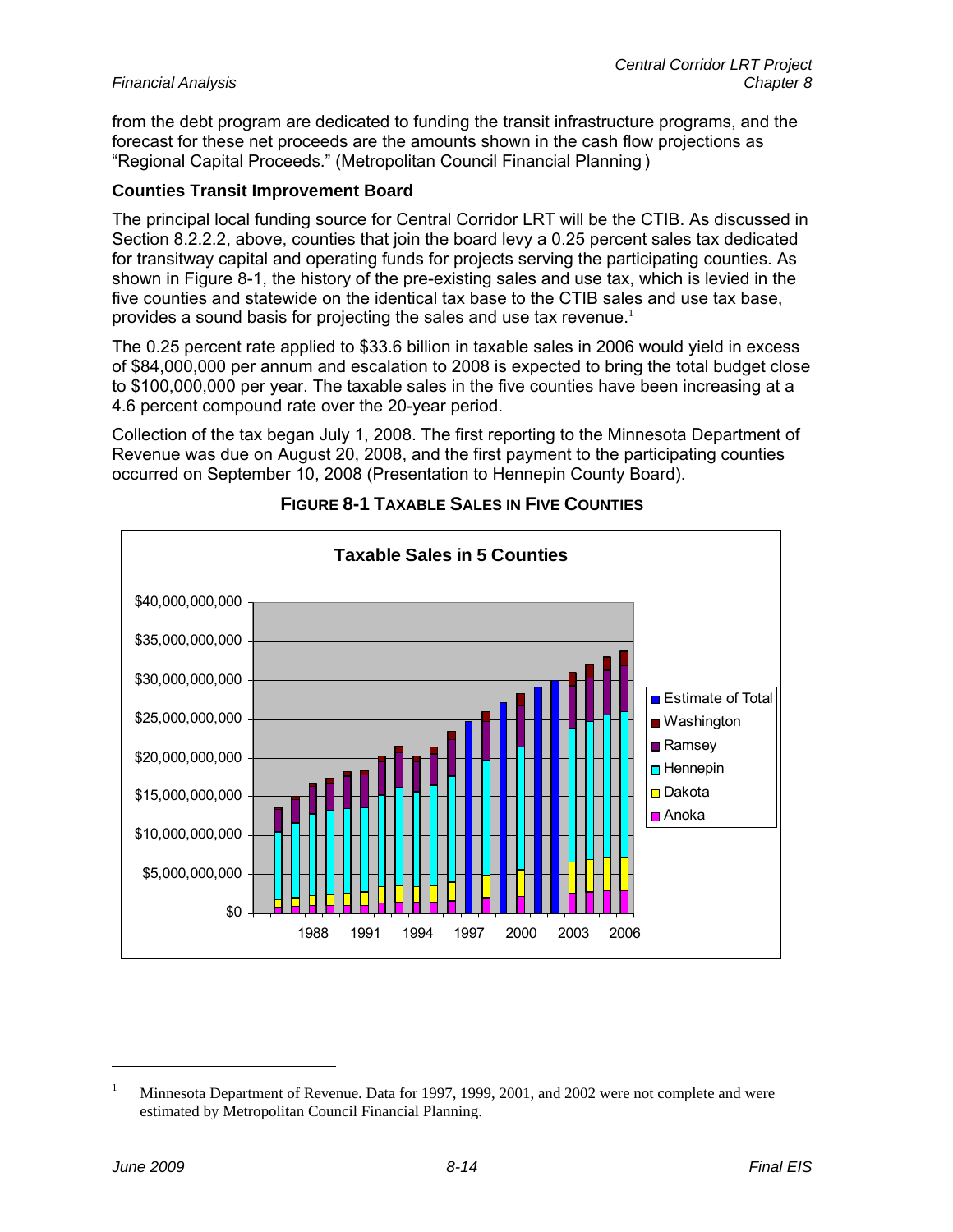## **Regional Railroad Authorities**

Local funding will come from the RCRRA and HCRRA. The RRAs adopted resolutions committing each partner to a portion of the total local contribution of approximately 10 percent of the net total project cost, an estimated \$91 million. These resolutions of the RRAs of Ramsey County and Hennepin County are included in the New Starts submission exhibits. Ramsey County will be responsible for 70 percent of the RRA share and Hennepin County will be responsible for 30 percent.

## **Ramsey County Regional Railroad Authority**

RCRRA has committed to funding its share of the Central Corridor LRT project (RCRRA Resolution, July 22, 2008) and is also considering whether to issue bonds for the Central Corridor LRT project. RCRRA obtains its funds from a property tax levied under the authority of MS 398A, plus interest earned on balances. This tax is distinct from the Metropolitan Council's property tax authority. The tax is currently levied at a rate of \$10.8 million in 2006, which is considerably less than the levy limit established in MS 398A which would yield approximately \$20 million per year.

As of December 31, 2007, RCRRA had \$37,124,792 in fund balance (RCRRA). The RCRRA Board has committed funding for the project, which will be obtained either from funds on hand or by means of one or more tax-exempt RCRRA bond issues, capitalized over 15 to 20 years. At current tax- exempt rates, the year 2009 \$19.9 million annual levy would capitalize about \$260 million of debt (20-year-level debt at 4.5 percent), which is well in excess of project requirements. Increasing the levy to permissible limits would increase this capacity. The county has an AAA credit rating from Moody's, and Standard and Poor. Debt capacity roughly doubles if the RCRRA raised the levy up to the cap of \$23 million per year.

## **Hennepin County Regional Railroad Authority (HCRRA)**

HCRRA obtains its funds from a property tax levied under the authority of MS 398A, plus interest earned on balances. This tax is distinct from the Metropolitan Council's property tax authority. The tax is currently levied at a rate of \$12.5 million in 2007 (Fact Sheets/RRA 2007budget) which is considerably less than the levy limit established in MS 398A which would yield approximately \$62 million per year.

The HCRRA Board has committed to fund the project through funds on hand or one or more tax-exempt HCRRA bond issues, capitalized over 15 years to 20 years (HCRRA, RCRRA, and Metropolitan Council Memorandum of Understanding, August 29, 2006). At current taxexempt rates, the current \$7.5 million annual levy would capitalize about \$98 million of debt (20 year level debt at 4.5 percent). The county has an AAA credit rating from Moody's, Standard and Poor, and Fitch. The debt capacity increases more than 800 percent if the HCRRA raised the annual levy to the \$62 million cap.

## **8.5.2 Uses of Funds for Capital**

In 2005, FTA implemented the Standard Cost Categories (SCC), to establish a consistent format for the reporting, estimating, and managing of capital costs for New Starts projects. Over the life of a project, using this consistent format makes it easier to track, evaluate, and control cost changes. Submission of capital costs to FTA in the SCC format is required at the certain project points. Table 8-4 summarizes Central Corridor project costs by SCC, as defined by the FTA. The table contains prior years' and construction years' costs to reflect total project costs.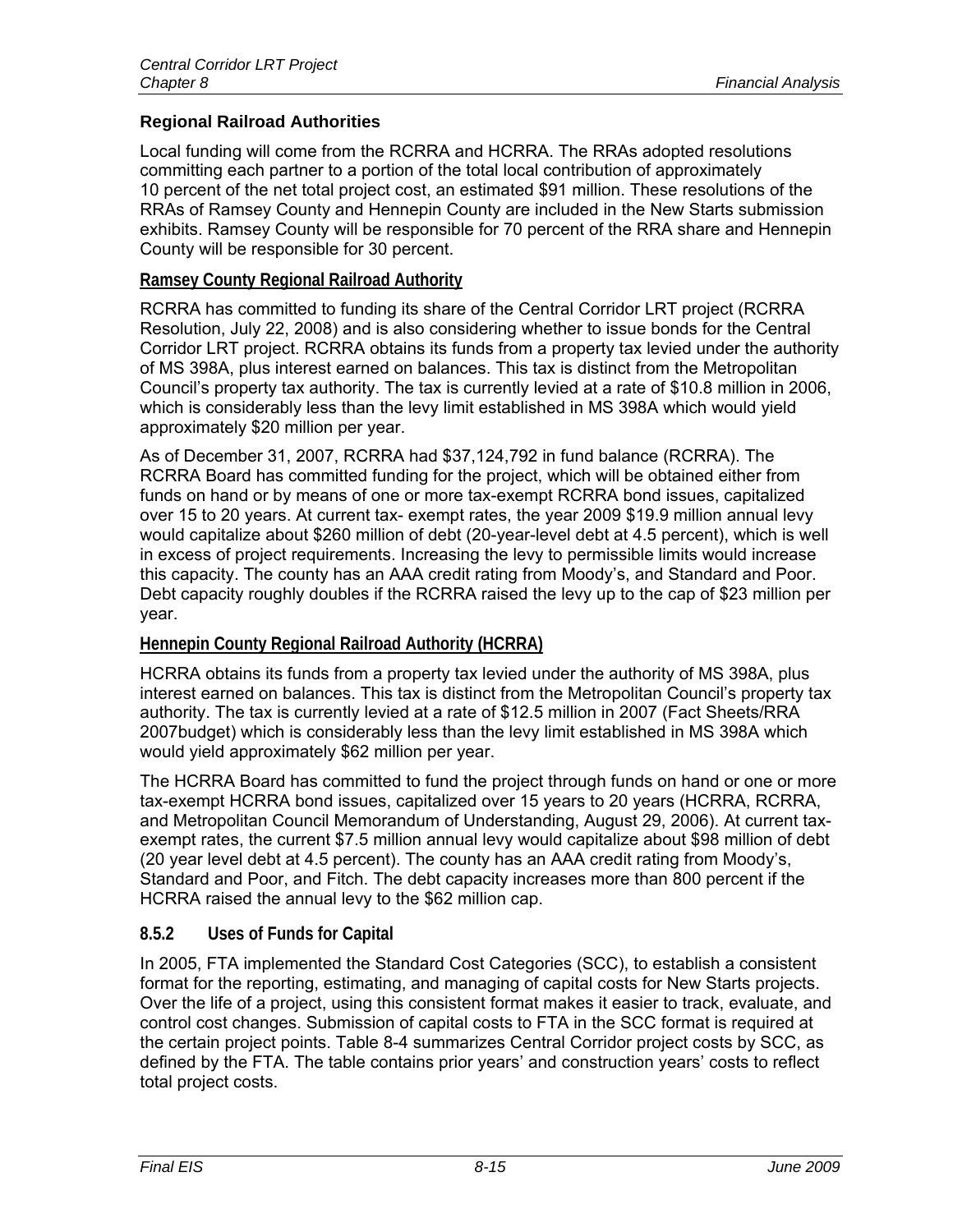| <b>SCC</b>           | <b>Description</b>                            | <b>Cost Estimate</b><br>(YOE dollars millions) |
|----------------------|-----------------------------------------------|------------------------------------------------|
| 10                   | Guideway & Track Elements                     | \$100,038                                      |
| 20                   | Stations, Stops, Terminals, Intermodal        | 59,778                                         |
| 30                   | Support Facilities: Yards, Shops, Admin Bldgs | 41,753                                         |
| 40                   | <b>Sitework &amp; Special Conditions</b>      | 137,122                                        |
| 50                   | Systems                                       | 125,879                                        |
|                      | Subtotal Infrastructure (SCC 10 - 50)         | \$464,570                                      |
| 60                   | ROW, Land, Existing Improvements              | \$21,147                                       |
| 70                   | Vehicles                                      | 125,922                                        |
| 89                   | <b>Professional Services</b>                  | 162,240                                        |
| 96                   | <b>Unallocated Contingency</b>                | 135,011                                        |
| 100                  | <b>Finance Contingency Charges</b>            | 6,000                                          |
|                      | <b>Subtotal (SCC 60 - 100)</b>                | 450,320                                        |
| <b>Total Capital</b> |                                               | \$914,888                                      |

## **Table 8-4 Project Capital Expenditure Summary**

Source: Metropolitan Council Engineering Services Consultant, 2008

Note: Cost estimates do not add up to total capital due to rounding.

**Light Rail Construction and Acquisition:** The development costs of the Central Corridor LRT project are estimated to be \$914.9 million in YOE dollars as shown in the table above. The details of the construction cost and acquisition estimates, which includes unallocated contingency, are specified in the project description and the definition of the build alternative, which can be found in Chapter 2 of this FEIS.

## **8.5.3 Agency-Wide Capital Plan**

Table 8-5 presents Metropolitan Council Transportation Division's capital investment plan excluding the Central Corridor LRT. The capital renewal investments for MTS services are included in "Bus Preservation" in this table. Over the 23-year period Metropolitan Council would invest over \$2.583 billion in capital investments with an average expenditure of \$562 million in capital investment every five years.

| <b>Capital Uses of Funds</b>        | <b>Year of Expenditure Dollars (millions)</b> |           |            |                      |  |
|-------------------------------------|-----------------------------------------------|-----------|------------|----------------------|--|
|                                     | 2008-2010                                     | 2011-2020 | 2021-2030  | Prior +<br>2008-2030 |  |
| Rail Rehabilitation & Replacement   | \$9.81                                        | \$58.32   | \$140.14   | \$208.27             |  |
| Bus Preservation & Expansion        | \$280.26                                      | \$868.10  | \$1,226.30 | \$2,374.66           |  |
| <b>Total Other Capital Programs</b> | \$290.08                                      | \$926.43  | \$1,366.44 | \$2,582.94           |  |

**Table 8-5 Transportation Division Capital Program** 

Source: Metropolitan Council Engineering Services Consultant, 2008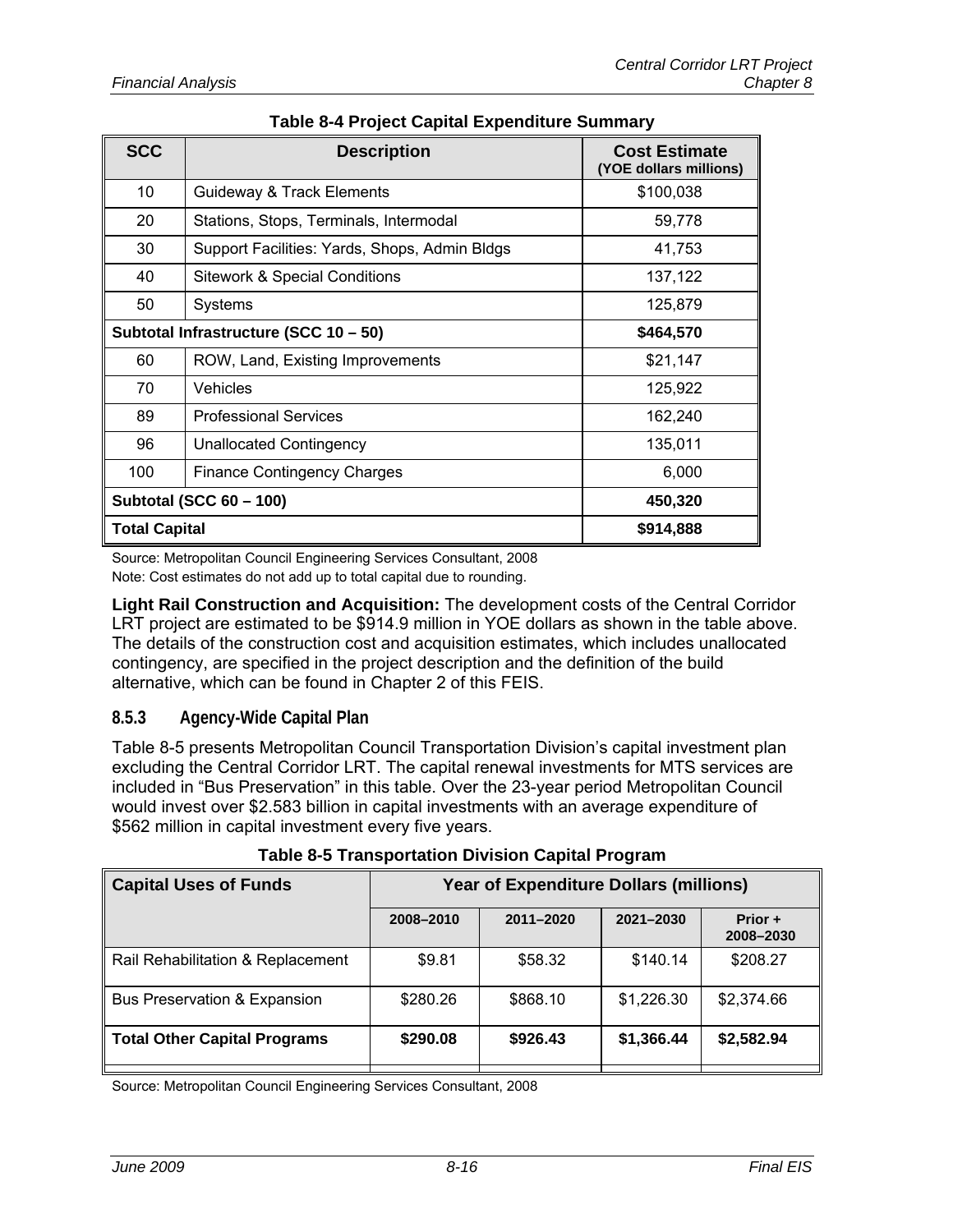## **8.5.4 Potential Responses to Capital Funding Shortfalls**

In the event that Metropolitan Council does not receive federal funding appropriations according to the schedule specified in the Financial Plan, either due to congressional appropriations or other contingencies, Metropolitan Council will be able to maintain the Central Corridor LRT project's schedule through a variety of financing methods.

- **Cash Reserves, Construction Contingencies, and Funding Commitments**: Metropolitan Council has prepared conservative cost estimates for the project that will be achieved through rigorous construction management, project scheduling, and project budget management systems. To manage unavoidable variances from estimates, Metropolitan Council has provided unallocated contingency funds totaling approximately \$130 million dollars in the Financial Plan. Metropolitan Council's cash management processes are designed to avoid costly disruptions in the delivery of projects and services due to brief, routine emergencies in accounts receivable and collections.
- **Bond Proceeds Financial Management Practices**: The funding partners have recent experience though the financial plan and funding commitments that resulted in successful implementation of the Hiawatha LRT and Northstar commuter rail service which is nearing completion. RCRRA and HCRRA have property tax authority, which supports bonding. The Minnesota Legislature has enacted bonding authority, which would provide the revenue for the state portion of the non-Federal share of project capital costs. To the extent feasible, the state and local partners have their shares of the project fully committed and are prepared to schedule their contributions to accommodate the project's requirements.
- **Cost and Scope**: As with any major New Starts project, there are risks due to engineering, scope, and schedule unknowns. The project sponsors are aware of these risks, and have managed the risks through varying application of contingency factors by category of project element.
- **Funding Availability**: The risk of less local or state funds being available than anticipated is believed to be negligible. The assumptions underlying RCRRA taxing authority provides a constant \$10.7 million per year in nominal terms. RCRRA has substantial additional taxing authority above the current levy—up to as much as \$20 million per year. The assumptions underlying HCRRA taxing authority provides a constant \$7.5 million per year in nominal terms. HCRRA has substantial additional taxing authority above the current levy—up to as much as \$62 million per year. The County has a triple-A credit rating from Moody's, Standard and Poor's, and Fitch. The State of Minnesota has a triple-A credit rating from Moody's, Standard and Poor's, and Fitch.

The CTIB will also be consulted in project financial management issues and the Metropolitan Council and CTIB will resolve any issues that are not already resolved through one of the preceding financial management methods.

These financial management practices will permit the Metropolitan Council to maintain the construction schedule in cases of lags in the anticipated delivery of federal assistance or sale of bonds.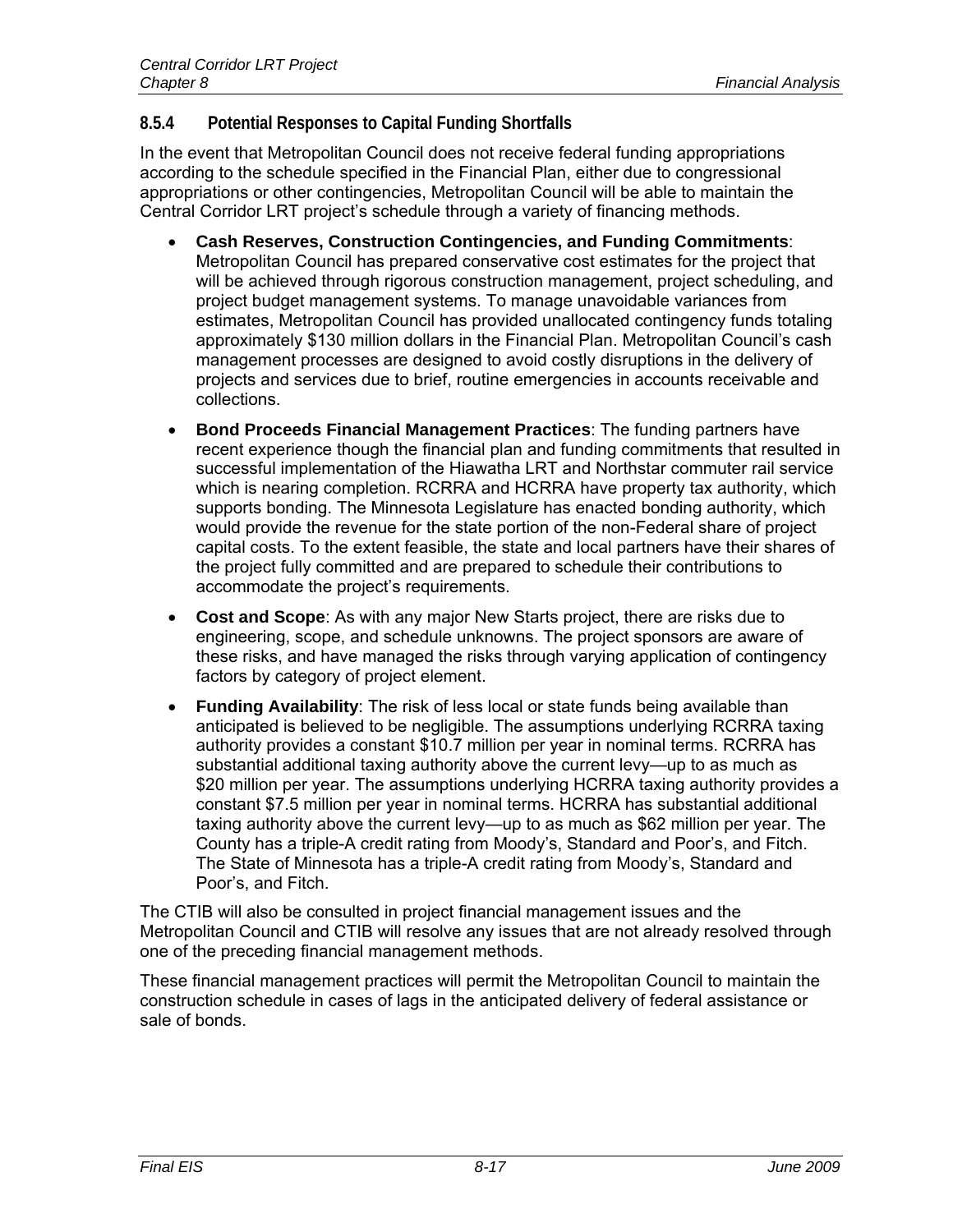## **8.6 Operating Plan**

#### **8.6.1 Sources of Funds for Operations**

Table 8-3 (page 8-12, above) presents sources of operating funding for the Central Corridor LRT project and the Metropolitan Council Transportation Division. The financial analysis applied the following sources of operating funds for Metro Transit Operations:

- **Fare (Passenger) Revenue**: Fare revenues are based on the Central Corridor LRT Project projected ridership for the proposed rail line. Ridership is to grow according to the travel forecasts that react primarily to increasing population and employment. The average operating revenue per passenger including cash fare and convenience fare such as 31-day pass revenue was \$0.89 for an LRT passenger and \$1.006 for a bus passenger (including express bus premiums) in 2006, prior to the current fare increase. A 10 percent fare increase is implemented whenever the Metro Transit bus fare recovery ratio (fares/total operating expenses) falls below 28.5 percent. In October 2008, Metro Transit implemented a fare increase in accordance with this policy, and the resulting estimated average fares are the basis of the passenger revenue projections. A further fare increase is projected for 2012. Beginning in 2018, passenger revenues projections are based on a continuous application of the policy rather than assigning specific years for increases.
- **Motor Vehicle Sales Tax (MVST)**: MVST revenues are the largest source of operating funds for the Metropolitan Council's Transportation Division, accounting for approximately 40 percent of operating expenses in 2007. Figure 8-2 shows historic total state MVST receipts from 1973 to 2007. The long-term average annual growth rate for MVST revenues over this period is 4.9 percent per year.



#### **FIGURE 8-2 HISTORICAL STATE MVST REVENUES FISCAL YEARS 1973-2007**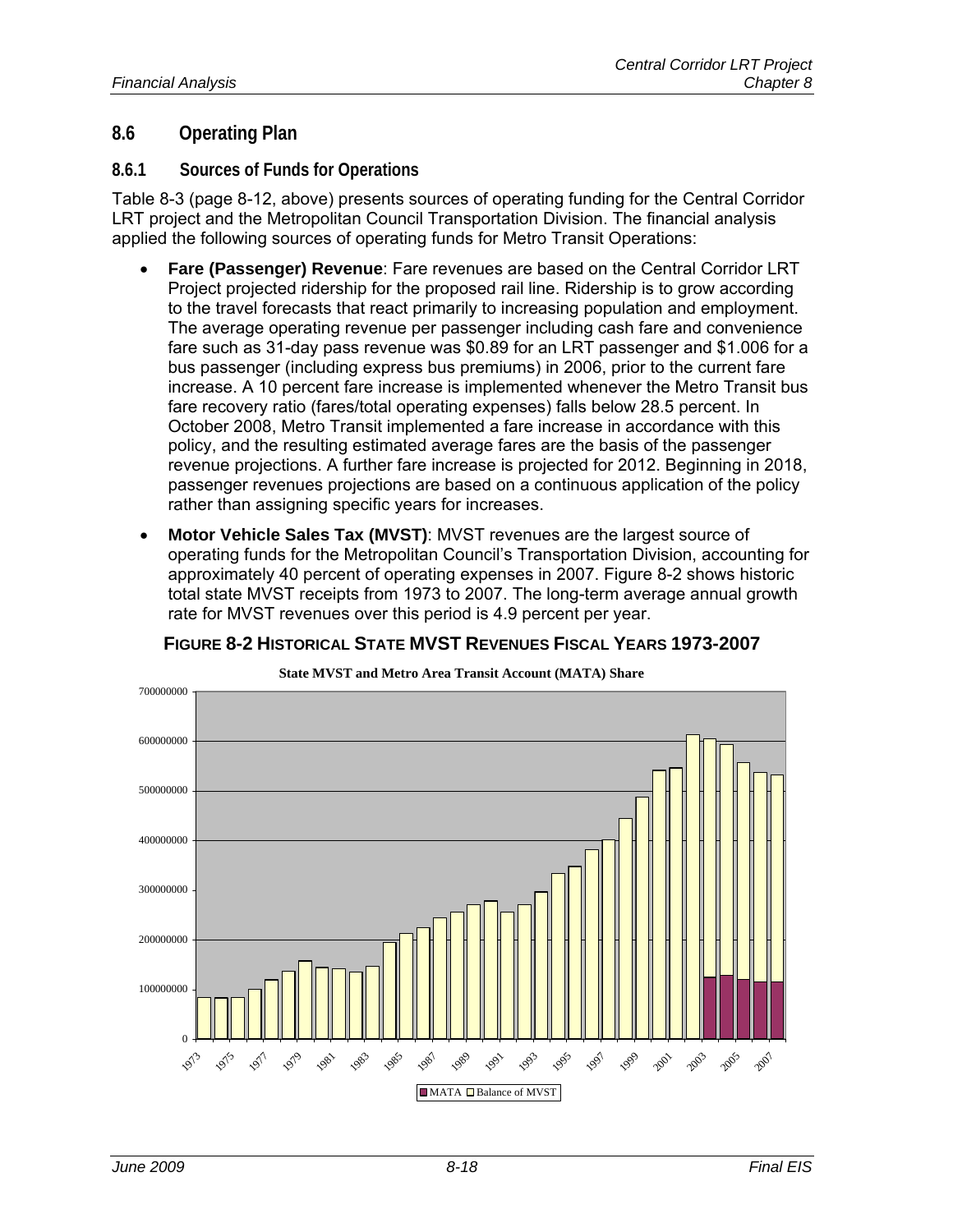Beginning in 2002, the Metropolitan Council Transportation Division began receiving a share of the State MVST revenues. In 2008, 24 percent of the total MVST revenues were dedicated to transit needs in the Twin Cities metropolitan area. Based on the passage of the constitutional question to dedicate 100 percent of the MVST revenues to transportation, the Metropolitan Council's share of MVST revenues for transit will grow from 21.5 percent in 2006 to 36 percent in 2012, or from approximately \$116 million in 2006 to \$175 million in 2012. The MVST revenue forecast in the plan shows a recovery by 2013 from the downturn that began in 2003 and then a 4 percent annual increase through the remaining projection period.

- **CTIB Operating Funding:** The CTIB, as described above under the Capital Plan Sources, has agreed to provide 50 percent of the operating assistance required for Hiawatha, Northstar, and CCLRT rail services; in addition, the legislation specifies an amount for Metropolitan Council operating assistance for 2009 which is included in the 2009 cash flow forecast (CTIB Resolution #17, August 20, 2008).
- **Other Transit Related:** Historical revenues generated by or for the transit operation consisting of advertising revenue, contract revenue, and miscellaneous sources; these are projected in proportion to the transit operation
- **Other Local Operating Assistance**: Although the primary operating assistance responsibility has been shifted from the RRAs to the CTIB, the legislation provides for the limited ongoing operating assistance set out in the cash flow projections.
- **Federal Operating Revenue** (FTA Section 5307 urban formula grants): These formula grants are based on various demographic statistics, level of service, ridership, and operating cost variables. Factors in the formulae that allocate grants to urbanized areas were estimated based on annual growth in total SAFETEA-LU Section 5307 funds. SAFETEA-LU limits the application of these Section 5307 grants to capital purposes, but an exception is made for maintenance expenses that protect the system's assets in the operating budget. The Financial Plan assumes that these grants are applied to preventative maintenance or to the Agency Wide capital plan.
- **State General Funding:** State funding for transit operations is derived from general fund appropriations, and is appropriated by the State Legislature on a biennial basis. State funding for transit operations has grown over recent biennia.
- **Investment Income**: Based on the funds generated or the net required in the cash flow projections, income is generated at interest income rates projected by "Moody's Economy.com" based on the return from 3-month treasury bonds. Although the conservative growth plan allows for the generation of substantial additional revenue, only interest income on the policy reserve (8.3 percent of operating expense) is accumulated in this forecast.<sup>2</sup>

## **8.6.2 Uses of Funds for Operations**

Long-term projections of the Central Corridor LRT project operating budget were made using cost allocation models, which related line-item costs to specific cost drivers.

 $\overline{a}$ 

<sup>2</sup> A working capital or policy reserve of 8.3% of operating expense is maintained by Metropolitan Council Transportation Division. If funds are generated in excess of this amount, Council would have the option of investing the surplus in additional service.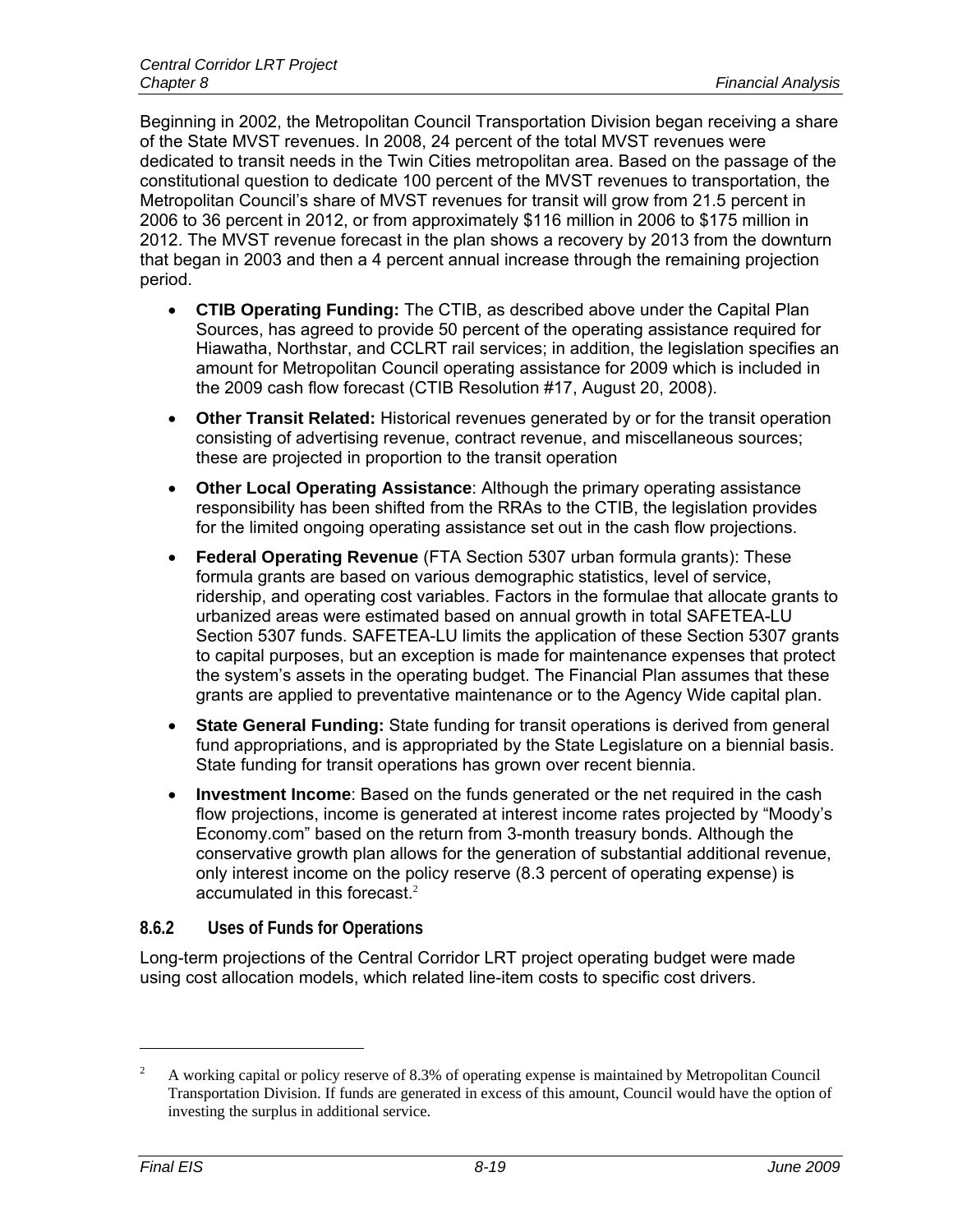## **8.7 Central Corridor LRT Project Operating Costs**

LRT operating costs were projected using a cost allocation model, which associated costs with the principal rail transit cost drivers (train-hours, revenue car-miles, route-miles, and stations). The LRT operations and maintenance model was based on actual operating experience of the Hiawatha LRT system, with appropriate adjustments for changes in energy prices and labor rates.

Applying the unit costs to the projected level of service of the LRT system yields the annual operating costs of \$21 million in FY 2014 dollars. Revenue service is projected to begin in early 2014.

Using the operating and maintenance (O&M) cost models for each mode (bus and rail, or LRT) annual O&M cost estimates were developed for the No Build, Baseline and Build Alternatives based on operating statistics developed for bus and LRT modes. Table 8-6 identifies annual bus and rail O&M costs for these alternatives.

| Table 8-6 Annual Operating and Maintenance (O&M) Cost Estimates |
|-----------------------------------------------------------------|
| $(2008$ dollars)                                                |

| <b>Alternative</b>      | <b>Annual Bus O&amp;M</b> | <b>Annual Rail O&amp;M</b> | <b>Annual Total Bus</b><br>and Rail O&M |
|-------------------------|---------------------------|----------------------------|-----------------------------------------|
| Existing Service (2008) | \$244,879,290             | \$24,444,077               | \$269,323,367                           |
| No Build                | \$272,574,002             | \$24,444,077               | \$297,018,079                           |
| <b>Baseline</b>         | \$278,712,494             | \$24,444,077               | \$303,156,571                           |
| <b>Build</b>            | \$266,142,357             | \$42,313,597               | \$308,455,954                           |

Source: Metropolitan Council Engineering Services Consultant, 2008

Overall, Metro Transit systemwide annual O&M costs for the Build Alternative are \$308.46 million, an increase of \$ 5.30 million (1.75 percent) over the Baseline Alternative. The Baseline Alternative O&M costs are \$303.16 million, an increase of \$6.14 million (2.07 percent) over the No Build Alternative. Finally, No Build Alternative O&M costs are \$297.02 million, an increase of \$27.69 million (10.28 percent) over existing 2008 service level O&M costs. Note that service levels are designed for Year 2030 and include growth systemwide.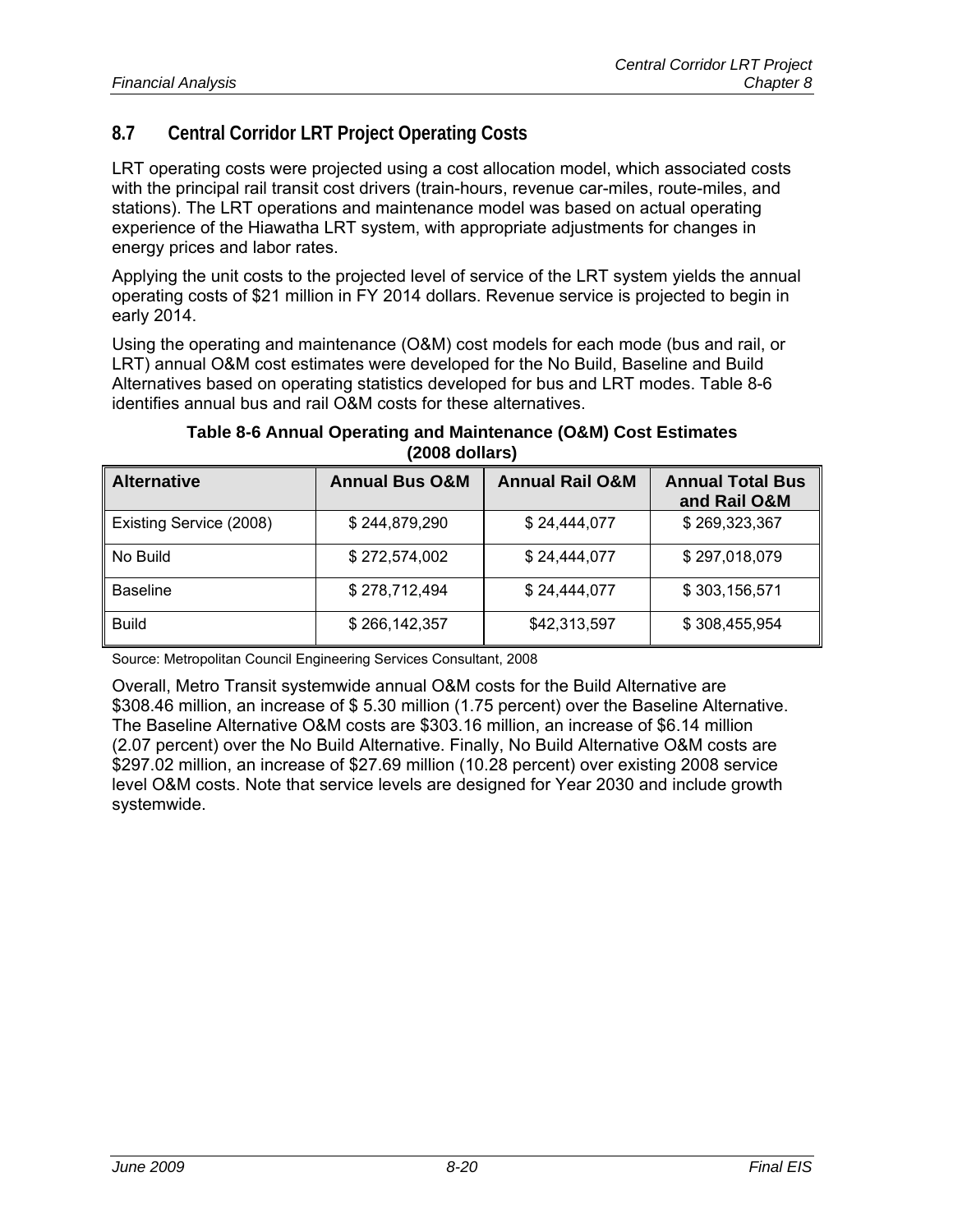## **8.8 Agency-Wide Operating Plan**

The analysis in this section focuses on the ability of the Metropolitan Council to adequately fund operation of its existing bus and LRT system, and to also pay for necessary expansion of that system in the future, in accordance with growing ridership demands. As described previously, the Metropolitan Council's Transportation Division is composed of two units: Metro Transit and Metropolitan Transportation Services. The financial capacity analysis data includes operating cash flow projections for the Transportation Division to year 2030, beginning with forecasts of the existing baseline bus and LRT system. By comparing expected growth in existing revenue sources with expected increases in the costs of operating the baseline system, it can be determined whether and to what extent the system can be funded without deficit, and whether the operation of additional service can also be funded within the current funding envelope, without the introduction of any new funding sources.

As the operating cash flow projections illustrate, adequate funds are available<sup>3</sup> to cover the existing bus and rail, Northstar, and Central Corridor LRT operating expenses and fully fund the 8.3 percent system-wide reserve requirement and provide for moderate service expansion and enhancements. With prudent funds management, the Metropolitan Council could selectively finance some additional service enhancements over the forecast period.

The baseline financial capacity analysis through the year 2030 is shown in Table 8-7, below. As shown, existing bus and LRT service is projected to increase slowly and reach the level of forecast service in 2030 as used in the project's travel demand model. Expenses are projected to increase annually at a rate of 3.15 percent. Operating (passenger) revenue increases include periodic fare increases, forecast ridership, and fare recovery increases.

Two other major sources of operating funds are MVST revenues and annual state general fund appropriations. Metropolitan Council's share of statewide MVST revenues for transit will grow from 21.5 percent in 2006 to 36 percent in 2012 of from approximately \$116 million in 2006 to \$175 million in 2012; this is the primary source for non-transitway operating assistance in the plan. This is based on the state forecast of total MVST receipts for fiscal years 2009 through 2011, and an annual growth rate of 4 percent per year in MVST revenues thereafter. This forecast is viewed as conservative for financial planning purposes because growth of MVST during the period of 1973 to 2007 averaged 4.9 percent. The Agency Wide Operating Plan assumes all MVST receipts are used for operations, but can be used in the Agency Wide Capital Plan at the direction of the Metropolitan Council.

State general funds for operations are forecast to remain relatively flat with a 1 percent annual increase for bus operations. State assistance for Northstar, Hiawatha, and Central Corridor LRT operations is planned to be shared equally with the CTIB, which is 50 percent of the operating deficit after passenger revenue. This is also conservative, because the state has an unbroken history of assisting transit in the metropolitan region.

Several other sources of funding are incorporated in the capacity analysis, including:

- Use of Section 5307 funding for preventive maintenance and rehabilitation of buses
- Other income (such as advertising revenue) and interest income based on the fluctuating balances available

 $\overline{a}$ 

<sup>3</sup> The annual surplus reverses and becomes a deficit in 2009 and 2010; however, there is more than enough surplus in the reserve, funded by the surpluses in all the other years, to fund these four years of cash need.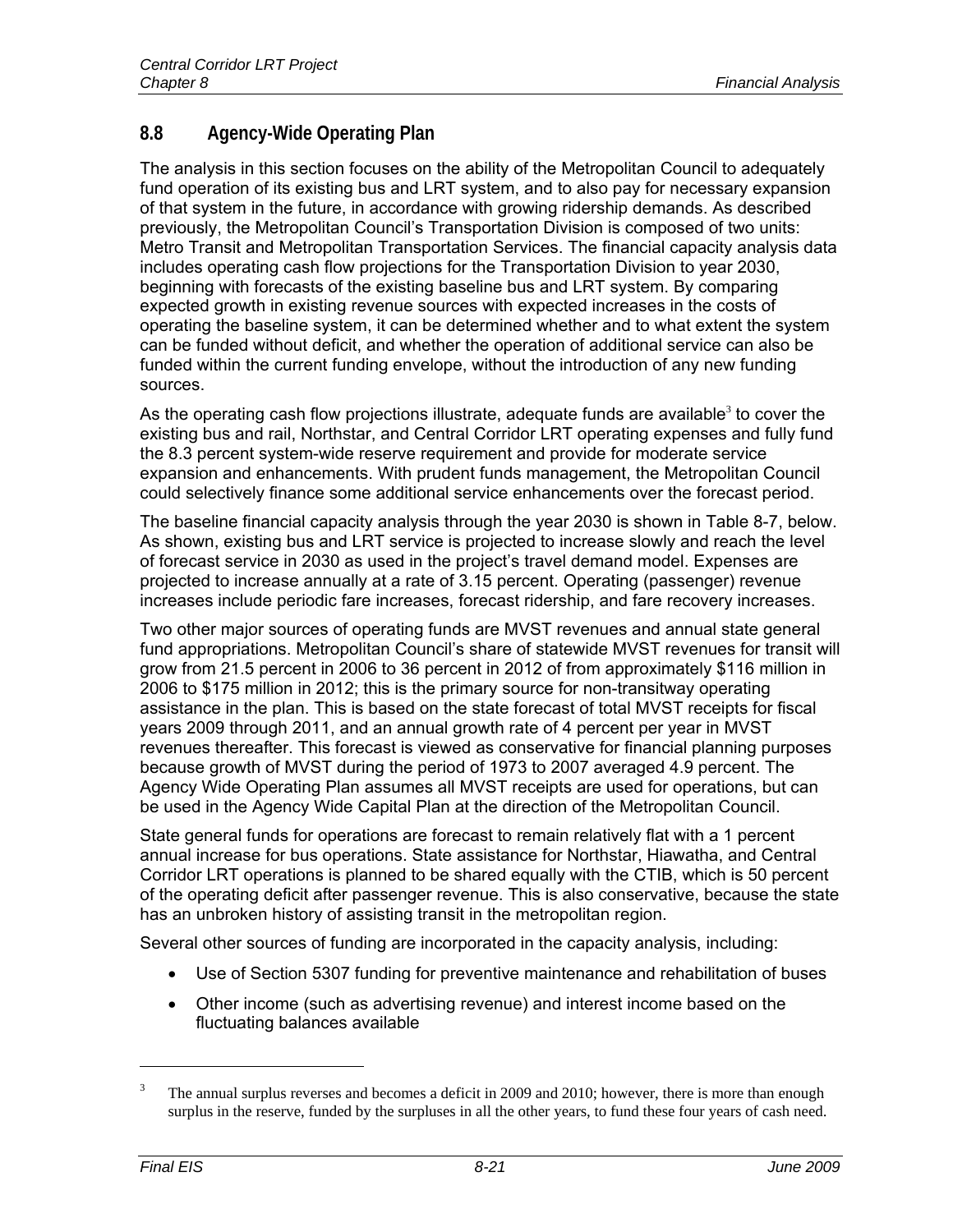In addition to the sources and assumptions described above, another important aspect of the analysis is an operating reserve fund that the Metropolitan Council Transportation Division maintains. The policy is to keep a reserve of at least 8.3 percent of operating expenses. At the end of 2007, the reserve was a comfortable \$34.5 million. The required increases in this reserve as Northstar, Central Corridor LRT, and background bus service growth occur are reflected and fully funded in the cash flow projections.

The system-wide operating funding analysis, with the Central Corridor LRT in operation is shown in detail in Table 8-7, below. In the table, the net costs and revenues associated with the Central Corridor LRT service are superimposed on system-wide bus and rail expense and revenue flows. To highlight the ability of the existing revenue sources to fund additional operating expenditure over and above the needs of the existing bus and LRT system and the Central Corridor LRT, the last row in the table shows the annual operating surplus from these sources after covering existing bus and LRT service operations. Most of this increase is from MVST, which is a dedicated source of funding. Additional state operating funds greater than projected could also become available.

As seen in Table 8-7, the Central Corridor LRT funding plan described above will permit the Metropolitan Council Transportation Division to fully fund its existing bus and LRT system, the Central Corridor LRT, and its 8.3 percent operating reserve beginning in 2013. Relatively little funding is available for major service expansion until 2013. Moderate expansion could commence in 2012. By 2013, enough funding will become available to cover operating expenses and fully fund the system-wide reserve requirement and allow for an increase in transit service. Table 8-7 shows the data for Metro Transit Bus, Metro Transit Rail, Metropolitan Transportation Services, and the Metropolitan Council Transportation Division 23-year projection. Metropolitan Council is expected to spend over \$12 billion operating its existing assets. An average of \$2.9 billion will be spent every five years starting in 2011.

|                                                   | <b>Year of Expenditure Dollars (millions)</b> |          |          |            |            |             |
|---------------------------------------------------|-----------------------------------------------|----------|----------|------------|------------|-------------|
|                                                   | 2008                                          | 2009     | 2010     | 2011-2020  | 2021-2030  | 2008-2030   |
| <b>Operating Sources of Funds</b>                 |                                               |          |          |            |            |             |
| Fare Revenue                                      | \$79.56                                       | \$85.35  | \$89.04  | \$1,893.56 | \$1,893.53 | \$3,408.75  |
| Motor Vehicle Sales<br>Tax                        | 131.64                                        | 114.48   | 139.72   | 3,036.22   | 3,036.22   | 5,464.48    |
| $CTIB - Funding$                                  | $\Omega$                                      | 43.00    | 12.64    | 243.73     | 243.73     | 473.33      |
| <b>Other Transit</b><br>Related                   | 9.84                                          | 10.15    | 10.47    | 170.03     | 170.03     | 325.19      |
| Other Local<br>Operating<br>Assistance            | 5.45                                          | 1.43     | 1.44     | 11.03      | 11.03      | 27.62       |
| <b>Federal Operating</b><br>Assistance            | 34.95                                         | 32.40    | 33.27    | 502.45     | 502.45     | 988.79      |
| <b>State</b>                                      | 91.61                                         | 82.60    | 87.56    | 1,117.61   | 1,117.61   | 2,344.83    |
| Investment Income                                 | 0.74                                          | 1.05     | 2.45     | 24.18      | 24.18      | 46.92       |
| <b>Total Operating</b><br><b>Sources of Funds</b> | \$353.80                                      | \$370.47 | \$376.60 | \$4,980.24 | \$6,998.78 | \$13,079.90 |

#### **Table 8-7 Metropolitan Council Transportation Division Operating Cash Flow 2008-2030**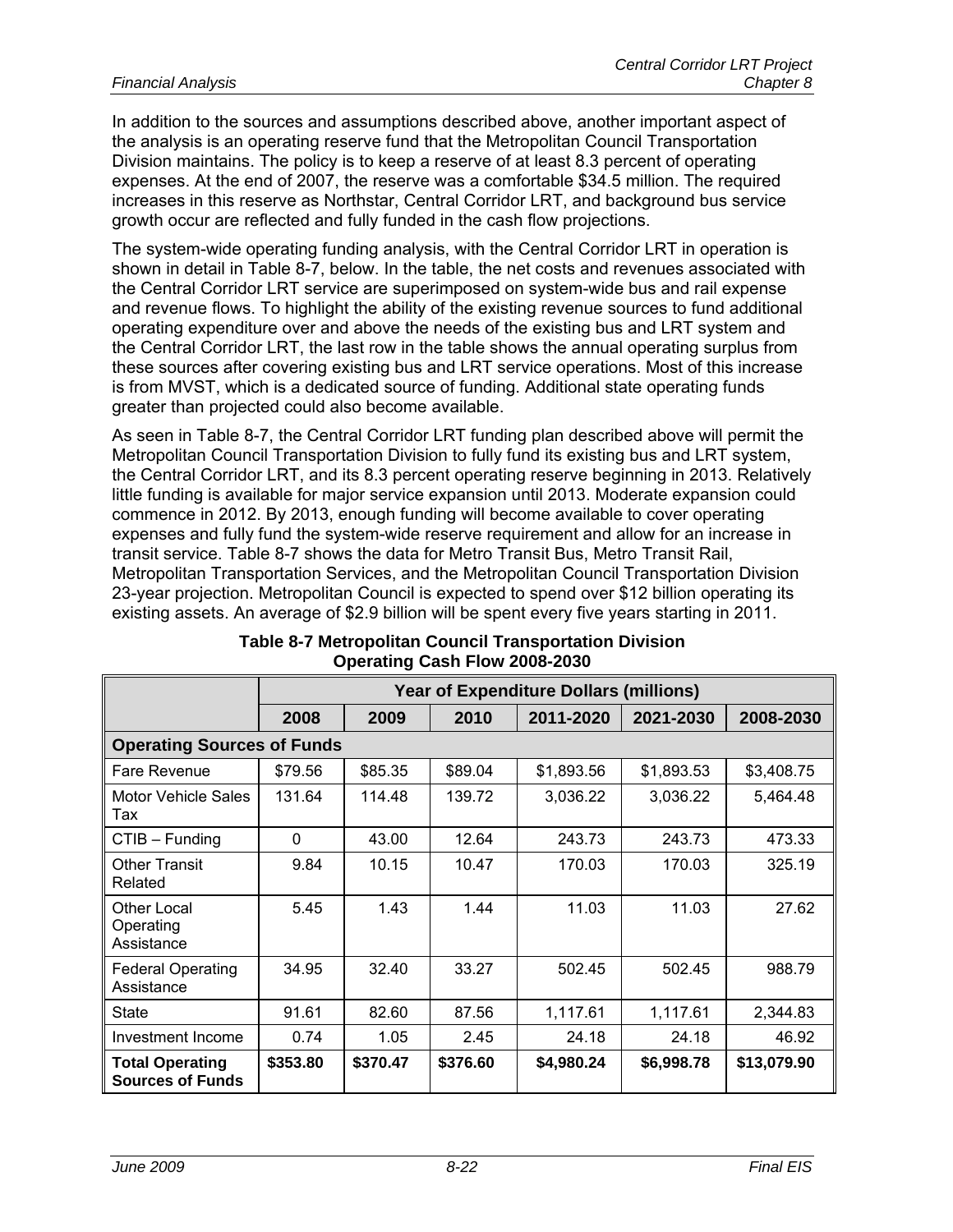|                                                | <b>Year of Expenditure Dollars (millions)</b> |          |           |            |            |             |
|------------------------------------------------|-----------------------------------------------|----------|-----------|------------|------------|-------------|
|                                                | 2008                                          | 2009     | 2010      | 2011-2020  | 2021-2030  | 2008-2030   |
| <b>Operating Uses of Funds</b>                 |                                               |          |           |            |            |             |
| <b>Metro Transit Bus</b>                       | \$244.92                                      | \$253.92 | \$263.29  | \$3,166.89 | \$4,506.18 | \$8,435.19  |
| <b>Bus Rapid Transit</b>                       | 0                                             | 0        | 0         | 0          | 0          | 0           |
| <b>Metro Transit Light</b><br>Rail             | 24.11                                         | 24.89    | 25.69     | 472.52     | 729.64     | 1,276.84    |
| <b>MTS</b>                                     | 81.18                                         | 83.73    | 86.37     | 1,028.41   | 1,402.35   | 2,682.04    |
| Northstar                                      | $\Omega$                                      | 11.22    | 13.06     | 155.55     | 212.12     | 391.95      |
| <b>Total Operating</b><br><b>Uses of Funds</b> | \$350.20                                      | \$373.76 | \$388.41  | \$4,823.37 | \$6,850.29 | \$12,786.02 |
| <b>Net Operating</b><br><b>Cash Flow</b>       | \$3.60                                        | (\$3.29) | (\$11.80) | \$156.88   | \$148.49   | \$293.88    |

Source: Metropolitan Council Engineering Services Consultant, 2008

## **8.8.1 Potential Responses to Operating Shortfalls**

Short term shortfalls, as forecast for selected years in the cash flow projections, are covered by several sources of supplementary operating. These include:

- **Metropolitan Council Transportation Division Operating Reserve:** As indicated, the Metropolitan Council Transportation Division reserve at the end of 2007 is \$34.5 million and can be used to cover any deficits that might arise, with or without the Central Corridor LRT in place.
- **State General Funds/State Commitments:** The state's commitment to transit in the Metro region, and its specific commitment to developing LRT in the Central Corridor, may be regarded as an opportunity for financial risk management for operations. In an attempt to be conservative, the state operating funds in the baseline capacity analysis are anticipated to increase slowly from their 2006-2007 level and not increase proportionately with inflation.
- **Moderate additional fare increases:** The baseline projection included a fare increase implemented by the Metropolitan Council in fall 2008. Increases are projected to occur in 2013, 2017, 2022, and 2026, by 10 percent respectively. Fare increases could be accelerated if needed; however, transit fare increases typically result in increased fare revenues but decreased ridership.
- **Apply new operating funding sources:** This could include the implementation of new or expanded non-farebox revenue sources (e.g., expanded advertising or joint development).
- **Reduce service:** Reduce the length or number of daily trips, weekend and seasonal/holiday service, or the length of trains.
- **Apply new, non-operating sources:** Apply additional CTIB operating assistance, if available, and develop supplemental sources of state or other revenues.

The stability of Metropolitan Council's financial environment will permit managing the longterm maintenance and operation of the Central Corridor LRT project service in a wellplanned, deliberate, and financially prudent manner.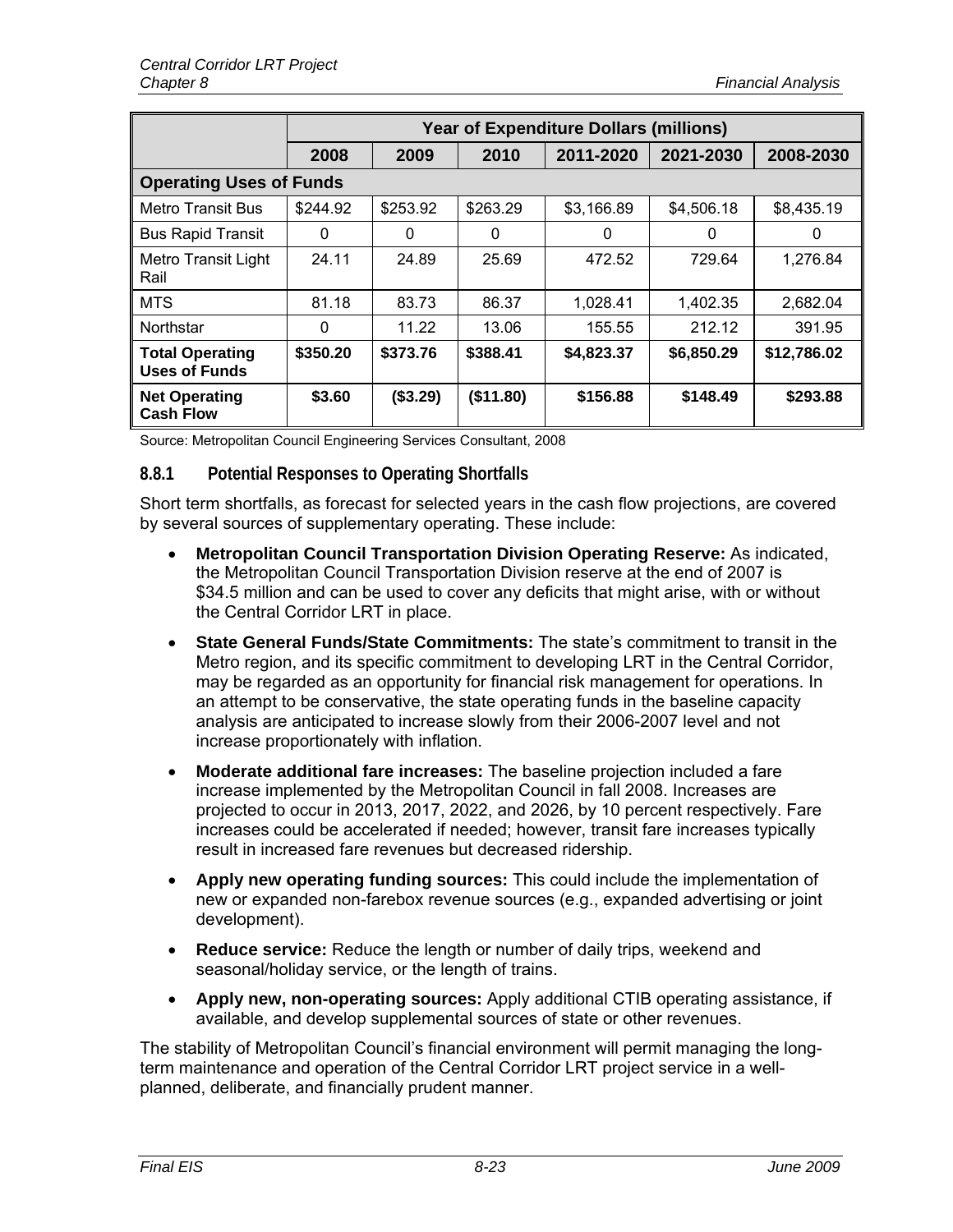## **8.9 Cash Flow Analysis**

#### **8.9.1 Introduction**

This section presents the findings, assumptions, conclusions, and limitations of the financial analysis presented in Table 8-8 through Table 8-19. The detailed financial analysis is presented in Appendix H for reference purposes.

#### **8.9.2 Underlying Assumptions**

The financial analysis was structured around the assumptions below with the following major considerations:

- Rail system construction and construction schedule
- Federal funding and state and local financing
- Fare increases
- Inflation and interest rates
- Bond financing

#### **8.9.2.1 Construction Schedule**

The following construction schedule was assumed:

- Final design and construction: 2008-14
- Start of operations in early 2014 (FY14)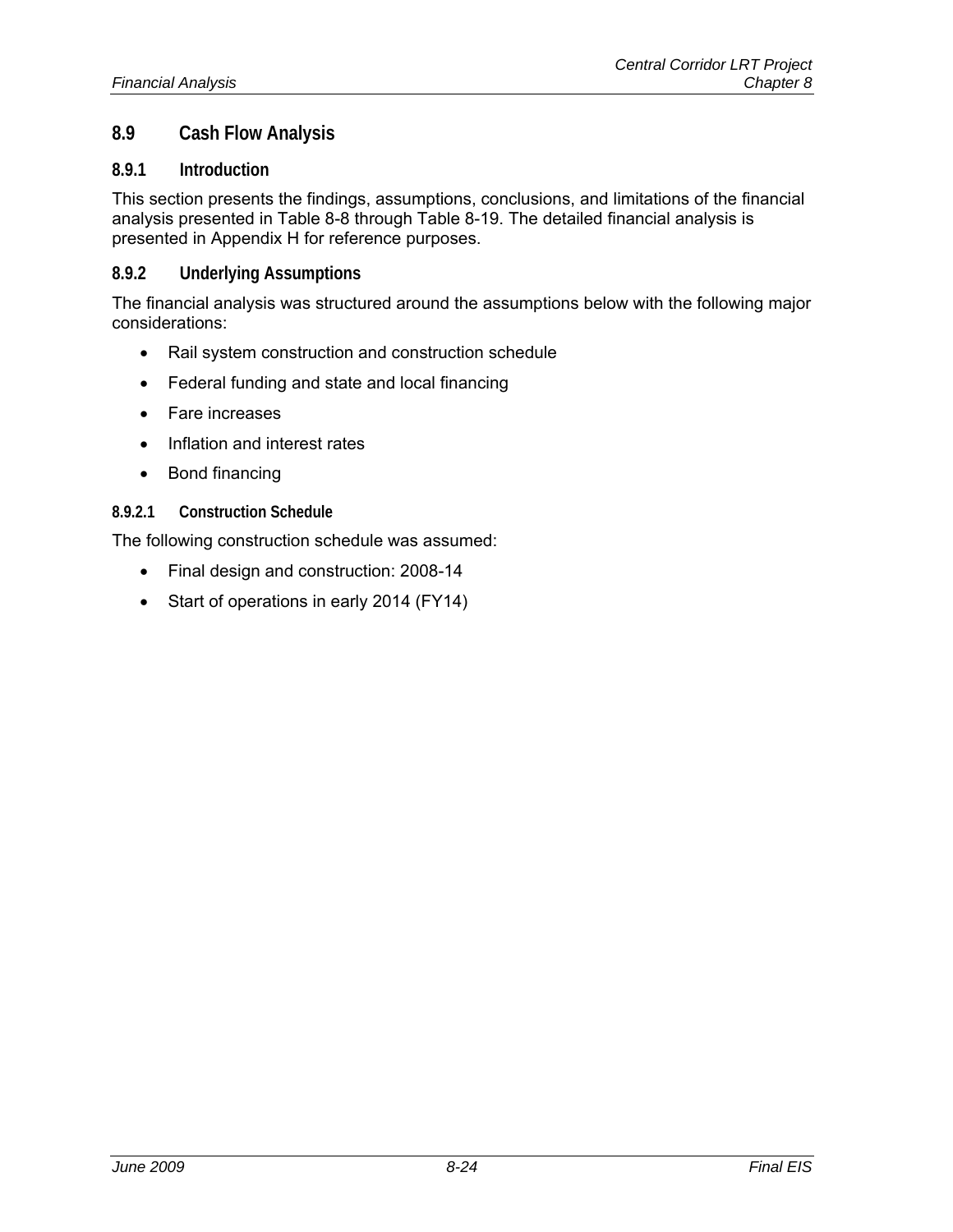|  |  | Table 8-8 Transportation Division & CCLRT Project Cash Flows: 20 Year - FY2007 through FY 2030 |
|--|--|------------------------------------------------------------------------------------------------|
|  |  |                                                                                                |

| <b>Capital Sources Of Funds</b>                 | <b>Year of Expenditure Dollars (millions)</b> |        |        |        |        |        |        |
|-------------------------------------------------|-----------------------------------------------|--------|--------|--------|--------|--------|--------|
|                                                 | <b>Prior Years</b>                            | 2008   | 2009   | 2010   | 2011   | 2012   | 2013   |
| <b>Regional Capital Proceeds</b>                | 0.00                                          | 49.54  | 40.07  | 47.47  | 36.41  | 33.34  | 32.27  |
| 5307 Federal Formula                            | 0.00                                          | 0.00   | 0.00   | 0.00   | 0.50   | 3.06   | 3.15   |
| 5309 Fixed Guideway Modernization               | 0.00                                          | 0.00   | 0.00   | 0.00   | 1.98   | 4.08   | 4.20   |
| Federal Other CIP <sup>a</sup>                  | 0.00                                          | 74.99  | 26.53  | 86.34  | 71.60  | 28.74  | 24.33  |
| Sec 5309 New Starts                             | 1.44                                          | 2.07   | 0.00   | 0.00   | 95.00  | 95.00  | 95.00  |
| <b>CMAQ</b>                                     | 4.50                                          | 0.00   | 0.00   | 0.00   | 0.00   | 0.00   | 0.00   |
| <b>CTIB CCLRT</b>                               | 0.00                                          | 0.00   | 72.41  | 202.06 | 0.00   | 0.00   | 0.00   |
| <b>State CCLRT</b>                              | 2.08                                          | 21.11  | 18.02  | 50.28  | 0.00   | 0.00   | 0.00   |
| Local Capital Assistance                        | 0.00                                          | 1.19   | 23.82  | 66.47  | 0.00   | 0.00   | 0.00   |
| <b>Subtotal Grants</b>                          | 8.02                                          | 148.90 | 180.84 | 452.63 | 205.49 | 164.22 | 158.96 |
| <b>Financing Program</b>                        | 0.00                                          | 0.00   | 0.00   | 0.00   | 0.00   | 0.00   | 0.00   |
| <b>Construction Tax Exempt Commercial Paper</b> | 0.00                                          | 0.00   | 0.00   | 4.19   | 151.14 | 29.64  | 0.00   |
| <b>TOTAL CAPITAL SOURCES OF FUNDS</b>           | 8.02                                          | 148.91 | 180.84 | 456.81 | 356.63 | 193.86 | 158.96 |

Source: Metropolitan Council/Central Corridor LRT - Scenario New Starts Only 9/3/2008

<sup>a</sup> Years 2008-2013 based on approved CIP, years 2014-2030 based on forecast averages.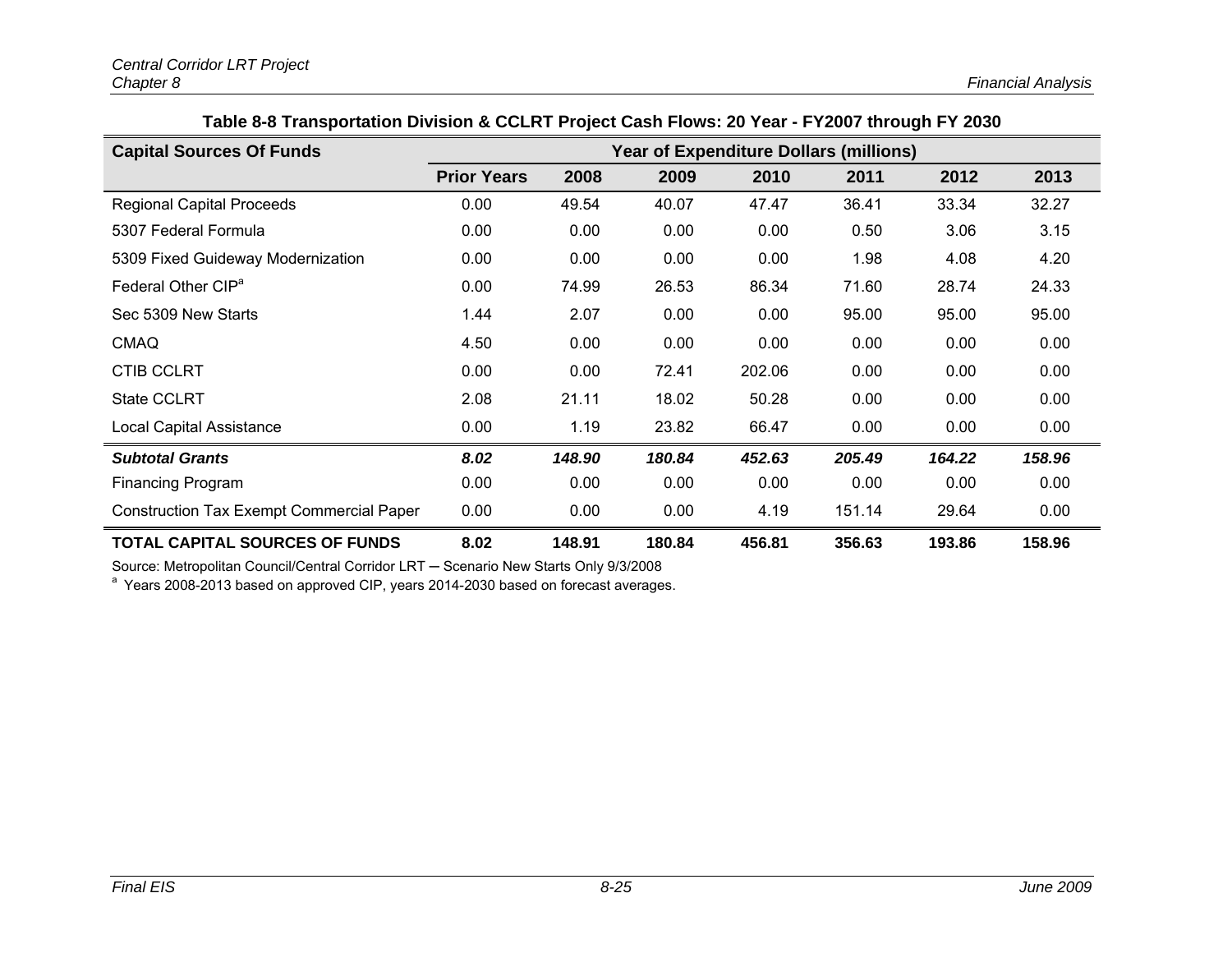| Table 8-9 Transportation Division & CCLRT Project Cash Flows:  20 Year – FY2007 through FY2030 |  |
|------------------------------------------------------------------------------------------------|--|
|------------------------------------------------------------------------------------------------|--|

| <b>Capital Sources Of Funds</b>                 | <b>Year of Expenditure Dollars (millions)</b> |        |        |        |        |        |        |
|-------------------------------------------------|-----------------------------------------------|--------|--------|--------|--------|--------|--------|
|                                                 | 2014                                          | 2015   | 2016   | 2017   | 2018   | 2019   | 2020   |
| <b>Regional Capital Proceeds</b>                | 34.80                                         | 35.20  | 35.60  | 36.00  | 36.40  | 36.80  | 37.20  |
| 5307 Federal Formula                            | 3.25                                          | 3.35   | 5.20   | 5.71   | 5.88   | 6.06   | 6.24   |
| 5309 Fixed Guideway Modernization               | 4.33                                          | 4.46   | 5.35   | 9.43   | 9.71   | 10.00  | 10.30  |
| <b>Federal Other CIP</b>                        | 55.20                                         | 56.90  | 58.60  | 60.40  | 62.20  | 64.10  | 66.00  |
| Sec 5309 New Starts                             | 95.00                                         | 69.44  | 0.00   | 0.00   | 0.00   | 0.00   | 0.00   |
| <b>CMAQ</b>                                     | 0.00                                          | 0.00   | 0.00   | 0.00   | 0.00   | 0.00   | 0.00   |
| <b>CTIB CCLRT</b>                               | 0.00                                          | 0.00   | 0.00   | 0.00   | 0.00   | 0.00   | 0.00   |
| <b>State CCLRT</b>                              | 0.00                                          | 0.00   | 0.00   | 0.00   | 0.00   | 0.00   | 0.00   |
| <b>Local Capital Assistance</b>                 | 0.00                                          | 0.00   | 0.00   | 0.00   | 0.00   | 0.00   | 0.00   |
| <b>Subtotal Grants</b>                          | 192.57                                        | 169.34 | 104.75 | 111.54 | 114.19 | 116.96 | 119.74 |
| <b>Financing Program</b>                        | 0.00                                          | 0.00   | 0.00   | 0.00   | 0.00   | 0.00   | 0.00   |
| <b>Construction Tax Exempt Commercial Paper</b> | 0.00                                          | 0.00   | 0.00   | 0.00   | 0.00   | 0.00   | 0.00   |
| <b>TOTAL CAPITAL SOURCES OF FUNDS</b>           | 192.57                                        | 169.34 | 104.75 | 111.54 | 114.19 | 116.96 | 119.74 |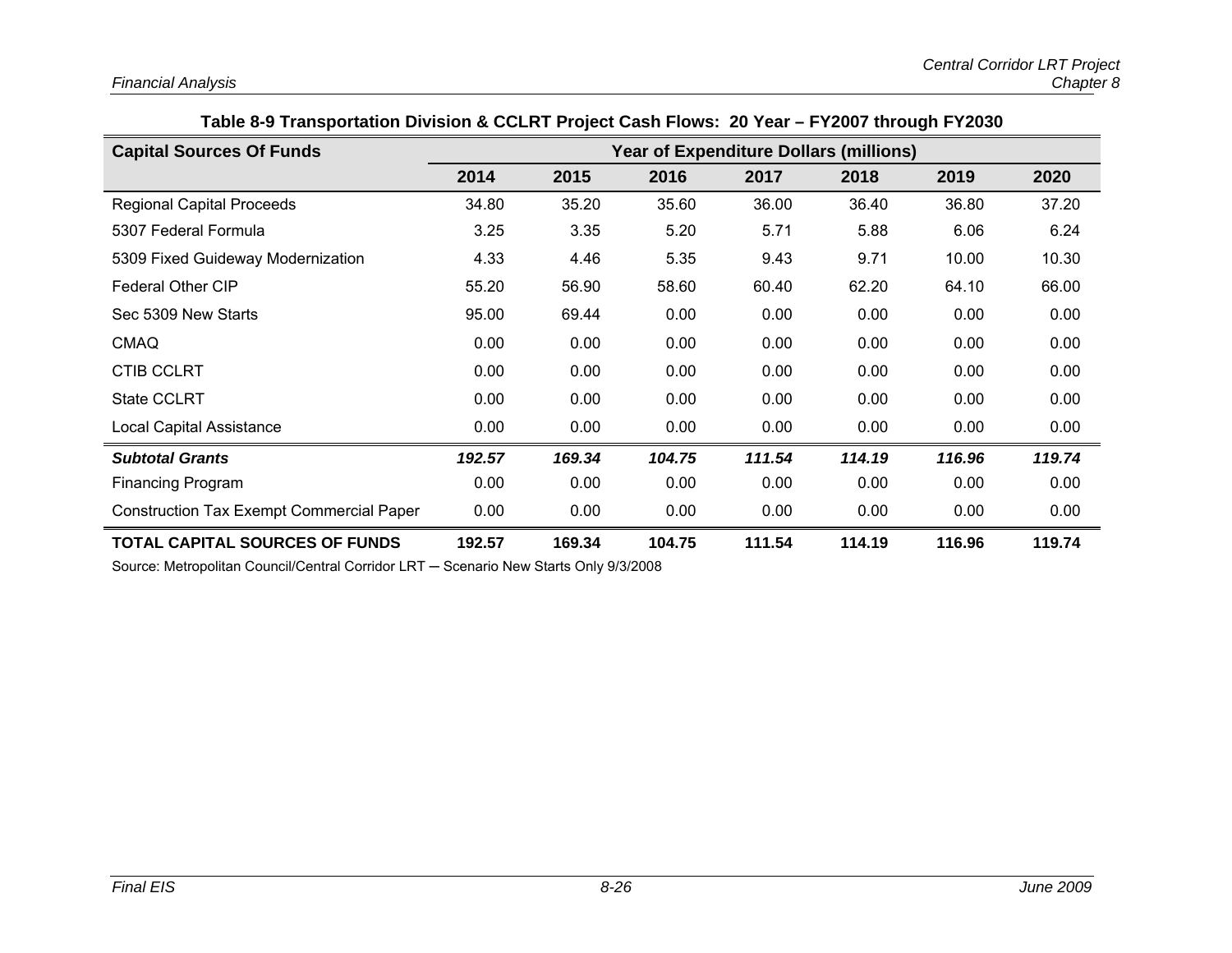| Table 8-10 Transportation Division & CCLRT Project Cash Flows: 20 Year - FY2007 through FY2030 |  |  |
|------------------------------------------------------------------------------------------------|--|--|
|------------------------------------------------------------------------------------------------|--|--|

| <b>Capital Sources Of Funds</b>                 | <b>Year of Expenditure Dollars (millions)</b> |        |        |        |        |        |        |
|-------------------------------------------------|-----------------------------------------------|--------|--------|--------|--------|--------|--------|
|                                                 | 2021                                          | 2022   | 2023   | 2024   | 2025   | 2026   | 2027   |
| <b>Regional Capital Proceeds</b>                | 37.60                                         | 38.10  | 38.60  | 39.10  | 39.60  | 40.10  | 40.60  |
| 5307 Federal Formula                            | 6.43                                          | 6.62   | 6.82   | 7.03   | 7.24   | 7.45   | 7.68   |
| 5309 Fixed Guideway Modernization               | 14.37                                         | 15.58  | 16.05  | 16.53  | 17.03  | 17.54  | 18.06  |
| Federal Other CIP                               | 68.00                                         | 70.00  | 72.10  | 74.30  | 76.50  | 78.80  | 81.20  |
| Sec 5309 New Starts                             | 0.00                                          | 0.00   | 0.00   | 0.00   | 0.00   | 0.00   | 0.00   |
| <b>CMAQ</b>                                     | 0.00                                          | 0.00   | 0.00   | 0.00   | 0.00   | 0.00   | 0.00   |
| <b>CTIB CCLRT</b>                               | 0.00                                          | 0.00   | 0.00   | 0.00   | 0.00   | 0.00   | 0.00   |
| <b>State CCLRT</b>                              | 0.00                                          | 0.00   | 0.00   | 0.00   | 0.00   | 0.00   | 0.00   |
| Local Capital Assistance                        | 0.00                                          | 0.00   | 0.00   | 0.00   | 0.00   | 0.00   | 0.00   |
| <b>Subtotal Grants</b>                          | 126.40                                        | 130.30 | 133.57 | 136.96 | 140.36 | 143.89 | 147.54 |
| <b>Financing Program</b>                        | 0.00                                          | 0.00   | 0.00   | 0.00   | 0.00   | 0.00   | 0.00   |
| <b>Construction Tax Exempt Commercial Paper</b> | 0.00                                          | 0.00   | 0.00   | 0.00   | 0.00   | 0.00   | 0.00   |
| <b>TOTAL CAPITAL SOURCES OF FUNDS</b>           | 126.40                                        | 130.30 | 133.57 | 136.96 | 140.36 | 143.89 | 147.54 |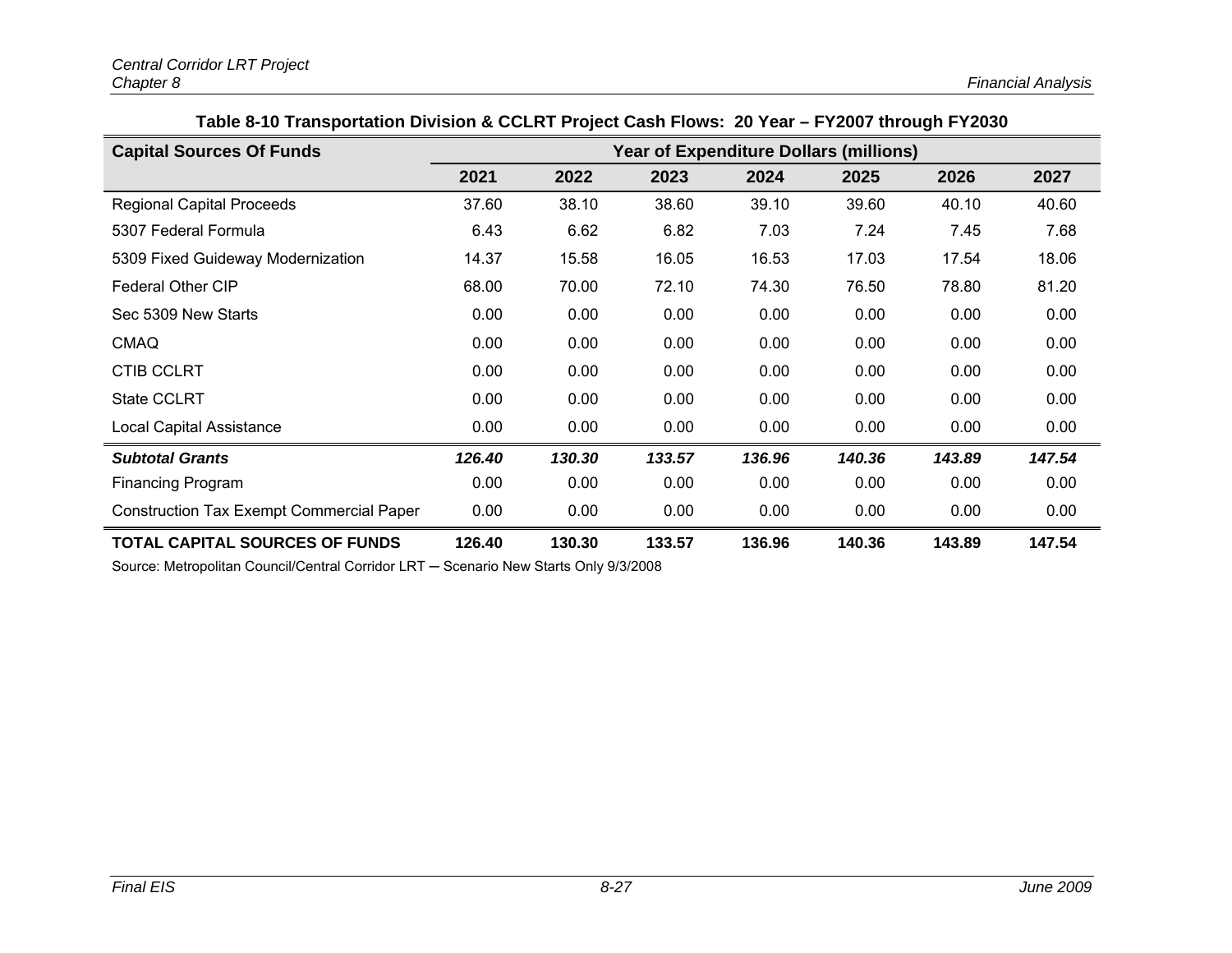| Table of FFTansportation Division & CCLRT Project Cash Plows. 20 Tear - PT2007 through PT2030 |                                               |        |        |                  |  |  |  |  |
|-----------------------------------------------------------------------------------------------|-----------------------------------------------|--------|--------|------------------|--|--|--|--|
| <b>Capital Sources Of Funds</b>                                                               | <b>Year of Expenditure Dollars (millions)</b> |        |        |                  |  |  |  |  |
|                                                                                               | 2028                                          | 2029   | 2030   | Prior +2008-2030 |  |  |  |  |
| <b>Regional Capital Proceeds</b>                                                              | 41.10                                         | 41.60  | 42.10  | 889.60           |  |  |  |  |
| 5307 Federal Formula                                                                          | 7.91                                          | 8.15   | 8.39   | 116.12           |  |  |  |  |
| 5309 Fixed Guideway Modernization                                                             | 18.60                                         | 19.16  | 19.74  | 236.50           |  |  |  |  |
| <b>Federal Other CIP</b>                                                                      | 83.60                                         | 86.10  | 88.70  | 1,515.23         |  |  |  |  |
| Sec 5309 New Starts                                                                           | 0.00                                          | 0.00   | 0.00   | 452.95           |  |  |  |  |
| <b>CMAQ</b>                                                                                   | 0.00                                          | 0.00   | 0.00   | 4.50             |  |  |  |  |
| <b>CTIB CCLRT</b>                                                                             | 0.00                                          | 0.00   | 0.00   | 274.47           |  |  |  |  |
| <b>State CCLRT</b>                                                                            | 0.00                                          | 0.00   | 0.00   | 91.49            |  |  |  |  |
| <b>Local Capital Assistance</b>                                                               | 0.00                                          | 0.00   | 0.00   | 91.49            |  |  |  |  |
| <b>Subtotal Grants</b>                                                                        | 151.21                                        | 155.01 | 158.93 | 3,672.34         |  |  |  |  |
| <b>Financing Program</b>                                                                      | 0.00                                          | 0.00   | 0.00   | 0.00             |  |  |  |  |
| <b>Construction Tax Exempt Commercial Paper</b>                                               | 0.00                                          | 0.00   | 0.00   | 184.97           |  |  |  |  |
| <b>TOTAL CAPITAL SOURCES OF FUNDS</b>                                                         | 151.21                                        | 155.01 | 158.93 | 3,857.32         |  |  |  |  |

## **Table 8-11 Transportation Division & CCLRT Project Cash Flows: 20 Year – FY2007 through FY2030**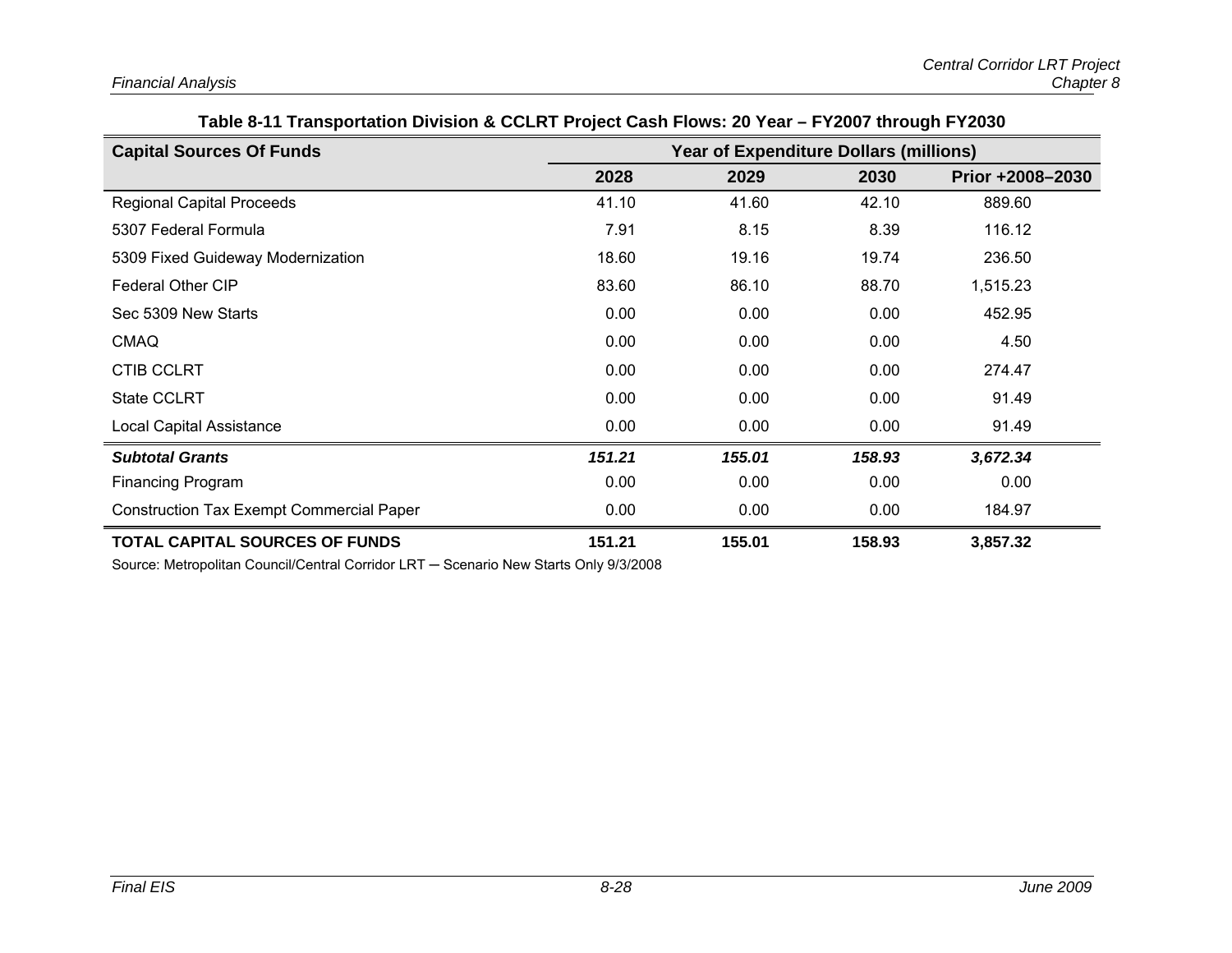## **Table 8-12 Transportation Division & CCLRT Project Cash Flows: 20 Year – FY2007 through FY2030**

| <b>Capital Uses Of Funds</b>                  | <b>Year of Expenditure Dollars (millions)</b> |        |        |        |        |        |        |
|-----------------------------------------------|-----------------------------------------------|--------|--------|--------|--------|--------|--------|
|                                               | <b>Prior Years</b>                            | 2008   | 2009   | 2010   | 2011   | 2012   | 2013   |
| <b>Central Corridor Light Rail Transitway</b> |                                               |        |        |        |        |        |        |
|                                               | 8.02                                          | 24.38  | 114.25 | 322.62 | 232.74 | 111.04 | 70.13  |
| <b>Other Capital Programs</b>                 |                                               |        |        |        |        |        |        |
| Rail Rehabilitation & Replacement             | 0.00                                          | 0.00   | 5.75   | 4.06   | 3.57   | 3.97   | 2.34   |
| Bus Preservation and Expansion                | 0.00                                          | 105.39 | 50.41  | 124.46 | 94.16  | 59.14  | 53.51  |
| <b>Total Other Capital Programs</b>           | 0.00                                          | 105.39 | 56.16  | 128.53 | 97.73  | 63.10  | 55.85  |
| <b>Financing Program</b>                      |                                               |        |        |        |        |        |        |
| Interest                                      | 0.00                                          | 0.00   | 0.00   | 0.37   | 13.10  | 13.23  | 11.61  |
| Debt Issuance                                 | 0.00                                          | 0.00   | 0.00   | 0.01   | 0.30   | 0.06   | 0.00   |
| <b>Total Financing Program</b>                | 0.00                                          | 0.00   | 0.00   | 0.38   | 13.40  | 13.29  | 11.61  |
| <b>TOTAL CAPITAL USES OF FUNDS</b>            | 8.02                                          | 129.77 | 170.41 | 451.52 | 343.87 | 187.44 | 137.59 |
| <b>NET CAPITAL CASH FLOW</b>                  | 0.00                                          | 19.13  | 10.44  | 5.29   | 12.76  | 6.42   | 21.36  |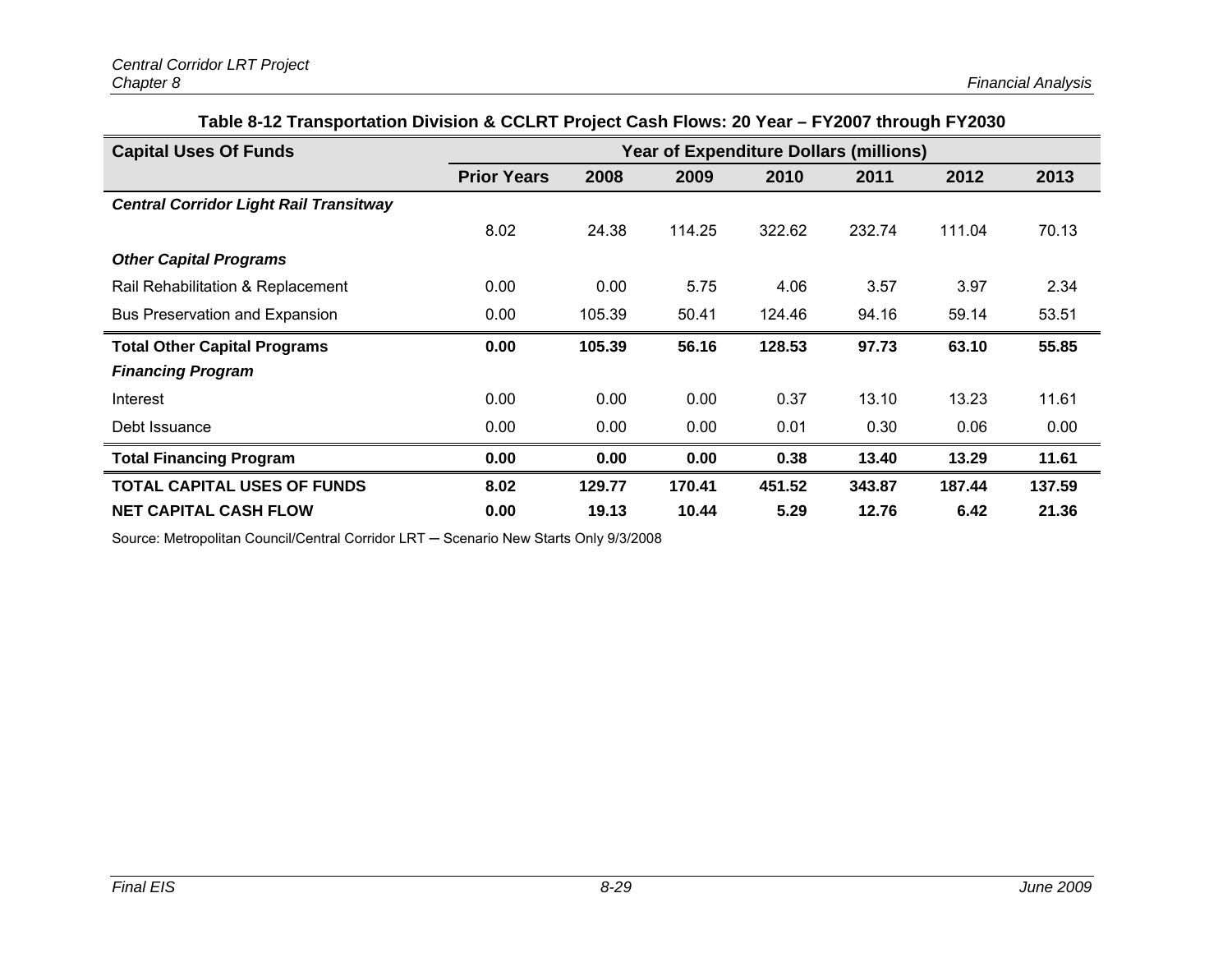| <b>Capital Uses Of Funds</b>                  |        | <b>Year of Expenditure Dollars (millions)</b> |        |        |        |        |        |
|-----------------------------------------------|--------|-----------------------------------------------|--------|--------|--------|--------|--------|
|                                               | 2014   | 2015                                          | 2016   | 2017   | 2018   | 2019   | 2020   |
| <b>Central Corridor Light Rail Transitway</b> |        |                                               |        |        |        |        |        |
|                                               | 31.71  | 0.00                                          | 0.00   | 0.00   | 0.00   | 0.00   | 0.00   |
| <b>Other Capital Programs</b>                 |        |                                               |        |        |        |        |        |
| Rail Rehabilitation & Replacement             |        |                                               |        |        |        |        |        |
| Bus Preservation and Expansion                | 4.05   | 3.48                                          | 9.99   | 8.24   | 6.39   | 6.27   | 10.02  |
| <b>Total Other Capital Programs</b>           | 86.50  | 89.00                                         | 91.60  | 94.40  | 97.10  | 99.90  | 102.80 |
|                                               | 90.55  | 92.48                                         | 101.59 | 102.64 | 103.49 | 106.17 | 112.82 |
| <b>Financing Program</b>                      |        |                                               |        |        |        |        |        |
| Interest                                      | 7.71   | 7.99                                          | 0.00   | 0.00   | 0.00   | 0.00   | 0.00   |
| Debt Issuance                                 | 0.00   | 0.00                                          | 0.00   | 0.00   | 0.00   | 0.00   | 0.00   |
| <b>Total Financing Program</b>                | 7.71   | 7.99                                          | 0.00   | 0.00   | 0.00   | 0.00   | 0.00   |
| <b>TOTAL CAPITAL USES OF FUNDS</b>            | 129.97 | 100.47                                        | 101.59 | 102.64 | 103.49 | 106.17 | 112.82 |
| <b>NET CAPITAL CASH FLOW</b>                  | 62.61  | 68.87                                         | 3.16   | 8.90   | 10.70  | 10.76  | 6.92   |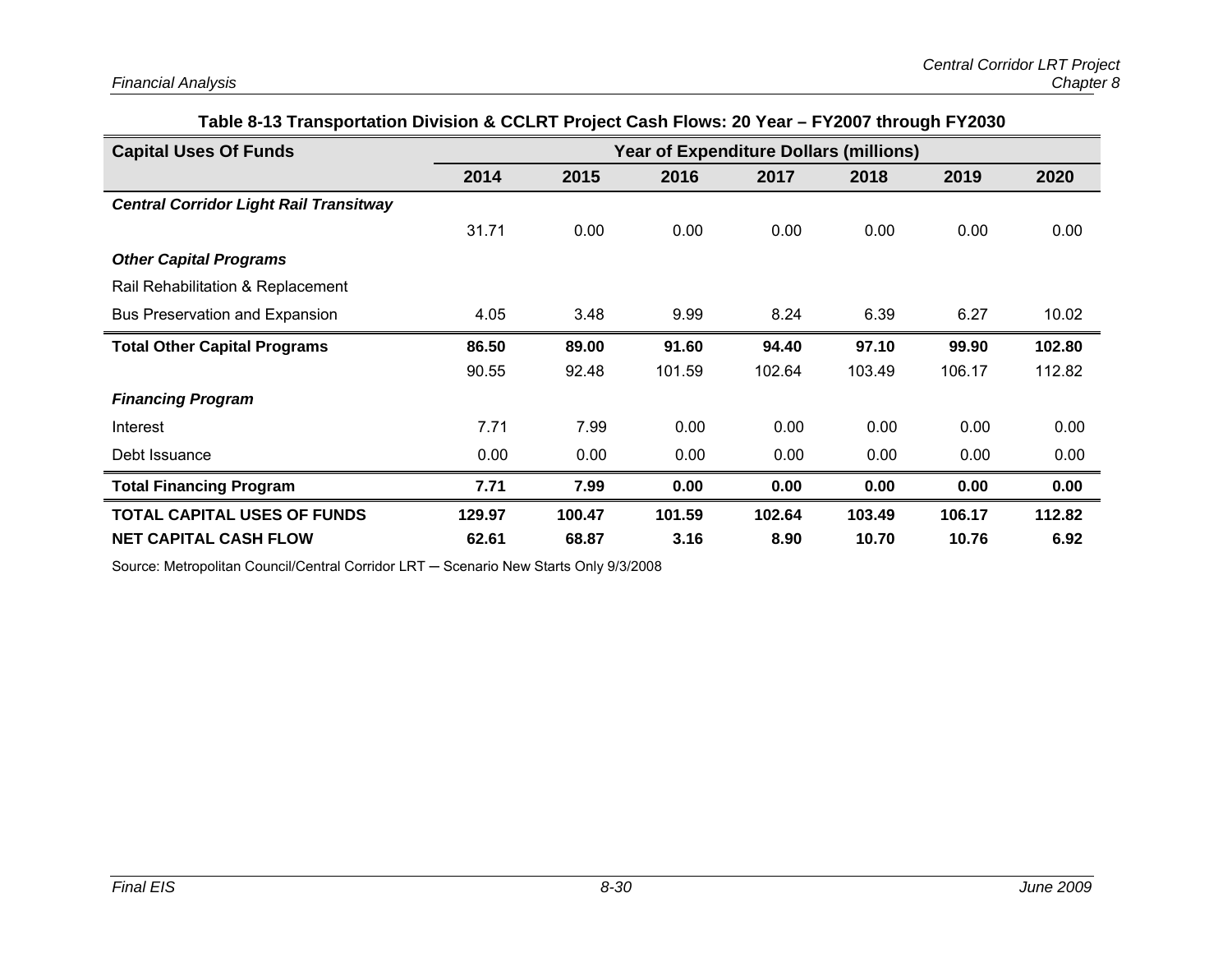| Table 8-14 Transportation Division & CCLRT Project Cash Flows: 20 Year – FY2007 through FY2030 |  |  |  |
|------------------------------------------------------------------------------------------------|--|--|--|
|------------------------------------------------------------------------------------------------|--|--|--|

| <b>Capital Uses Of Funds</b>                  | <b>Year of Expenditure Dollars (millions)</b> |        |        |         |        |        |        |
|-----------------------------------------------|-----------------------------------------------|--------|--------|---------|--------|--------|--------|
|                                               | 2021                                          | 2022   | 2023   | 2024    | 2025   | 2026   | 2027   |
| <b>Central Corridor Light Rail Transitway</b> |                                               |        |        |         |        |        |        |
|                                               | 0.00                                          | 0.00   | 0.00   | 0.00    | 0.00   | 0.00   | 0.00   |
| <b>Other Capital Programs</b>                 |                                               |        |        |         |        |        |        |
| Rail Rehabilitation & Replacement             | 0.00                                          | 0.00   | 0.00   | 0.00    | 0.00   | 0.00   | 0.00   |
| <b>Bus Preservation and Expansion</b>         | 6.70                                          | 10.19  | 15.60  | 32.98   | 11.95  | 10.15  | 13.53  |
| <b>Total Other Capital Programs</b>           | 106.90                                        | 110.00 | 113.20 | 116.50  | 120.00 | 123.60 | 127.30 |
|                                               | 113.60                                        | 120.19 | 128.80 | 149.48  | 131.95 | 133.75 | 140.83 |
| <b>Financing Program</b>                      |                                               |        |        |         |        |        |        |
| Interest                                      | 0.00                                          | 0.00   | 0.00   | 0.00    | 0.00   | 0.00   | 0.00   |
| Debt Issuance                                 | 0.00                                          | 0.00   | 0.00   | 0.00    | 0.00   | 0.00   | 0.00   |
| <b>Total Financing Program</b>                | 0.00                                          | 0.00   | 0.00   | 0.00    | 0.00   | 0.00   | 0.00   |
| <b>TOTAL CAPITAL USES OF FUNDS</b>            | 113.60                                        | 120.19 | 128.80 | 149.48  | 131.95 | 133.75 | 140.83 |
| <b>NET CAPITAL CASH FLOW</b>                  | 12.60                                         | 10.11  | 4.77   | (12.62) | 8.42   | 10.16  | 6.71   |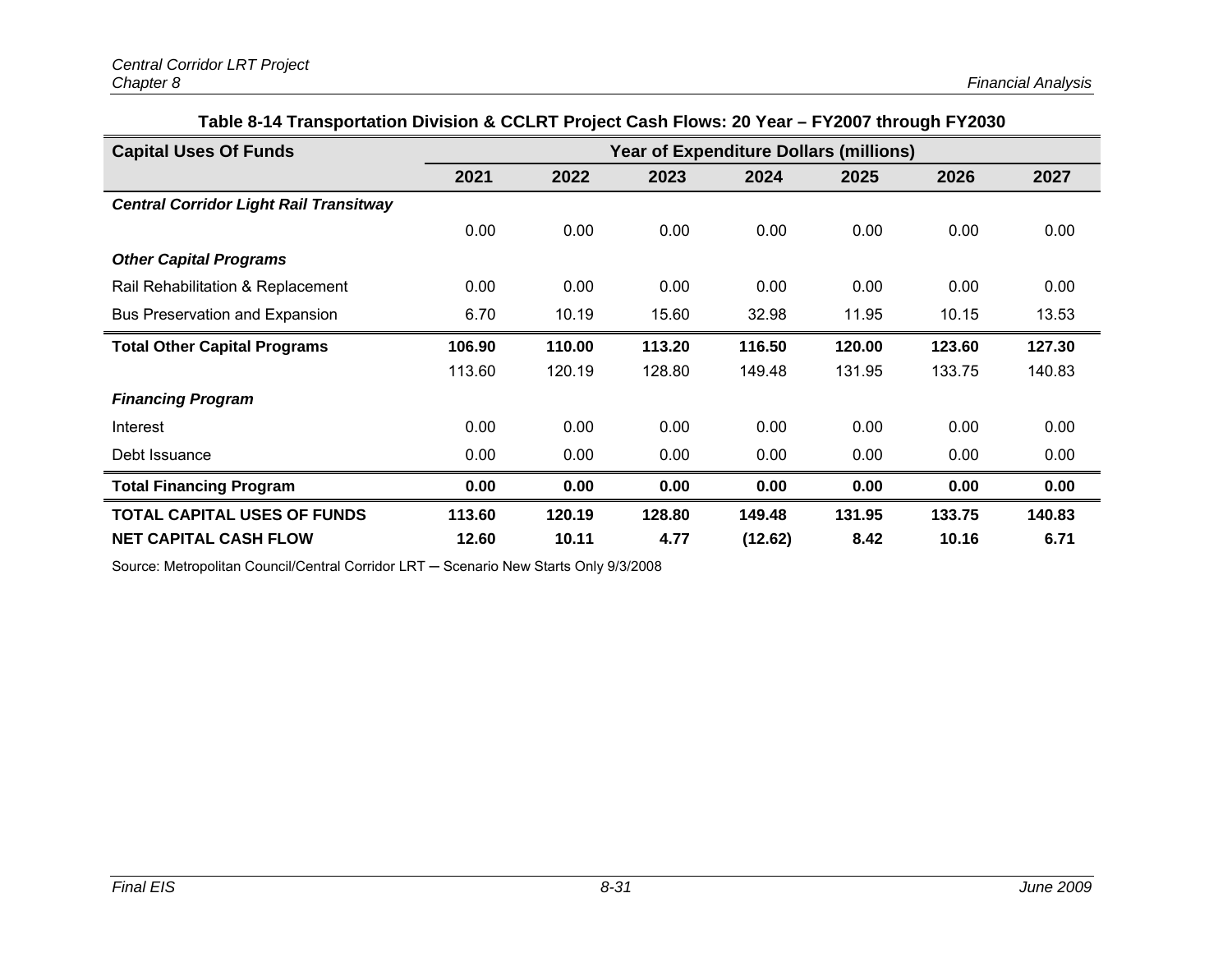| <b>Capital Uses Of Funds</b>                  | <b>Year of Expenditure Dollars (millions)</b> |        |        |           |  |  |  |
|-----------------------------------------------|-----------------------------------------------|--------|--------|-----------|--|--|--|
|                                               | 2028                                          | 2029   | 2030   | 2008-2030 |  |  |  |
| <b>Central Corridor Light Rail Transitway</b> |                                               |        |        |           |  |  |  |
|                                               | 0.00                                          | 0.00   | 0.00   | 914.89    |  |  |  |
| <b>Other Capital Programs</b>                 |                                               |        |        |           |  |  |  |
| Rail Rehabilitation & Replacement             | 0.00                                          | 0.00   | 0.00   | 0.00      |  |  |  |
| Bus Preservation and Expansion                | 10.92                                         | 8.79   | 19.32  | 208.27    |  |  |  |
| <b>Total Other Capital Programs</b>           | 132.40                                        | 136.20 | 140.20 | 2,374.66  |  |  |  |
|                                               | 143.32                                        | 144.99 | 159.52 | 2,582.94  |  |  |  |
| <b>Financing Program</b>                      |                                               |        |        |           |  |  |  |
| Interest                                      | 0.00                                          | 0.00   | 0.00   | 54.01     |  |  |  |
| Debt Issuance                                 | 0.00                                          | 0.00   | 0.00   | 0.37      |  |  |  |
| <b>Total Financing Program</b>                | 0.00                                          | 0.00   | 0.00   | 54.38     |  |  |  |
| <b>TOTAL CAPITAL USES OF FUNDS</b>            | 143.32                                        | 144.99 | 159.52 | 2,637.31  |  |  |  |
| <b>NET CAPITAL CASH FLOW</b>                  | 7.89                                          | 10.01  | (0.59) | 305.12    |  |  |  |

#### **Table 8-15 Transportation Division & CCLRT Project Cash Flows: 20 Year – FY2007 through FY2030**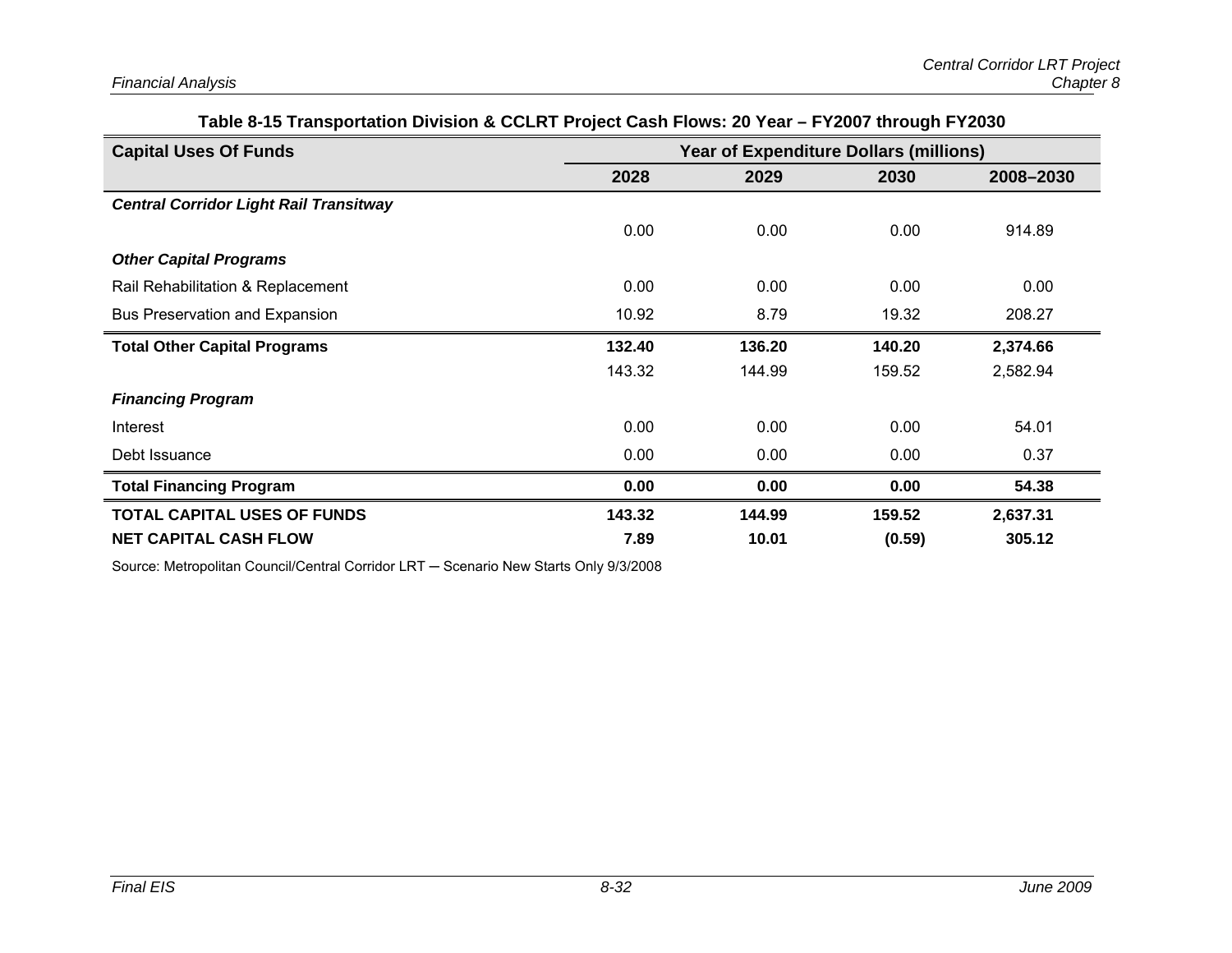| Table 8-16 Transportation Division & CCLRT Project Cash Flows: 20 Year – FY2007 through FY2030 |
|------------------------------------------------------------------------------------------------|
|------------------------------------------------------------------------------------------------|

| <b>Operating Sources Of Funds</b>       | <b>Year of Expenditure Dollars (millions)</b> |        |        |         |        |        |        |
|-----------------------------------------|-----------------------------------------------|--------|--------|---------|--------|--------|--------|
|                                         | <b>Fiscal</b>                                 | 2008   | 2009   | 2010    | 2011   | 2012   | 2013   |
| Fare Revenue                            |                                               | 79.56  | 85.35  | 89.04   | 91.29  | 99.84  | 102.36 |
| Motor Vehicle Sales Tax                 |                                               | 131.64 | 114.48 | 139.72  | 162.10 | 177.68 | 184.78 |
| CTIB - Funding                          |                                               | 0.00   | 43.00  | 12.64   | 13.17  | 12.02  | 12.76  |
| <b>Other Transit Related</b>            |                                               | 9.84   | 10.15  | 10.47   | 10.80  | 11.14  | 11.49  |
| <b>Other Local Operating Assistance</b> |                                               | 5.45   | 1.43   | 1.44    | 0.88   | 0.72   | 0.75   |
| <b>Federal Operating Assistance</b>     |                                               | 34.95  | 32.40  | 33.27   | 34.15  | 35.07  | 36.00  |
| <b>State</b>                            |                                               | 91.61  | 82.60  | 87.56   | 88.84  | 88.44  | 89.94  |
| Investment Income                       |                                               | 0.74   | 1.05   | 2.45    | 1.60   | 1.51   | 1.88   |
| <b>TOTAL OPERATING SOURCES OF FUNDS</b> | 0.00                                          | 353.80 | 370.47 | 376.60  | 402.82 | 426.41 | 439.98 |
| <b>Operating Uses Of Funds</b>          |                                               |        |        |         |        |        |        |
| <b>Metro Transit Bus</b>                |                                               | 244.92 | 253.92 | 263.29  | 272.95 | 282.96 | 293.34 |
| Metro Transit Light Rail                |                                               | 24.11  | 24.89  | 25.69   | 26.51  | 27.36  | 28.24  |
| <b>MTS</b>                              |                                               | 81.18  | 83.73  | 86.37   | 89.09  | 91.90  | 94.79  |
| Northstar                               |                                               | 0.00   | 11.22  | 13.06   | 13.48  | 13.90  | 14.34  |
| <b>TOTAL OPERATING USES OF FUNDS</b>    | 0.00                                          | 350.20 | 373.76 | 388.41  | 402.03 | 416.12 | 430.71 |
| <b>NET OPERATING CASH FLOW</b>          | 0.00                                          | 3.60   | (3.29) | (11.80) | 0.79   | 10.29  | 9.27   |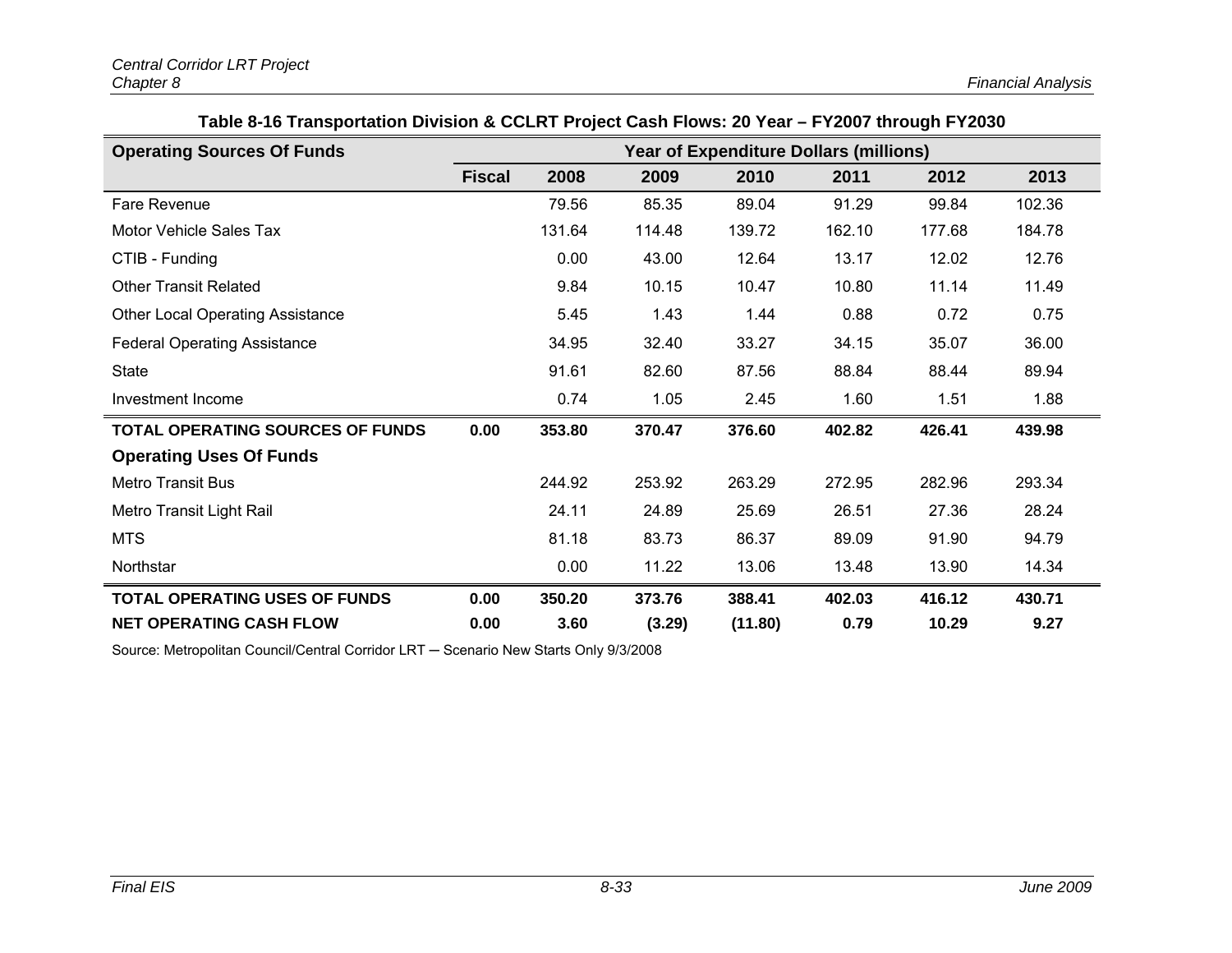| Table 8-17 Transportation Division & CCLRT Project Cash Flows: 20 Year – FY2007 through FY2030 |
|------------------------------------------------------------------------------------------------|
|------------------------------------------------------------------------------------------------|

| <b>Operating Sources Of Funds</b>       | <b>Year of Expenditure Dollars (millions)</b> |        |        |        |        |        |        |
|-----------------------------------------|-----------------------------------------------|--------|--------|--------|--------|--------|--------|
|                                         | 2014                                          | 2015   | 2016   | 2017   | 2018   | 2019   | 2020   |
| Fare Revenue                            | 126.33                                        | 129.59 | 132.87 | 137.26 | 142.67 | 144.96 | 154.10 |
| Motor Vehicle Sales Tax                 | 192.18                                        | 199.86 | 207.86 | 216.17 | 224.82 | 233.81 | 243.16 |
| CTIB - Funding                          | 16.71                                         | 19.26  | 19.63  | 19.55  | 19.35  | 20.54  | 20.98  |
| <b>Other Transit Related</b>            | 11.86                                         | 12.23  | 12.61  | 13.01  | 13.42  | 13.84  | 14.28  |
| <b>Other Local Operating Assistance</b> | 0.77                                          | 0.79   | 0.82   | 0.84   | 0.87   | 0.90   | 0.93   |
| <b>Federal Operating Assistance</b>     | 36.97                                         | 37.96  | 38.97  | 40.02  | 41.09  | 42.19  | 43.32  |
| <b>State</b>                            | 94.66                                         | 97.99  | 99.13  | 99.85  | 100.44 | 102.45 | 103.70 |
| Investment Income                       | 1.41                                          | 1.51   | 2.22   | 2.01   | 2.07   | 2.37   | 1.91   |
| <b>TOTAL OPERATING SOURCES OF FUNDS</b> | 480.87                                        | 499.19 | 514.12 | 528.71 | 544.72 | 561.05 | 582.38 |
| <b>Operating Uses Of Funds</b>          |                                               |        |        |        |        |        |        |
| <b>Metro Transit Bus</b>                | 296.37                                        | 307.26 | 318.54 | 330.23 | 342.38 | 354.93 | 367.92 |
| Metro Transit Light Rail                | 50.66                                         | 52.28  | 53.94  | 55.66  | 57.44  | 59.27  | 61.15  |
| <b>MTS</b>                              | 97.78                                         | 100.86 | 104.03 | 107.31 | 110.69 | 114.18 | 117.78 |
| Northstar                               | 14.79                                         | 15.26  | 15.74  | 16.23  | 16.74  | 17.27  | 17.81  |
| <b>TOTAL OPERATING USES OF FUNDS</b>    | 459.60                                        | 475.65 | 492.26 | 509.43 | 527.25 | 545.64 | 564.66 |
| <b>NET OPERATING CASH FLOW</b>          | 21.27                                         | 23.54  | 21.86  | 19.27  | 17.47  | 15.41  | 17.72  |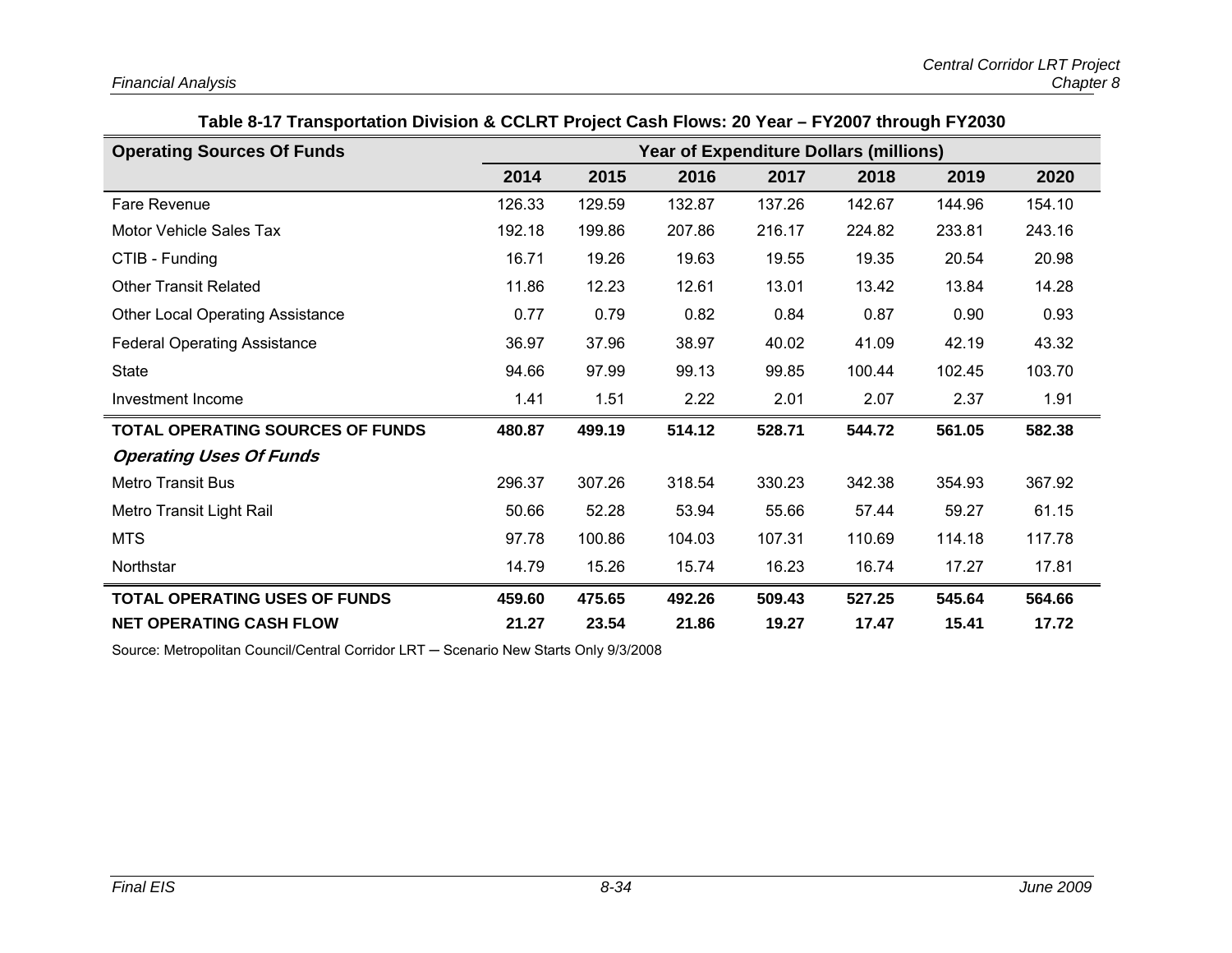**Table 8-18 Transportation Division & CCLRT Project Cash Flows: 20 Year – FY2007 through FY2030** 

| <b>Operating Sources Of Funds</b>       | <b>Year of Expenditure Dollars (millions)</b> |        |        |        |        |        |        |
|-----------------------------------------|-----------------------------------------------|--------|--------|--------|--------|--------|--------|
|                                         | 2021                                          | 2022   | 2023   | 2024   | 2025   | 2026   | 2027   |
| Fare Revenue                            | 156.56                                        | 166.41 | 169.04 | 179.67 | 182.49 | 193.94 | 196.96 |
| Motor Vehicle Sales Tax                 | 252.89                                        | 263.01 | 273.53 | 284.47 | 295.85 | 307.68 | 319.99 |
| CTIB - Funding                          | 21.94                                         | 21.44  | 22.79  | 23.27  | 24.35  | 24.85  | 24.88  |
| <b>Other Transit Related</b>            | 14.73                                         | 15.19  | 15.67  | 16.17  | 16.68  | 17.20  | 17.74  |
| <b>Other Local Operating Assistance</b> | 0.96                                          | 0.99   | 1.02   | 1.05   | 1.08   | 1.12   | 1.15   |
| <b>Federal Operating Assistance</b>     | 44.48                                         | 45.67  | 46.89  | 48.15  | 49.44  | 50.77  | 52.13  |
| <b>State</b>                            | 105.49                                        | 105.81 | 108.00 | 109.33 | 111.27 | 112.63 | 113.54 |
| Investment Income                       | 1.55                                          | 2.42   | 2.27   | 2.41   | 2.79   | 2.11   | 2.05   |
| <b>TOTAL OPERATING SOURCES OF FUNDS</b> | 598.59                                        | 620.93 | 639.21 | 664.50 | 683.95 | 710.29 | 728.44 |
| <b>Operating Uses Of Funds</b>          |                                               |        |        |        |        |        |        |
| <b>Metro Transit Bus</b>                | 381.43                                        | 395.37 | 409.82 | 424.78 | 440.34 | 456.39 | 473.02 |
| Metro Transit Light Rail                | 63.10                                         | 65.11  | 67.19  | 69.33  | 71.54  | 73.82  | 76.17  |
| <b>MTS</b>                              | 121.49                                        | 125.31 | 129.26 | 133.33 | 137.53 | 141.86 | 146.33 |
| Northstar                               | 18.38                                         | 18.95  | 19.55  | 20.17  | 20.80  | 21.46  | 22.13  |
| <b>TOTAL OPERATING USES OF FUNDS</b>    | 584.39                                        | 604.75 | 625.82 | 647.61 | 670.21 | 693.53 | 717.66 |
| <b>NET OPERATING CASH FLOW</b>          | 14.20                                         | 16.18  | 13.39  | 16.89  | 13.73  | 16.76  | 10.78  |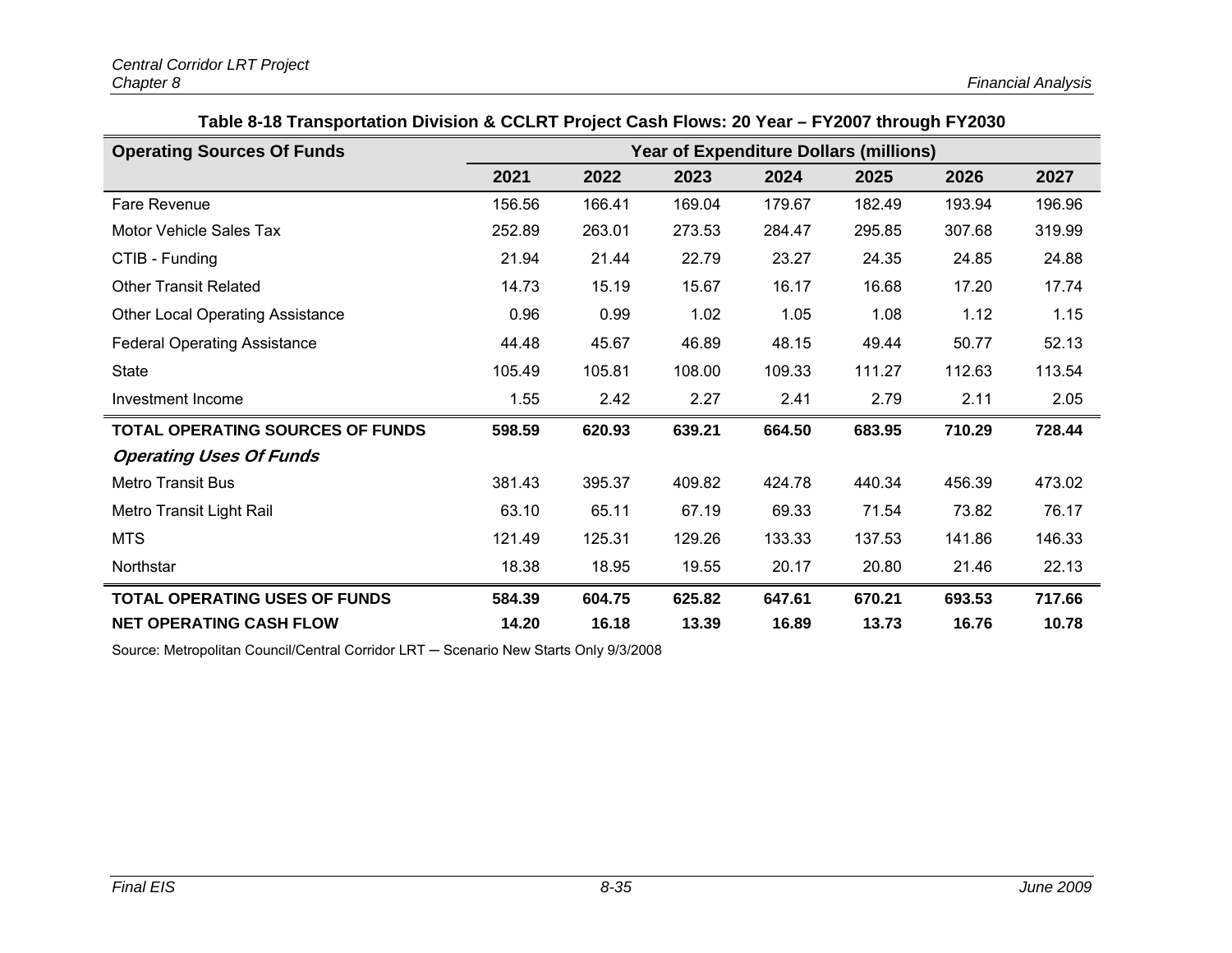| Table 8-19 Transportation Division & CCLRT Project Cash Flows: 20 Year – FY2007 through FY2030 |  |  |
|------------------------------------------------------------------------------------------------|--|--|
|                                                                                                |  |  |

| <b>Operating Sources Of Funds</b>       | <b>Year of Expenditure Dollars (millions)</b> |        |        |           |  |
|-----------------------------------------|-----------------------------------------------|--------|--------|-----------|--|
|                                         | 2028                                          | 2029   | 2030   | 2008-2030 |  |
| Fare Revenue                            | 209.30                                        | 212.54 | 226.63 | 3,408.75  |  |
| Motor Vehicle Sales Tax                 | 332.79                                        | 346.10 | 359.94 | 5,464.48  |  |
| CTIB - Funding                          | 25.79                                         | 27.01  | 27.43  | 473.33    |  |
| <b>Other Transit Related</b>            | 18.30                                         | 18.88  | 19.47  | 325.19    |  |
| <b>Other Local Operating Assistance</b> | 1.19                                          | 1.22   | 1.26   | 27.62     |  |
| <b>Federal Operating Assistance</b>     | 53.53                                         | 54.96  | 56.44  | 988.79    |  |
| <b>State</b>                            | 115.32                                        | 117.44 | 118.76 | 2,344.83  |  |
| Investment Income                       | 2.91                                          | 2.78   | 2.89   | 46.92     |  |
| <b>TOTAL OPERATING SOURCES OF FUNDS</b> | 759.12                                        | 780.93 | 812.83 | 13,079.90 |  |
| <b>Operating Uses Of Funds</b>          |                                               |        |        |           |  |
| <b>Metro Transit Bus</b>                | 490.24                                        | 508.15 | 526.63 | 8,435.19  |  |
| Metro Transit Light Rail                | 78.60                                         | 81.10  | 83.68  | 1,276.84  |  |
| <b>MTS</b>                              | 150.94                                        | 155.70 | 160.60 | 2,682.04  |  |
| Northstar                               | 22.83                                         | 23.55  | 24.29  | 391.95    |  |
| <b>TOTAL OPERATING USES OF FUNDS</b>    | 742.61                                        | 768.50 | 795.21 | 12,786.01 |  |
| <b>NET OPERATING CASH FLOW</b>          | 16.51                                         | 12.43  | 17.62  | 293.88    |  |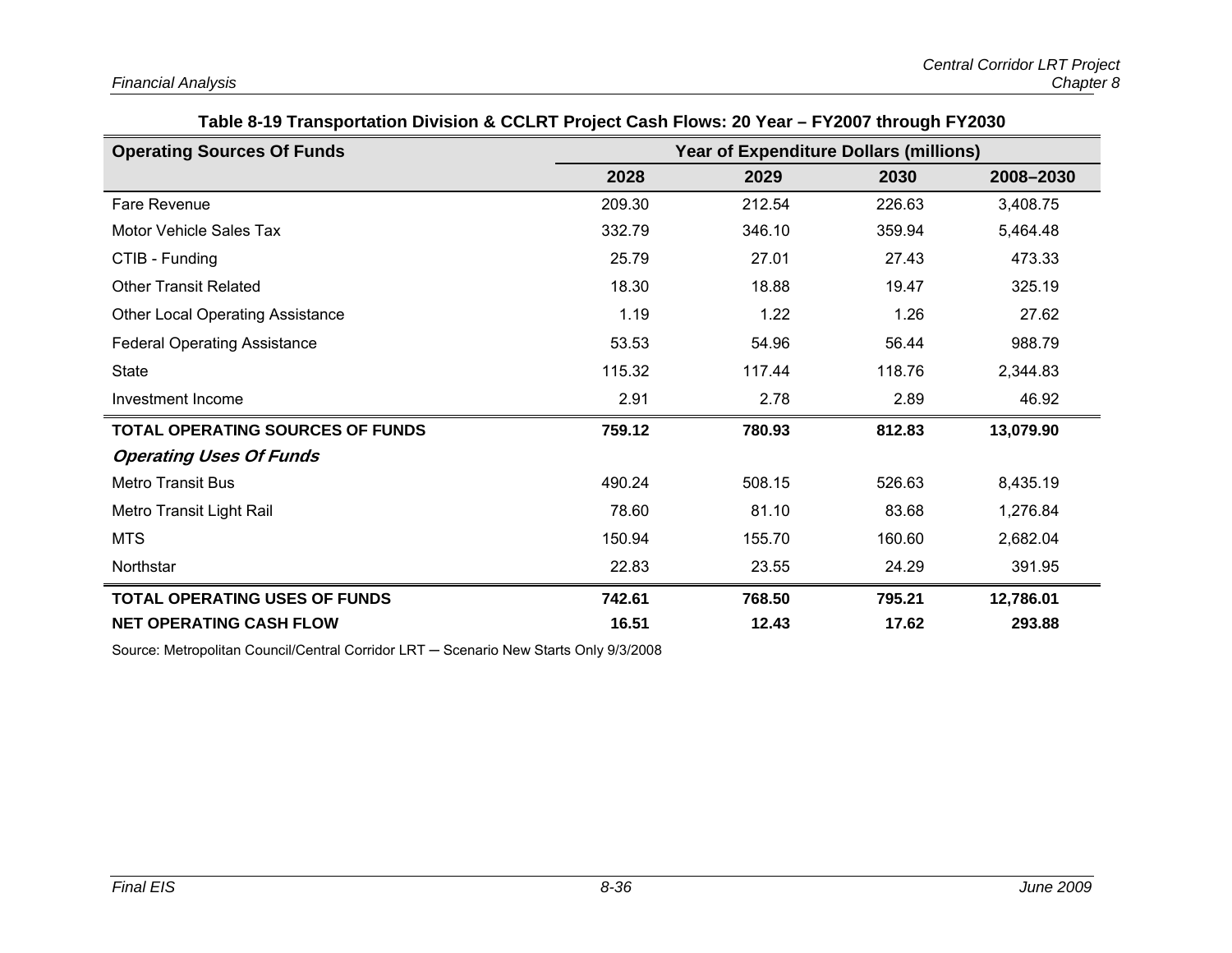#### **8.9.2.2 Federal Funding**

The following levels of federal funding are assumed:

- **Section 5309 New Starts**: 49.5 percent federal participation. The estimated project cost of \$914.9 million excludes items ineligible for the FFGA. Because the state and local partners are willing to fund a majority of the project cost from other sources, the plan is based on a total of \$452.9 million in New Starts funding.
- **Section 5307 Preventative Maintenance**: Grants were projected based on the federal FY07 federal funding formula and are applied to preventative maintenance. A modest increase was assumed after the expiration of the current authorization based on the long term historical trend in federal formula funding. Increases also reflect the startup of Northstar and Central Corridor LRT service, and the consequent generation of additional section 5307 funding.
- **Section 5309 Rail Modernization**: The financial analysis model projects rail modernization funds based on the projected rehabilitation and replacement investments for the LRT line and are assumed to begin seven years after the completion of construction and the line begins revenue service. These are dedicated to the CIP program and grouped with CIP revenue sources.

#### **8.9.2.3 Fare Increases**

Fare increases that keep passenger fare revenues on pace with inflation will be required to support future operations. Because costs are inflating, the operating deficit would rapidly escalate to unacceptable levels if fares do not keep pace with costs. In accordance with Metropolitan Council policy, the financial analysis assumes that fares will increase by 10 percent whenever the farebox ratio falls below 28.5 percent.

#### **8.9.2.4 Inflation and Interest Rates**

A general assumption of 3.15 percent annual inflation was applied to operating and CIP costs throughout the model. Based on current local experience, 3 percent was applied to Central Corridor LRT construction costs from 2008 through year of expenditure. A comprehensive set of projections were applied throughout the financial analysis model. The projections were developed by Moody's www.economy.com through the application of an integrated, long-range national macroeconomic model, which includes factors such as monetary policy, fiscal policy, U.S. Dollar condition, and energy prices. These projections were used for investment income rates and for some of the risk analyses described below.

## **8.9.3 Projections**

The cash flow table above and presented for reference in Appendix I summarizes the results of the financial analysis. The table is in the form of a sources and uses of funds analysis that projects the annual capital and operating programs.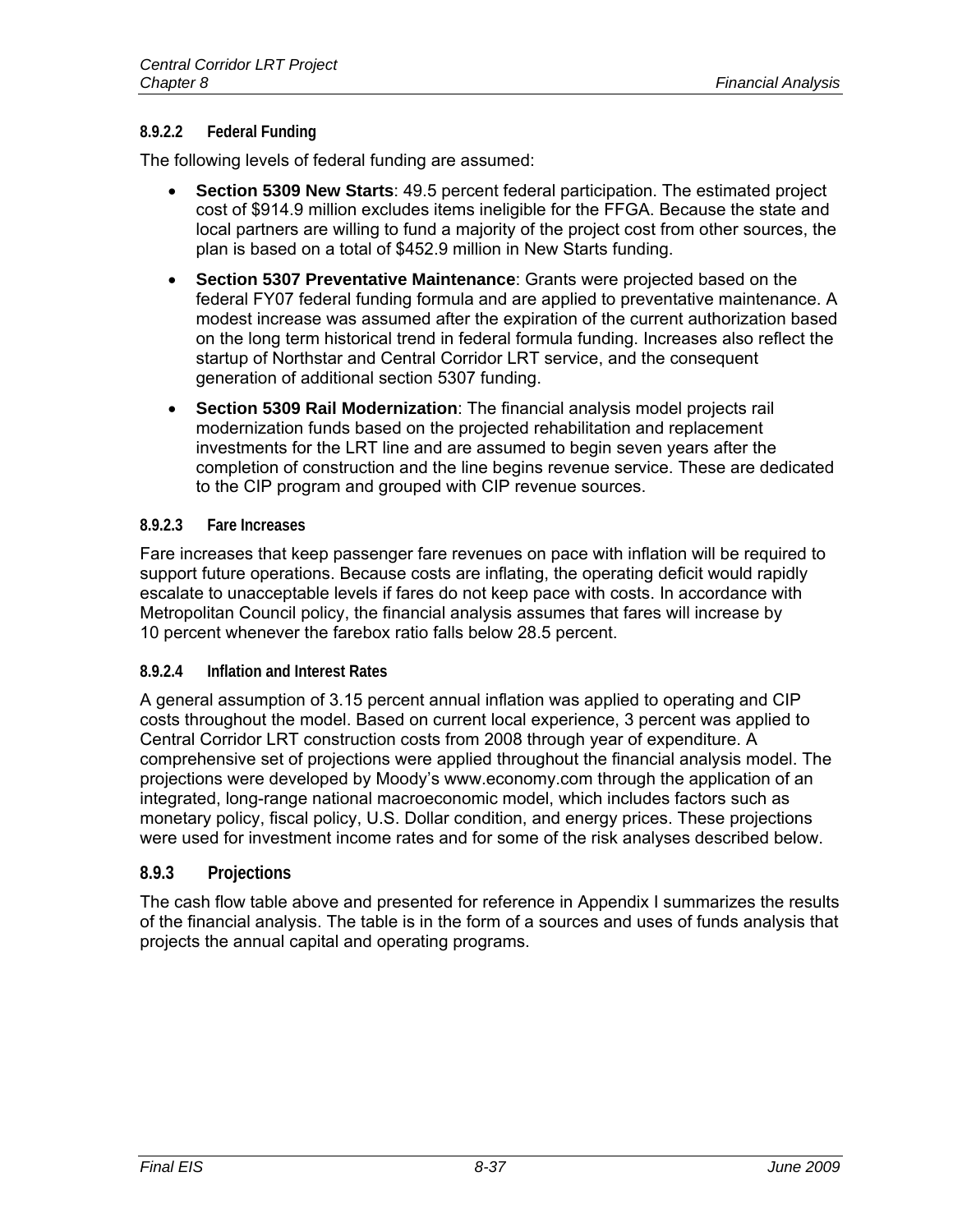## **8.10 Risk Analysis**

Decision makers committing public resources to large-scale infrastructure investments must be informed as to the likely range of financial results that may occur. For this reason, a risk analysis is undertaken as part of the financial analysis to explore the range of possible outcomes. Fluctuating economic conditions and future events cannot be assured and will affect the ability of any agency to meet its financial projections.

A number of variables that cannot be directly controlled by management and government bodies are cause for uncertainty. These include inflation, interest rates, construction costs, ridership, and federal, state, and local grant funding levels. A risk analysis reveals the potential for Metropolitan Council and the Project Partners to meet financial projections and project commitments under pessimistic circumstances.

The four scenarios in Appendix H were tested to determine the ability of the region to withstand negative circumstances during the construction of the Central Corridor LRT Project. The Appendix contains detailed cash flows. These can be compared to the base financial plan projection in Table 8-19.

The four scenarios are briefly described below.

- Scenario One tested higher than expected operations inflation. This sensitivity analysis showed that at the end of 2030 the surplus generated by operations is \$114 million lower than in the base case, but revenues still exceed expenses by \$180 million.
- Scenario Two assumed that federal payments are delayed. The analysis showed that this amount is well within the capacity of either CTIB or Metropolitan Council to fund.
- Scenario Three assumed that the project cost exceeded budget by 20 percent, resulting in a project cost of \$1,057 million. The analysis showed that although the RRAs have the capacity to generate these funds directly or issue additional general obligation bonds, an overrun this high would trigger significant project oversight to minimize the additional cost.
- Scenario Four tested 15 percent higher energy costs (fuel and electrical power) for operations. The analysis showed that, if necessary (that is, if the projected reserve had been exhausted), this amount would be funded through negotiations with the state and other local partners.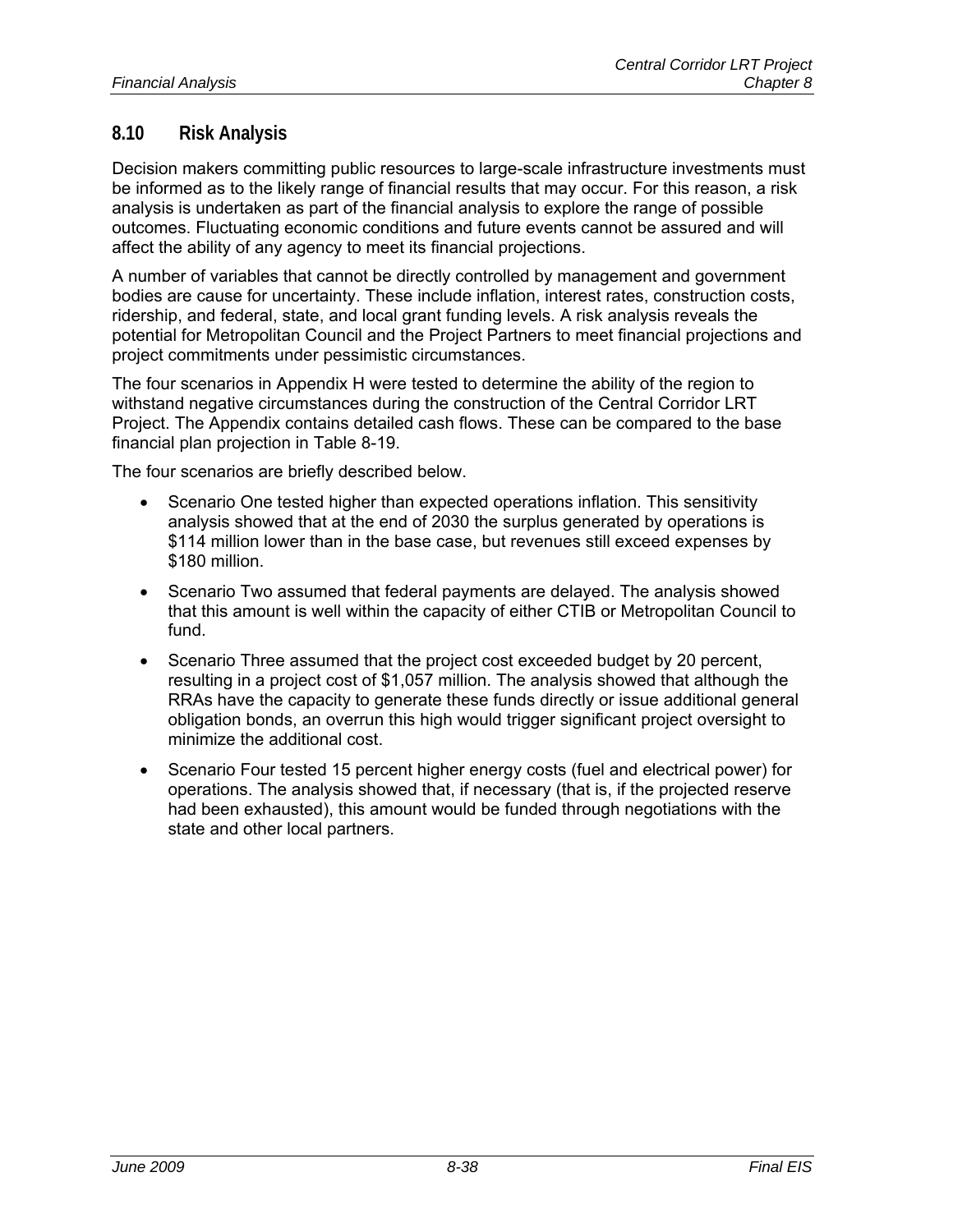## **8.11 Financial Evaluation and Conclusions**

The combination of funding from the State of Minnesota, CTIB, RCRRA, and HCRRA provides a solid basis for developing a financial plan for the Central Corridor LRT Project. Even at this early stage of project development, when the RRA commitments for one year are considered, an amount equal to 100 percent of the state and local share of the project cost has been committed to the project. The project sponsor, Metropolitan Council, is experienced in managing projects of this nature and magnitude, and is fully aware of the risks involved. The risk analysis in this plan demonstrates sufficient local resources and commitment to manage these risks. The operating surplus and capital renewal surplus from the regional funding program are based on conservative cost and revenue assumptions that will withstand any future financial risks or uncertainties.

## **8.11.1 Limitations of this Report**

Uncertainties associated with fluctuating economic conditions and other factors may cause Metropolitan Council's revenues and expenditures to vary from the projections in the financial plan, and the variations could be material.

The financial results presented in this report are intended to chart a general course of action for project implementation, transit service expansion, and initiation of activities to establish new funding and financing approaches, as well as approaches to the specified deviations in assumptions. The financial analysis results should not be applied or referred to any party in connection with the issuance of securities.